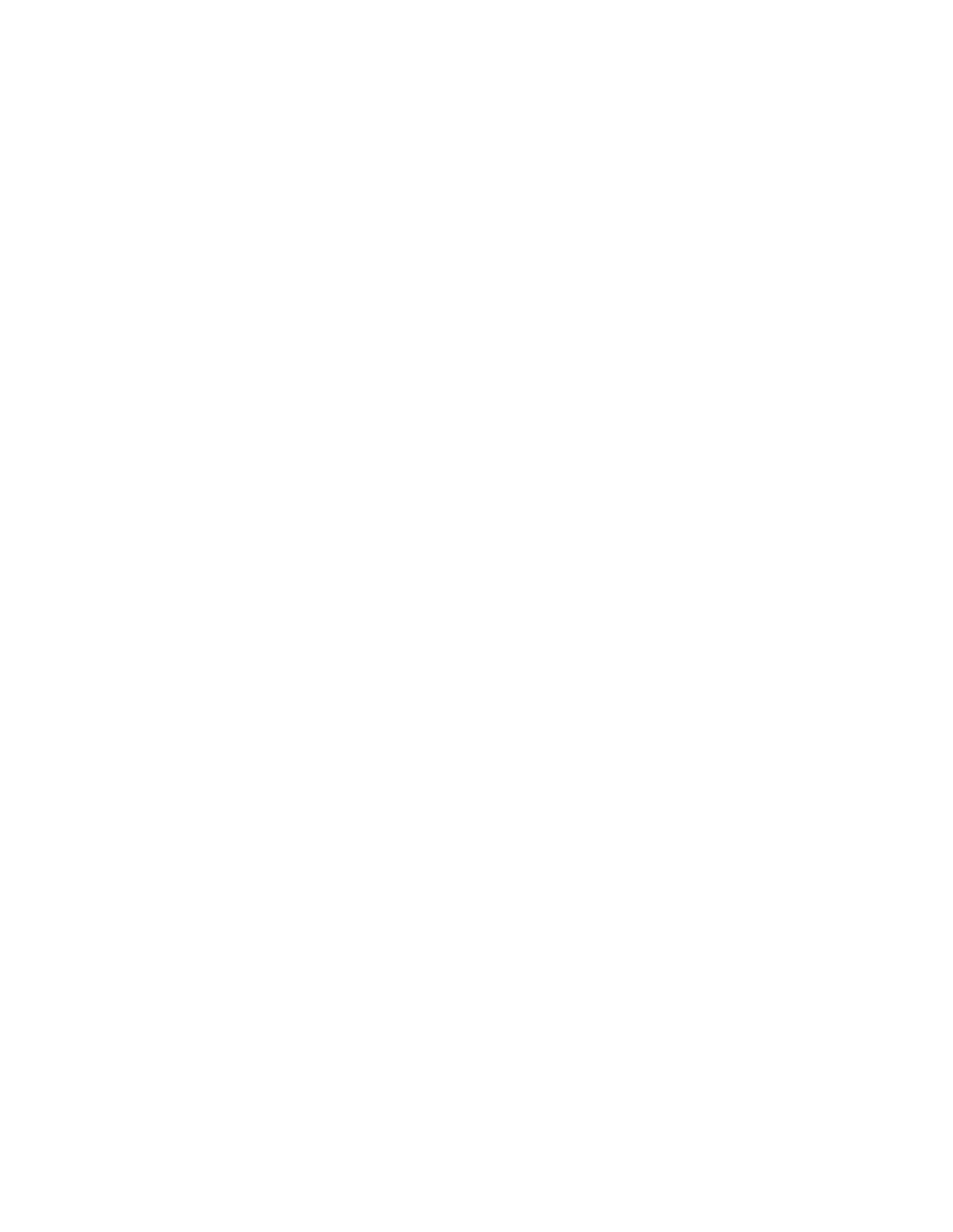# Contents

| 1.1              |                                                                                      |  |  |  |  |
|------------------|--------------------------------------------------------------------------------------|--|--|--|--|
| 1.2              |                                                                                      |  |  |  |  |
|                  |                                                                                      |  |  |  |  |
| 2.1              |                                                                                      |  |  |  |  |
|                  |                                                                                      |  |  |  |  |
| 3.1              |                                                                                      |  |  |  |  |
| 3.2              |                                                                                      |  |  |  |  |
| 3.3              |                                                                                      |  |  |  |  |
| 3.4              |                                                                                      |  |  |  |  |
| 3.5              |                                                                                      |  |  |  |  |
| 3.6              |                                                                                      |  |  |  |  |
| 3.7              |                                                                                      |  |  |  |  |
| 3.8              |                                                                                      |  |  |  |  |
| 3.9              |                                                                                      |  |  |  |  |
|                  |                                                                                      |  |  |  |  |
| 4.1              |                                                                                      |  |  |  |  |
| 4.2              |                                                                                      |  |  |  |  |
| 4.3              |                                                                                      |  |  |  |  |
| 4.4              |                                                                                      |  |  |  |  |
| <b>ARTICLE 5</b> |                                                                                      |  |  |  |  |
| 5.1              |                                                                                      |  |  |  |  |
|                  |                                                                                      |  |  |  |  |
| 6.1              |                                                                                      |  |  |  |  |
| 6.2              |                                                                                      |  |  |  |  |
| 6.3              |                                                                                      |  |  |  |  |
| 6.4              |                                                                                      |  |  |  |  |
| 6.5              |                                                                                      |  |  |  |  |
|                  | <b>ARTICLE 7</b>                                                                     |  |  |  |  |
| 7.1              |                                                                                      |  |  |  |  |
| 7.2              |                                                                                      |  |  |  |  |
| 7.3              |                                                                                      |  |  |  |  |
| 7.4              |                                                                                      |  |  |  |  |
| <b>ARTICLE 8</b> |                                                                                      |  |  |  |  |
| 8.1              |                                                                                      |  |  |  |  |
| 8.2              |                                                                                      |  |  |  |  |
|                  |                                                                                      |  |  |  |  |
| 8.3              |                                                                                      |  |  |  |  |
| 8.4              |                                                                                      |  |  |  |  |
| 8.5              | Effects of Reclassification and Changes in Position Classification on the Filling of |  |  |  |  |
|                  |                                                                                      |  |  |  |  |
| 8.6              |                                                                                      |  |  |  |  |
| 8.7              |                                                                                      |  |  |  |  |
| 8.8              |                                                                                      |  |  |  |  |
| 8.9              |                                                                                      |  |  |  |  |
| 8.10             |                                                                                      |  |  |  |  |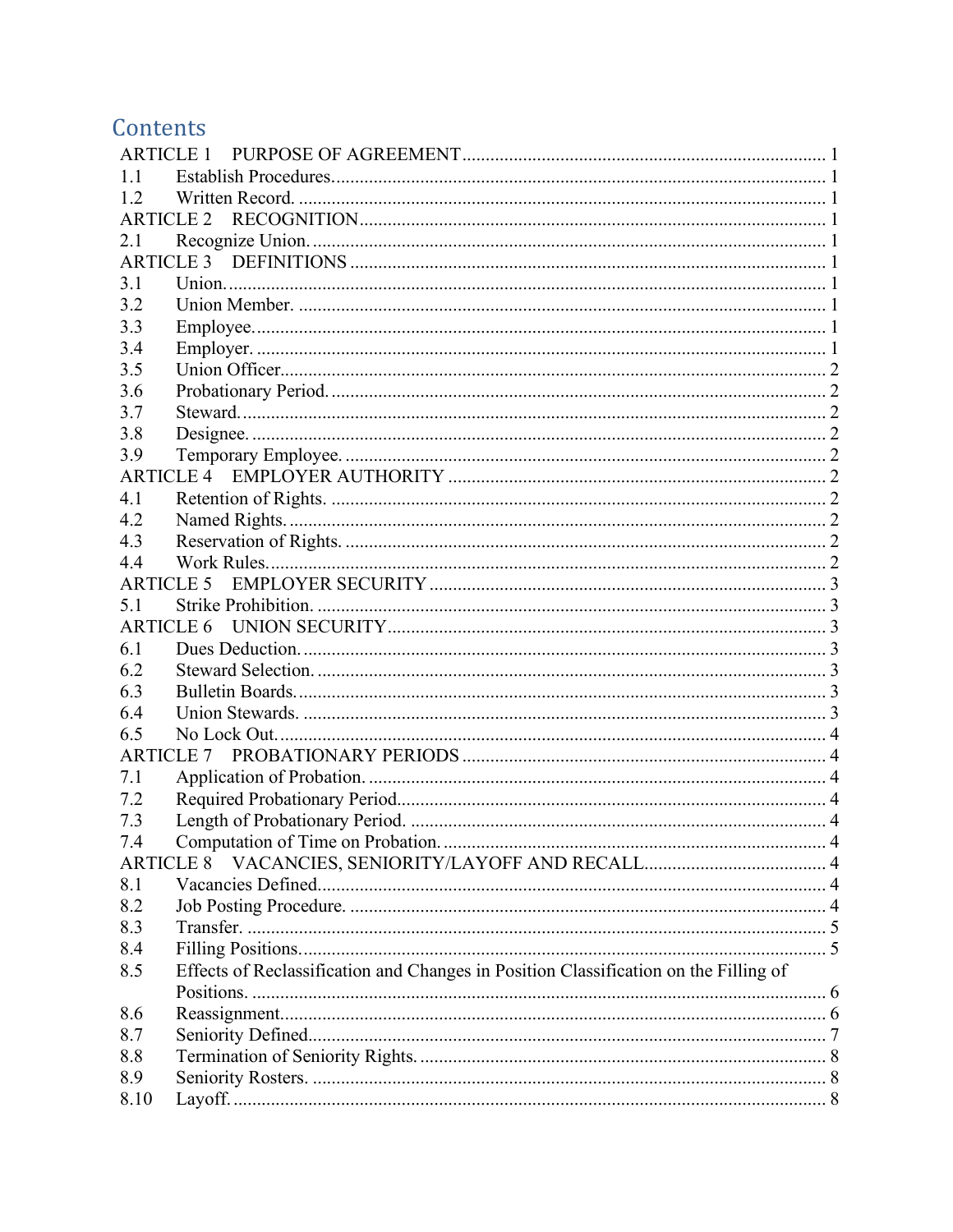| 8.11              |                                                   |  |
|-------------------|---------------------------------------------------|--|
| 8.12              |                                                   |  |
| 8.13              |                                                   |  |
| 8.14              |                                                   |  |
| 8.15              |                                                   |  |
| 8.16              |                                                   |  |
| 8.17              |                                                   |  |
| 8.18              |                                                   |  |
| 8.19              |                                                   |  |
|                   |                                                   |  |
| 9.1               |                                                   |  |
| 9.2               |                                                   |  |
| 9.3               |                                                   |  |
| 9.4               |                                                   |  |
| 9.5               |                                                   |  |
| <b>ARTICLE 10</b> |                                                   |  |
| 10.1              |                                                   |  |
| 10.2              |                                                   |  |
| <b>ARTICLE 11</b> |                                                   |  |
| 11.1              |                                                   |  |
| 11.2              |                                                   |  |
| 11.3              |                                                   |  |
| 11.4              |                                                   |  |
| 11.5              |                                                   |  |
|                   | <b>ARTICLE 12</b>                                 |  |
| 12.1              |                                                   |  |
| <b>ARTICLE 13</b> | <b>GENERAL CONDITIONS OF LEAVES OF ABSENCE 18</b> |  |
| 13.1              |                                                   |  |
| 13.2              |                                                   |  |
| 13.3              |                                                   |  |
| 13.4              |                                                   |  |
| 13.5              |                                                   |  |
| 13.6              |                                                   |  |
| 13.7              |                                                   |  |
| 13.8              |                                                   |  |
|                   | <b>ARTICLE 14</b>                                 |  |
| 14.1              |                                                   |  |
| 14.2              |                                                   |  |
| 14.3              |                                                   |  |
| 14.4              |                                                   |  |
| 14.5              |                                                   |  |
| 14.6              |                                                   |  |
|                   | <b>ARTICLE 15</b>                                 |  |
| 15.1              |                                                   |  |
| 15.2              |                                                   |  |
| 15.3              |                                                   |  |
|                   |                                                   |  |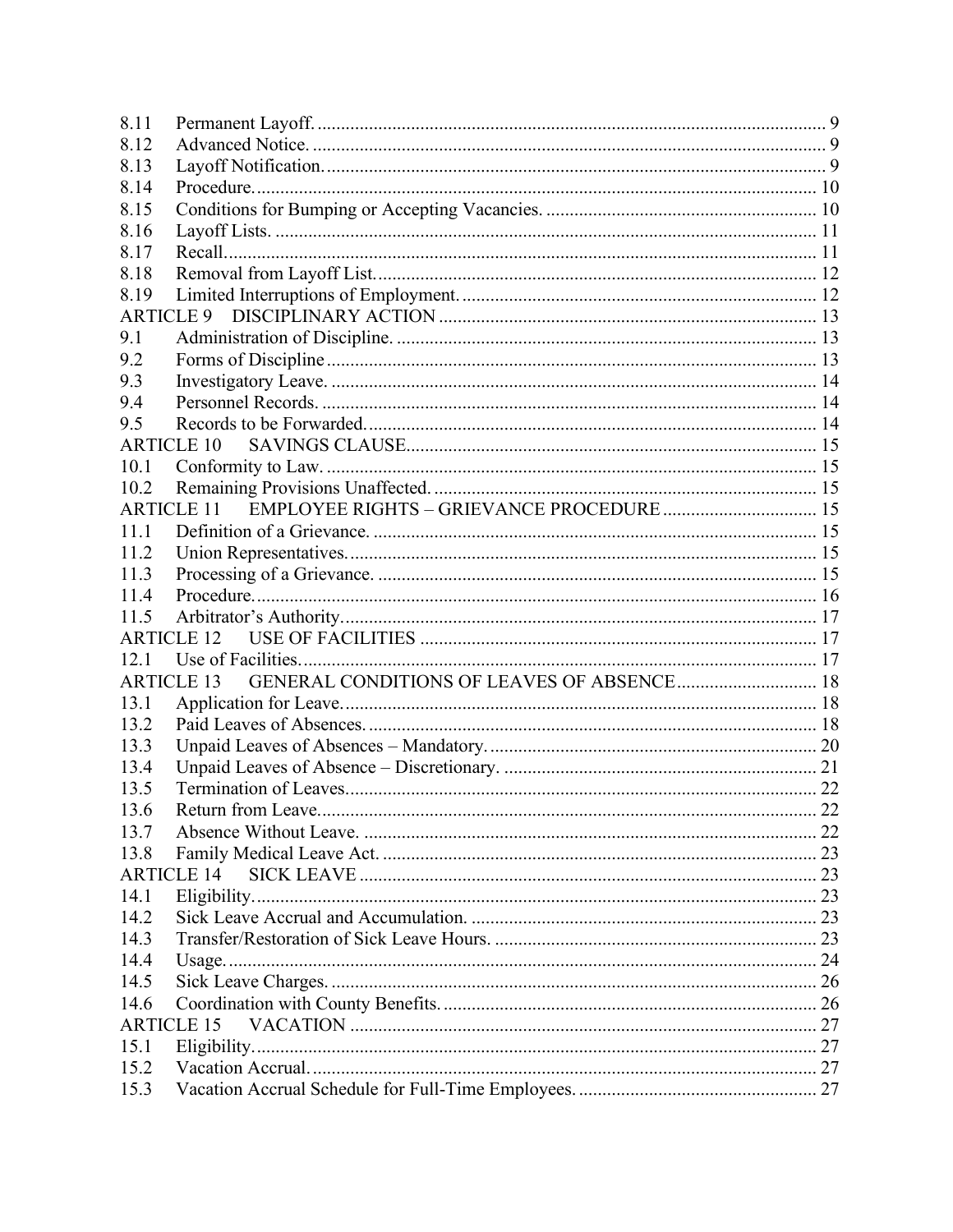| 15.4  |                                                                     |  |
|-------|---------------------------------------------------------------------|--|
| 15.5  |                                                                     |  |
| 15.6  |                                                                     |  |
| 15.7  |                                                                     |  |
| 15.8  |                                                                     |  |
|       | <b>ARTICLE 16</b>                                                   |  |
| 16.1  |                                                                     |  |
| 16.2  |                                                                     |  |
| 16.3  |                                                                     |  |
| 16.4  |                                                                     |  |
| 16.5  |                                                                     |  |
| 16.6  |                                                                     |  |
| 16.7  |                                                                     |  |
|       | <b>ARTICLE 17</b>                                                   |  |
|       | <b>ARTICLE 18</b>                                                   |  |
| 18.1  |                                                                     |  |
| 18.2  |                                                                     |  |
| 18.3  |                                                                     |  |
| 18.4  |                                                                     |  |
| 18.5  |                                                                     |  |
| 18.6  |                                                                     |  |
| 18.7  |                                                                     |  |
| 18.8  |                                                                     |  |
| 18.9  |                                                                     |  |
| 18.10 |                                                                     |  |
| 18.11 |                                                                     |  |
| 18.12 |                                                                     |  |
| 18.13 |                                                                     |  |
| 18.14 |                                                                     |  |
|       |                                                                     |  |
| 19.1  |                                                                     |  |
| 19.2  |                                                                     |  |
| 19.3  | Overtime                                                            |  |
| 19.4  |                                                                     |  |
| 19.5  |                                                                     |  |
|       | <b>ARTICLE 20</b>                                                   |  |
| 20.1  |                                                                     |  |
| 20.2  |                                                                     |  |
|       | <b>ARTICLE 21</b>                                                   |  |
| 21.1  |                                                                     |  |
| 21.2  |                                                                     |  |
|       | WORKERS' COMPENSATION; INJURED-ON-DUTY PAY  37<br><b>ARTICLE 22</b> |  |
| 22.1  |                                                                     |  |
|       | <b>ARTICLE 23</b>                                                   |  |
| 23.1  |                                                                     |  |
| 23.2  |                                                                     |  |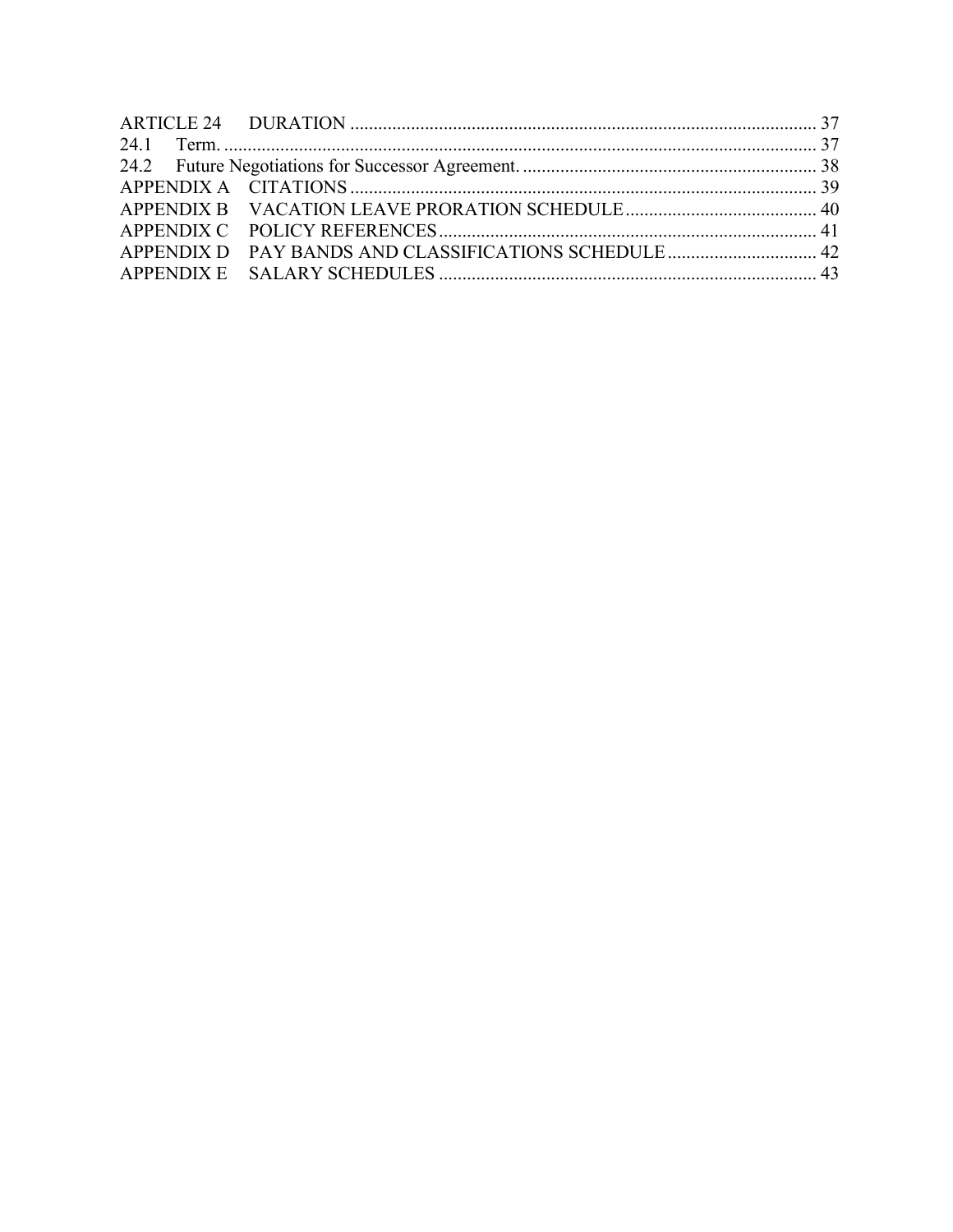# <span id="page-6-0"></span>**ARTICLE 1 PURPOSE OF AGREEMENT**

This Agreement is entered into between the Minnesota Judicial Branch hereinafter called the Employer, and the Minnesota Teamsters Public and Law Enforcement Employees' Union, Local No. 320, hereinafter called the Union.

It is the intent and purpose of this Agreement to:

### <span id="page-6-1"></span>**1.1 Establish Procedures.**

Establish procedures for the resolution of disputes concerning this Agreement's interpretation and/or application; and

#### <span id="page-6-2"></span>**1.2 Written Record.**

Place in written form the parties' agreement upon the terms and conditions of employment for the duration of the Agreement.

# <span id="page-6-3"></span>**ARTICLE 2 RECOGNITION**

#### <span id="page-6-4"></span>**2.1 Recognize Union.**

The Employer recognizes the Union as the exclusive representative, under Minn. Stat. § 179A.03, Subdivision 14, for:

All clerical, administrative and technical Employees employed by the Minnesota Judicial Branch within the First and Seventh Judicial Districts under Minn. Stat. § 179A.03, Subd. 14, excluding supervisory, confidential and all other employees.

# **2.2 Threshold for Inclusion in Unit.**

To be covered by this Agreement, Employees must work fourteen (14) or more hours per week or thirty-five (35) percent of the normal work week in the Employee's bargaining unit and be employed sixty-seven (67) or more working days in any calendar year. Employees shall be placed in the bargaining unit as soon as the Employer or its designee(s) anticipates that they will work sufficient hours and days to be eligible for bargaining unit inclusion.

# <span id="page-6-5"></span>**ARTICLE 3 DEFINITIONS**

#### <span id="page-6-6"></span>**3.1 Union.**

Minnesota Teamsters Public and Law Enforcement Employees' Union, Local No. 320.

# <span id="page-6-7"></span>**3.2 Union Member.**

A member of the Union.

#### <span id="page-6-8"></span>**3.3 Employee.**

A member of the exclusively recognized bargaining unit.

# <span id="page-6-9"></span>**3.4 Employer.**

The Minnesota State Court Administrator.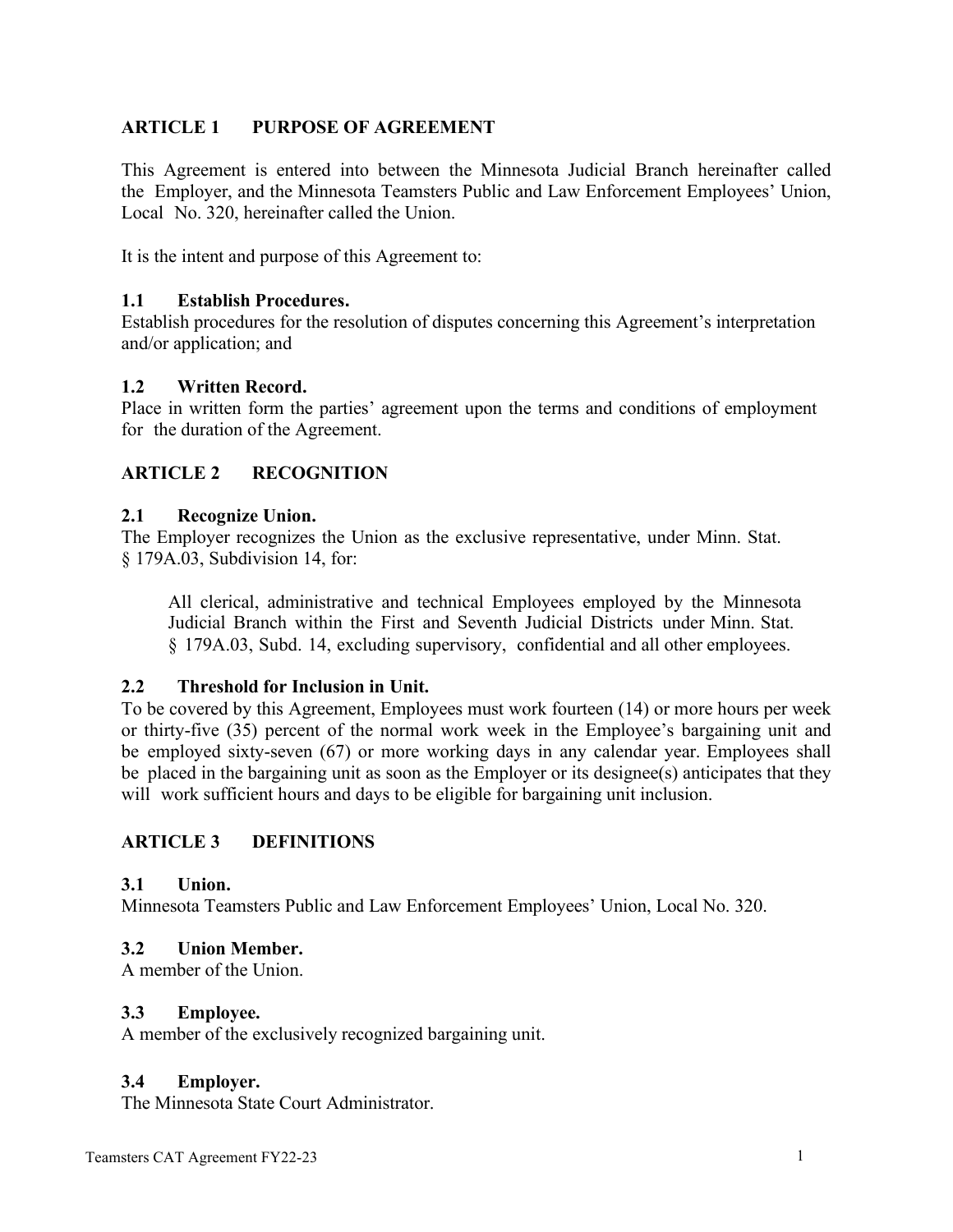# <span id="page-7-0"></span>**3.5 Union Officer.**

Officer elected or appointed by the Union.

# <span id="page-7-1"></span>**3.6 Probationary Period.**

All Employees shall serve a probationary period of six (6) months.

### <span id="page-7-2"></span>**3.7 Steward.**

An Employee designated by the Union for the purposes of communicating with the Employer on matters of interest to either party and performing assigned duties as may be otherwise specified in this Agreement.

### <span id="page-7-3"></span>**3.8 Designee.**

The district court, judicial district and state court administrators, supervisors and managers who represent the Employer in the administration of the Agreement.

### <span id="page-7-4"></span>**3.9 Temporary Employee.**

A temporary Employee is an Employee appointed to a position that lasts six (6) months or less, or for the length of time necessary to fill a vacancy created by a leave of absence. Temporary employees whose assignment exceeds six months, who are not filling in for a leave of absence, shall be the subject of a discussion between the employer and the union.

# <span id="page-7-5"></span>**ARTICLE 4 EMPLOYER AUTHORITY**

#### <span id="page-7-6"></span>**4.1 Retention of Rights.**

It is recognized and agreed that, except as expressly modified by this Agreement, the Employer retains all inherent managerial rights necessary to operate and direct the affairs of the Employer and its District Courts and Judicial Districts in all various aspects.

#### <span id="page-7-7"></span>**4.2 Named Rights.**

These rights include but are not limited to the right to determine policy, functions and programs; determine and establish budgets; utilize technology; relieve Employees due to lack of work or other legitimate reasons; determine the methods, means, organization and number of personnel by which such operations and services are to be conducted; and select and direct personnel.

#### <span id="page-7-8"></span>**4.3 Reservation of Rights.**

Any terms of employment not specifically established or modified by this Agreement shall remain exclusively within the discretion of the Employer to modify, establish or eliminate.

#### <span id="page-7-9"></span>**4.4 Work Rules.**

The Employer and/or its Designees, may establish and enforce reasonable work rules that are not in conflict with the provisions of this Agreement. Such rules shall be applied and enforced without discrimination. The Employer shall discuss, and upon request, meet regarding the changes in new or amended work rules with the business agent or local steward, explaining the need therefore, and shall allow the Union reasonable opportunity to express its views prior to placing them in effect. Work rules will be labeled as new or amended and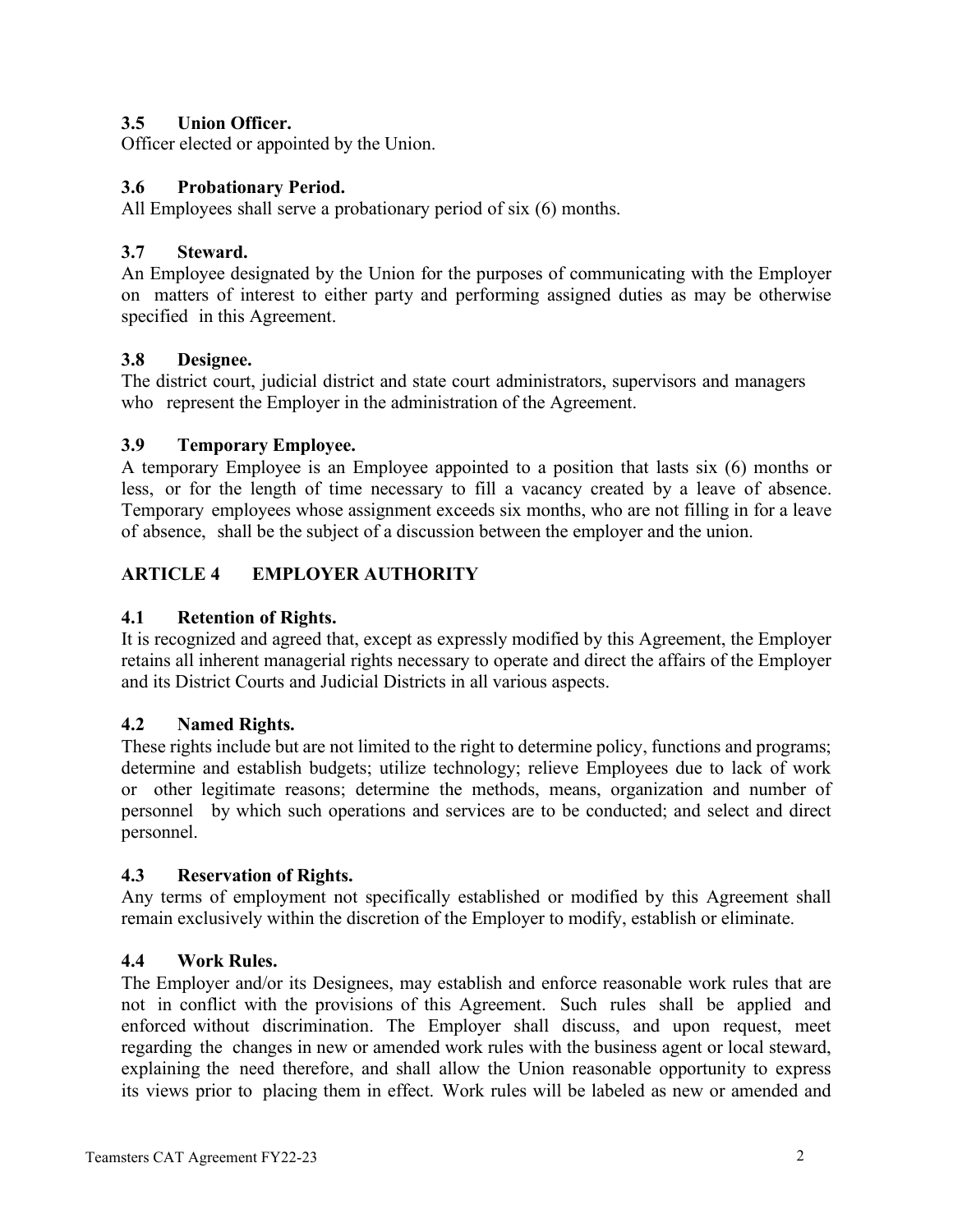shall be posted on appropriate bulletin boards as far in advance of their effective date as possible.

# <span id="page-8-0"></span>**ARTICLE 5 EMPLOYER SECURITY**

### <span id="page-8-1"></span>**5.1 Strike Prohibition.**

The Union agrees that during the life of this Agreement it will not cause, encourage, participate in or support any strike, slowdown or other interruption of or interference with the normal functions of the Employer.

# <span id="page-8-2"></span>**ARTICLE 6 UNION SECURITY**

### <span id="page-8-3"></span>**6.1 Dues Deduction.**

The Employer agrees to deduct from the wages of Employees who authorize such deduction in writing an amount necessary to cover union dues or a "fair share" deduction as provided by Minn. Stat. § 179A.06, Subd. 3, if the Employee elects not to become a member of the Union. Such monies shall be remitted as directed by the Union. The Union agrees to indemnify and hold the Employer harmless against any and all claims, suits, orders or judgments brought or issued against the Employer as a result of any action taken or not taken or as a result of a request of the Union under the provisions of this Article, including fair share deductions and remittances.

### <span id="page-8-4"></span>**6.2 Steward Selection.**

The Union may designate Employees from the bargaining unit to act as Stewards and shall inform the Employer in writing of such choice and changes in the position of Stewards and/or alternates. Any Employee purporting to have steward status who has not been designated as such in writing by the Union shall not be recognized as a steward by judicial district administration until such time as the Union notifies it in writing of the Employee's designation as a steward and/or alternate.

# <span id="page-8-5"></span>**6.3 Bulletin Boards.**

The Employer shall make space available on the Employee bulletin boards in each of the regional offices for posting union notices and announcements. The Union agrees not to post materials that advocate any course of action contrary to the provisions of the Agreement nor shall any posting contain material of a partisan, political, derogatory or inflammatory nature.

#### <span id="page-8-6"></span>**6.4 Union Stewards.**

The Employer agrees that Employees designated as Union Stewards under Article 6.2 of this Agreement shall be allowed a reasonable amount of duty time annually to attend to Union matters as designated by the Union in addition to the other Steward's activities as provided for in this Agreement, provided that the Steward has notified and received the approval of the Employer or designee and that such activity does not unduly interfere with their normal duties or the duties of other Employees.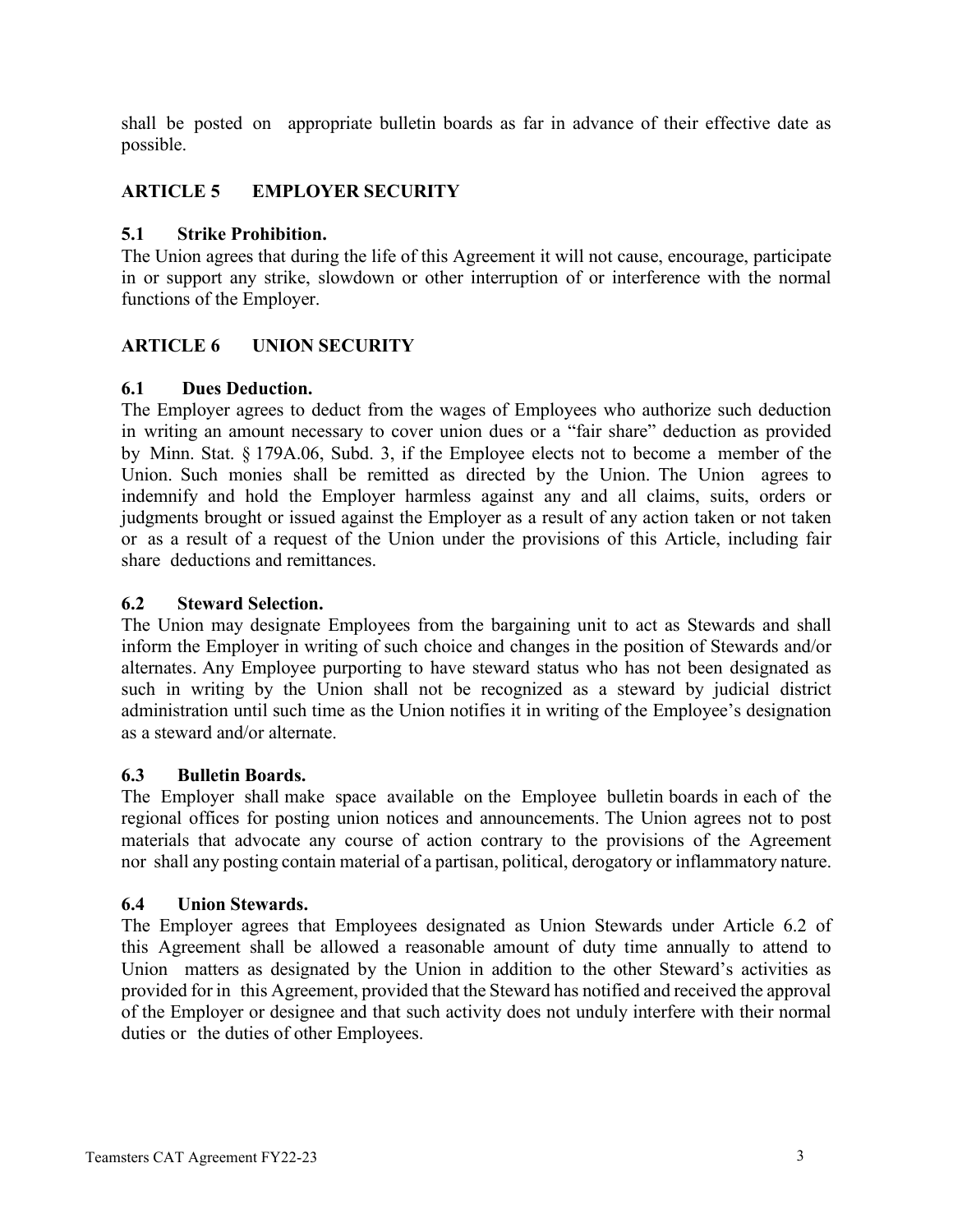# <span id="page-9-0"></span>**6.5 No Lock Out.**

No lock out shall be instituted by the Employer and/or its designees during the term of this Agreement.

# **6.6 New Member Orientation.**

When a new hire starts employment, the designated Union Representative (county steward) may schedule a new member orientation with that new hire for up to thirty (30) minutes. If an inperson orientation is not feasible, the orientation may be conducted by electronic means.

# <span id="page-9-1"></span>**ARTICLE 7 PROBATIONARY PERIODS**

# <span id="page-9-2"></span>**7.1 Application of Probation.**

The probationary period is an extension of the examination process. It provides an opportunity for the Employer or designee to evaluate and the Employee to demonstrate whether the Employee can perform the duties and fulfill the responsibilities of the position satisfactorily.

# <span id="page-9-3"></span>**7.2 Required Probationary Period.**

An Employee shall be required to complete a probationary period, demonstrated by written documentation completed by the immediate supervisor, in order to attain permanent status. Temporary Employees do not serve a probation or obtain permanent status while temporary.

# <span id="page-9-4"></span>**7.3 Length of Probationary Period.**

All Employees shall serve a probationary period of six (6) months. At the discretion of the Employer or its designee, a probationary period may be extended for up to three (3) months after notifying the Employee and Union.

# <span id="page-9-5"></span>**7.4 Computation of Time on Probation.**

The probationary period begins on the day of appointment and includes all time in the probationary position but not time on layoffs or unpaid leaves exceeding ten (10) consecutive work days.

# <span id="page-9-6"></span>**ARTICLE 8 VACANCIES, SENIORITY/LAYOFF AND RECALL**

# <span id="page-9-7"></span>**8.1 Vacancies Defined.**

A vacancy is defined as a position which the Employer elects to fill on a permanent basis. The Employer, or its designee, has the right to assign and reassign duties among Employees in a position within the court in a county, including the right to reassign duties of an unfilled position in the county, without creating a vacancy.

# <span id="page-9-8"></span>**8.2 Job Posting Procedure.**

Whenever a vacancy occurs within the bargaining unit, the Employer shall post the description of the vacancy on the Court's website for a minimum of five (5) business days. The posting description shall be dated and shall contain the name of the class, a general description of the duties, the qualifications for the position, the work area of the position, the normal hours of work, the initial days off and the salary range. A copy of the posting shall be sent via e-mail to court administrators and designated union stewards.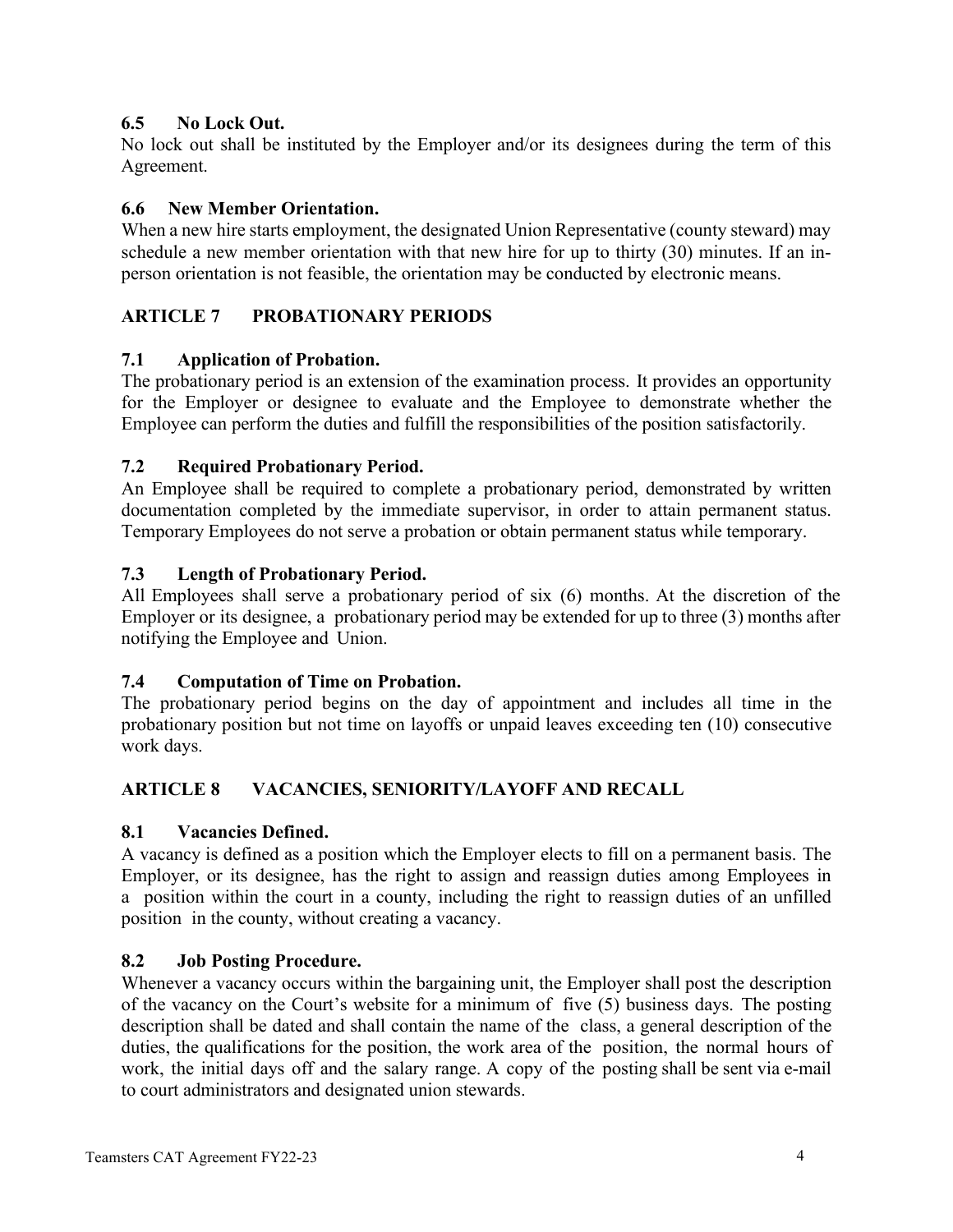# <span id="page-10-0"></span>**8.3 Transfer.**

Permanent and probationary Employees shall be eligible to request transfer to any vacancy in the judicial district for which they are qualified as determined by the Employer. Eligible Employees may request transfer to a posted vacancy by submitting a written application to the designee of the Employer, which must be received by the closing date and time of the posting to receive consideration. Probationary employees who transfer shall commence a new probationary period upon the date of transfer.

An Employee who is on approved vacation in excess of seven (7) calendar days, may, in advance of their vacation, submit a request for transfer for individual vacancies posted during their absence. Such request for transfer shall be valid for the period of the absence or four (4) weeks, whichever is less. The Employee shall be responsible for submitting the request for transfer to the designee of the Employer who is responsible for the posting.

### <span id="page-10-1"></span>**8.4 Filling Positions.**

Vacant positions shall be filled as follows:

- A. **Recruitment.** The method to be followed in recruiting applicants shall be determined by the Director of Human Resources for the Minnesota Judicial Branch.
- B. **Determination of Qualifications.** The determination as to whether a person is qualified for appointment to the vacancy shall be made by the Employer or its designee after review and verification of the applicant's academic credentials, work experience, examination results if required, and any other pertinent information.
- C. **Request for Transfer.** Selection of Employees to fill a posted vacancy shall be subject to the following condition:
	- (1) Prior to filling the vacancy, the Employer or its designee must give consideration to the senior qualified bargaining unit Employee in the First and/or Seventh Judicial Districts based on total state seniority who has requested transfer [meaning to a position in the same or equal class] or promotion [to a higher class] to the vacant position in their bargaining unit.
	- (2) If the senior qualified Employee is not offered the position, the employee may request within five (5) business days in writing specific job qualifications not met. That document shall not go into the employee's official personnel file.
	- (3) If not filled as stated above, the Employer or designee may use any other method to fill the position.
	- (4) Exceptions. The provisions of this Section shall not apply to the following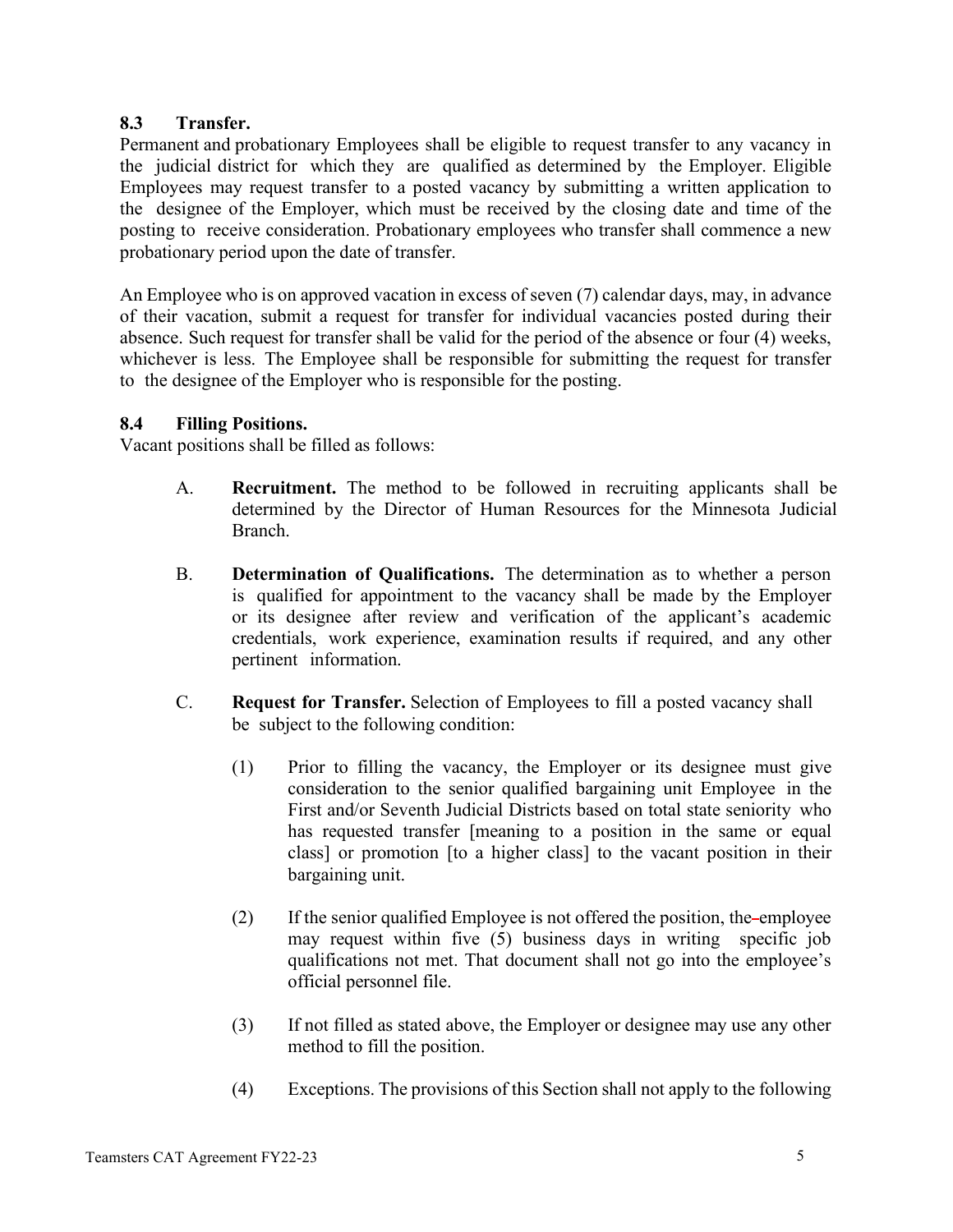types of vacancies:

- a. Vacancies to be filled by recall from lay-off.
- b. Vacancies to be filled by the Employer or designee's reassignment of an Employee whose position has been abolished due to lack of work, lack of funds, or other reasons without reference to incompetence, misconduct, or other behavioral considerations.
- c. Vacancies to be filled by reassignment of an Employee for reason of temporary disability or other health-related condition, including reasonable accommodations required by law. Employees requesting transfer to a vacancy, shall be notified orally or in writing, of the acceptance or rejection of their request in a timely manner.
- d. Vacancies outside the county of the Employee's employment which the Employee volunteered to fill on a temporary basis which later becomes vacant and to which the volunteering Employee requests permanent reassignment.

### <span id="page-11-0"></span>**8.5 Effects of Reclassification and Changes in Position Classification on the Filling of Positions.**

When the classification of the position has been changed as a result of changes over a period of time in the kind, responsibility, or difficulty of the work performed in a position, changes in the organizational structure of an agency, or abrupt changes in the duties and responsibilities of the position, such positions shall be considered vacant under the provisions of this Article.

The decision of the Employer or its designee on the reclassification of any position shall not be subject to the grievance and arbitration provisions of this Agreement.

An Employee who is demoted as a result of a reclassification shall have their name placed on the total court seniority and in-office layoff lists from the class from which they was reclassified.

The Employer shall provide the Union with information about reclassification of bargaining unit Employees.

#### <span id="page-11-1"></span>**8.6 Reassignment.**

- A. **Within a County.** The Employer, or its designee, has the right to assign and reassign duties among Employees in a position within a county.
- B. **Between Counties – Temporary.** In the event that the Employer finds it necessary to temporarily reassign Employees from one court location to another within the same judicial district, the Employer shall first seek volunteers who are willing to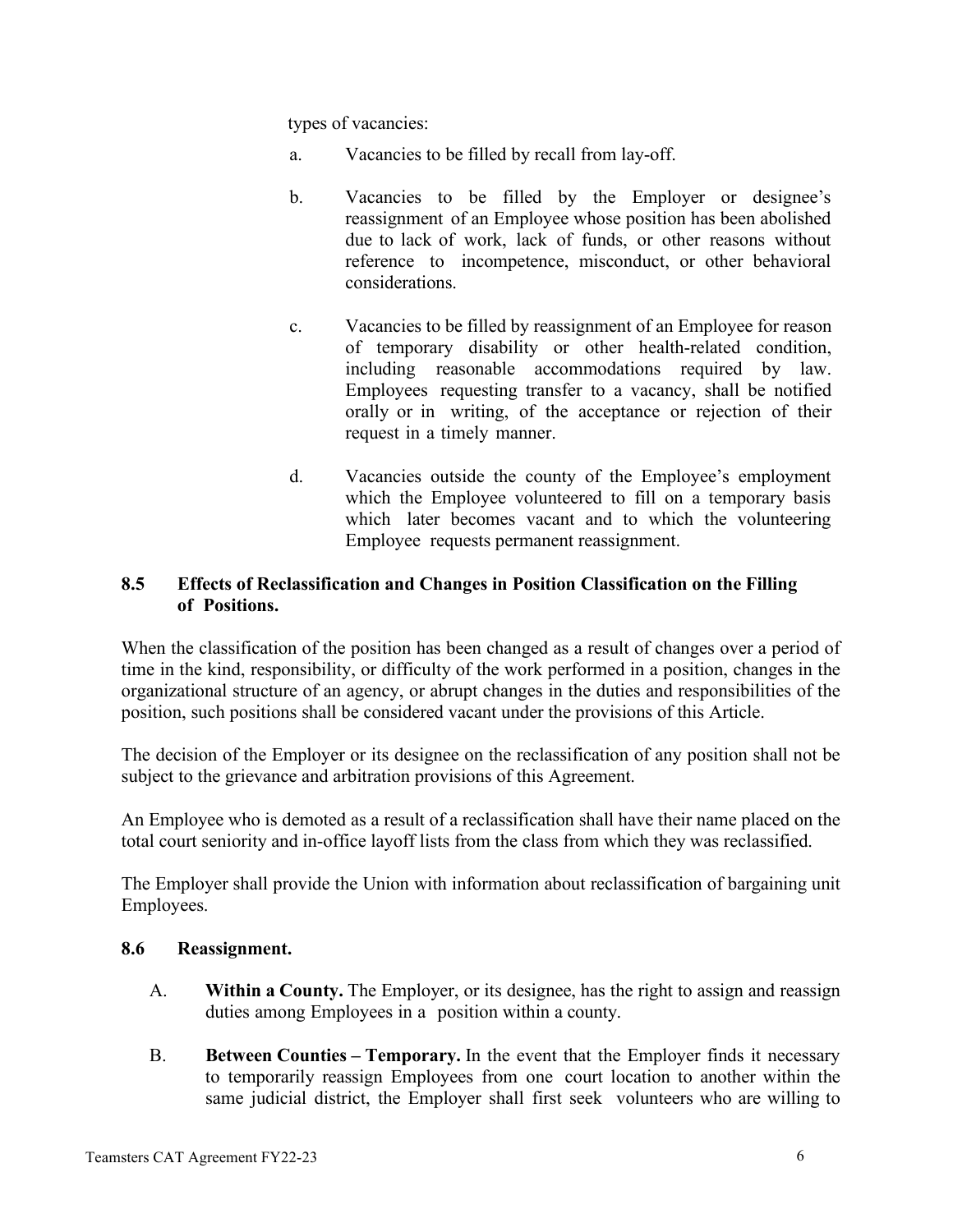assume the duties of the position for a temporary period of time in another court office within the judicial district. In the event that the Employer is unable to fill the position(s) on a temporary basis with volunteers, the Employer shall assign the least senior Employee qualified to perform the position duties in the court office needing assistance for the duration of the temporary assignment which shall not exceed six (6) months. An Employee assigned to work at an office [county] other than their regular office within the judicial district shall be able to have travel time be part of the normal work day and be reimbursed for expenses per the Employer's Travel and Reimbursement policy.

C. **Between Counties – Permanent.** In the event that the Employer finds it necessary to permanently reassign an employee from one office to another in the same judicial district, it shall first seek volunteers. In the event that the Employer cannot fill the vacancy with volunteers, the least senior employee qualified to perform the position's duties shall be reassigned. Permanent reassignments shall only occur where the new work location is within thirty five (35) miles of the employee's current work location. The Employer shall not mandate such a reassignment, without the employee's consent, where it would result in the loss of previously elected county benefits or a reduction in hours.

### <span id="page-12-0"></span>**8.7 Seniority Defined.**

Seniority shall be defined as follows:

- A. **Total State Seniority.** Total State Seniority shall be the Employee's length of continuous service for the Employer or its designees from the most recent date of employment, re-employment or reinstatement. Total State Seniority for Employees transferring directly to State employment under Minn. Stat. § 480.181 shall include credit for the leave accrual date verified by the County Auditor for the county from which the Employee is transferring. Total State Seniority shall be used for vacation accrual purposes and transfers pursuant to 8.4 C (1) only.
- B. **Total Court Seniority.** Total Court Seniority shall be the Employee's total length of service for the Employer or its designees in a district court, judicial district, appellate or other body of the Minnesota Judicial Branch while being a member of the bargaining unit. Total Court Bargaining Unit Seniority shall be the only criteria used for in-office and district-wide bumping.
- C. **In-Office Seniority.** In-Office Seniority shall be the Employee's length of continuous service for the Employer or its designee from the most recent date of employment in a current state court office [typically "county"].

Where two employees within Judicial Districts 1 and 7 have identical seniority dates, the following will determine their seniority:

The last four digits of the employee's social security number will be used to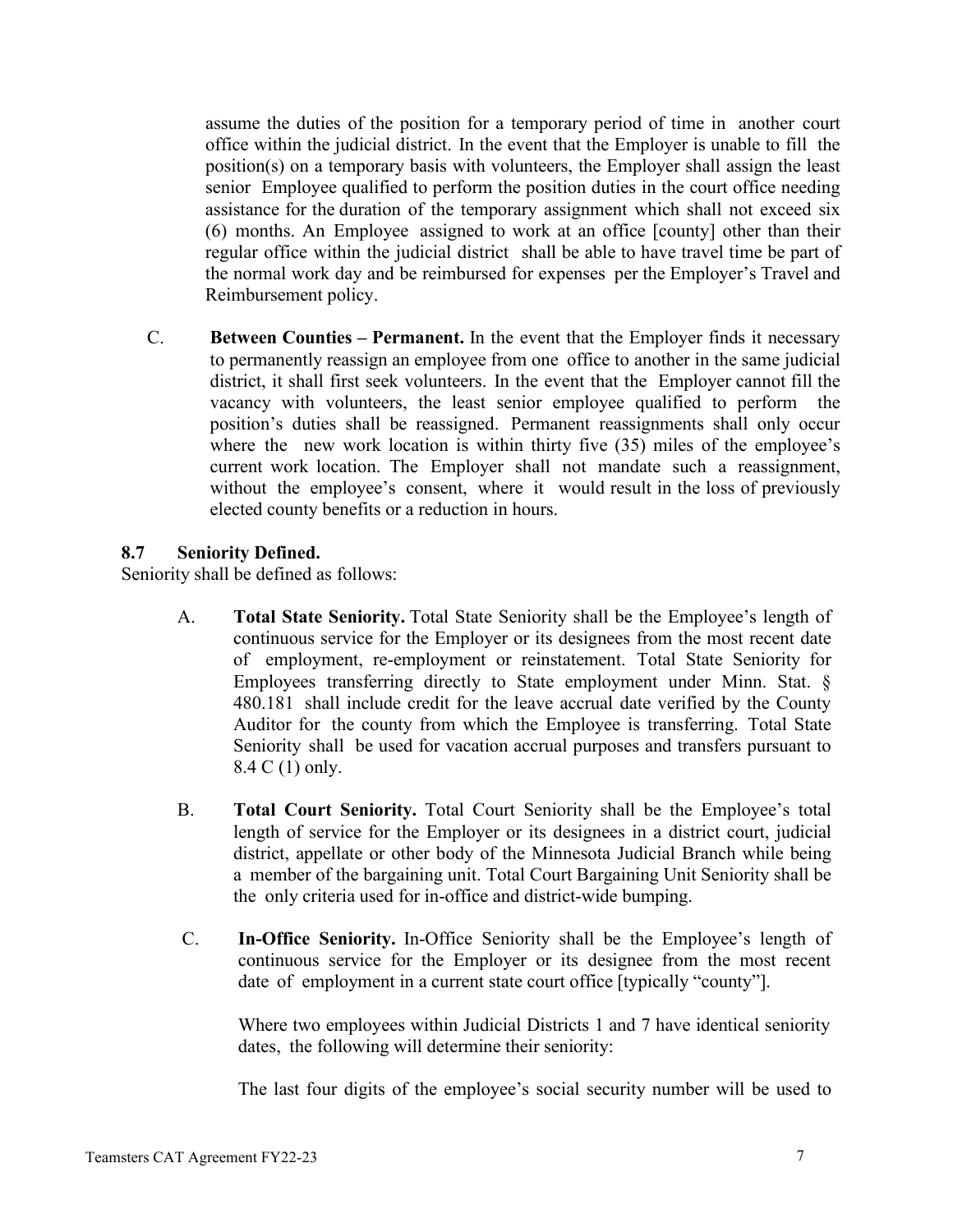break the "tie." The employee whose last four digits of their social security number is the larger number will be the employee with the most seniority.

#### <span id="page-13-0"></span>**8.8 Termination of Seniority Rights.**

Seniority rights under the Agreement shall terminate under the following conditions.

- A. Termination of employment.
- B. Layoff in excess of a period equal to an Employee's total state seniority but not more than three years.
- C. Failure to return from recall.
- D. Death.

### <span id="page-13-1"></span>**8.9 Seniority Rosters.**

The Employer or its designee shall maintain rosters of in-office seniority, total court seniority and total state seniority which will be updated and posted every twelve (12) months or as needed. The seniority roster will also be sent to the Union Business Agent. Employees have sixty (60) calendar days from the date of initial posting to notify the Employer or its designee of any disagreement on the seniority roster. Thereafter, appeals must be filed with the Employer or its designee within thirty (30) calendar days of the date of posting and are limited to changes since the previous posting.

# <span id="page-13-2"></span>**8.10 Layoff.**

- A. **Defined.** The Employer or its designee may layoff an Employee by reason of abolition of the position, shortage of work or funds, or because of a material change in the duties or organization of a work unit, or other reasons outside the Employee's control which do not reflect discredit on the Employee.
- B. **Loss of Bargaining Unit Status.** A reduction in hours of a less than full-time Employee which would place the Employee outside the bargaining unit shall constitute a layoff and shall be implemented in accord with the provisions of this Article.
- C. **Labor-Management Meet and Confer.** When the Employer or its designee initiates a planning process or a management study which is anticipated to result in multiple layoff(s) in the court office or judicial district, the Employer will meet and confer with the Local Union Principal Officer, and the Union Business Representative during the decision-planning phase and during the implementation planning phase. The Employer and the Local Union shall, upon request of either party, enter into negotiations regarding the impact upon the bargaining unit of the decision to implement a layoff plan. Subjects of this negotiation may include, but are not limited to, the following subjects: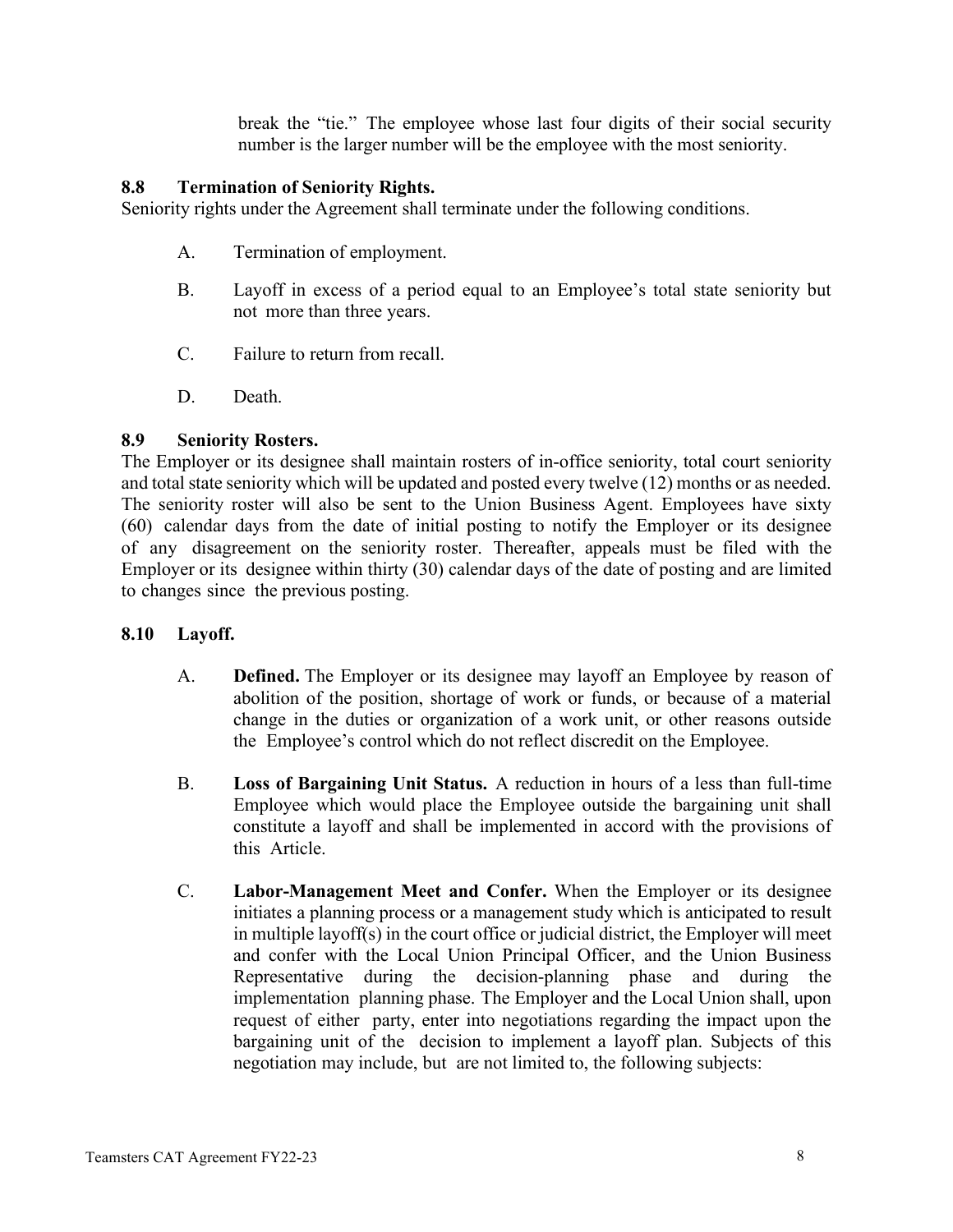- Length of layoff notice.
- -- Job and retraining opportunities.
- Alternative placement methods.
- -- Early retirement options.
- Bumping/Vacancy Options for Employees to preserve their insurance eligibility or contributions; and
- -- Other methods of mitigating layoff and their effect on Employees.

Should the parties come to some agreement related to these topics, the parties shall reduce the agreement to a Memorandum of Understanding. The parties agree that failure to execute a memorandum covering the multiple layoff does not prevent implementation of the layoff.

# <span id="page-14-0"></span>**8.11 Permanent Layoff.**

Determination of position(s). The Employer or its designee shall determine the position(s) in the class and office which is to be eliminated.

#### <span id="page-14-1"></span>**8.12 Advanced Notice.**

In the event of permanent layoff in the bargaining unit becomes necessary, the Employer shall notify the Union Business Agent of the classifications, and number of positions to be eliminated at least forty-five (45) calendar days, whenever practical, but at least thirty (30) calendar days prior to the effective date of the anticipated layoff. At least thirty (30) calendar days prior to the effective date of the layoff, the Employer shall give written notice of the layoff, including the reason(s) therefore, and the estimated length of the layoff, to all affected Employee(s) and to the Union Business Agent. The Employer or its designee may establish a date, no more than seven (7) calendar days prior to the effective date of the layoff, by which Employees must choose the layoff option they will exercise. This date shall be indicated in the written notice of layoff, if the designee has elected to establish a cutoff date.

#### <span id="page-14-2"></span>**8.13 Layoff Notification.**

The Employer or its designee shall send a layoff notice to the Employee stating the position to be eliminated. At the Employer's or its designee's discretion, an Employee under notice of permanent layoff may continue in payroll status for up to two calendar weeks of paid leave, ending at the date of layoff. Such leave shall not be subject to application and reinstatement provisions.

Upon request, the Employer or its designee shall provide an Employee on layoff who has received notice of layoff with assistance in searching for state court employment.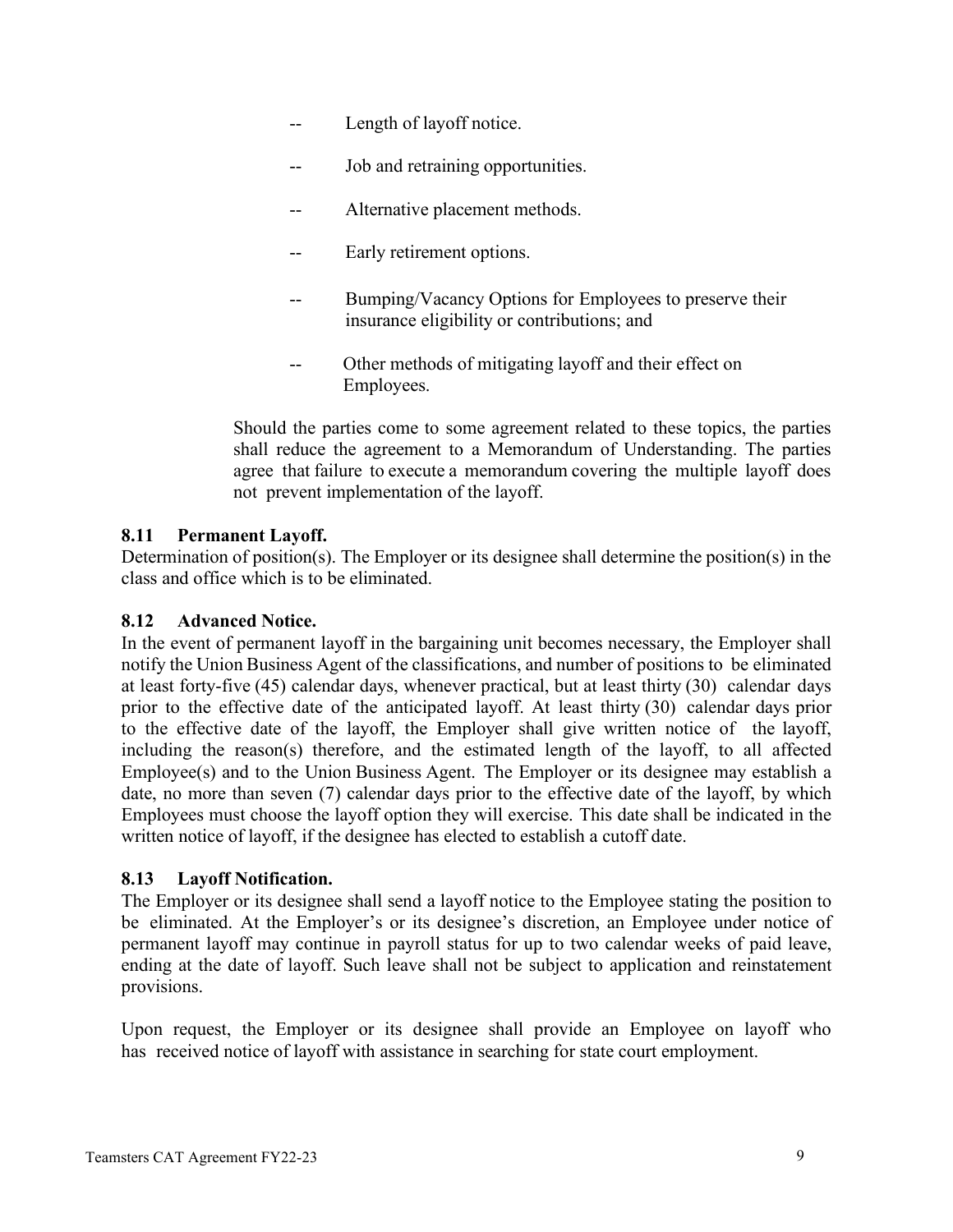#### <span id="page-15-0"></span>**8.14 Procedure.**

The procedures for layoff shall be as follows:

- A. **Options.** The Employee in the position to be eliminated shall either:
	- (1) Accept layoff; or
	- (2) Accept a reduction in hours or a salary savings leave under Article 14 if offered by the designee; or
	- (3) Bump the least senior bargaining unit Employee in their pay band, or a lower pay band, in their court office on the basis of Total Court Seniority, provided the Employee exercising the bump meets the minimum qualifications to perform the duties of the job involved; or
	- (4) Accept a vacancy in the same or an equal pay band within forty (40) miles of the Employee's place of work if qualified for the position and provided that the vacancy has been posted on a bargaining unit basis and that the Employee noticed of layoff is the senior Employee who has applied, using total court seniority within their respective district bargaining unit. If the vacancy referenced in this provision is available to the Employee, it must be accepted by the Employee, or the Employee shall be laid off; or
	- (5) Bump the least senior bargaining unit Employee in the judicial district in the Employee's pay band by exercising total court seniority, if the Employee meets the minimum qualifications for the position. If there is no less senior employee in the same pay band, the Employee may bump into a pay band as close to their present pay band as is available by bumping the least senior employee in a lower pay band by exercising total court seniority within their respective district bargaining unit, if the Employee meets minimum qualifications for the position; or
	- (6) Accept layoff as a result of having exhausted the above-stated options at the time of layoff.
- B. **Limitations.** Employees are not required to exercise their seniority by bumping or filling vacant positions if such action requires them to change work location by over forty (40) miles.

Any Employee bumped pursuant to this Section shall be laid off in accordance with this Article.

# <span id="page-15-1"></span>**8.15 Conditions for Bumping or Accepting Vacancies.**

The following shall govern bumping and accepting vacancies.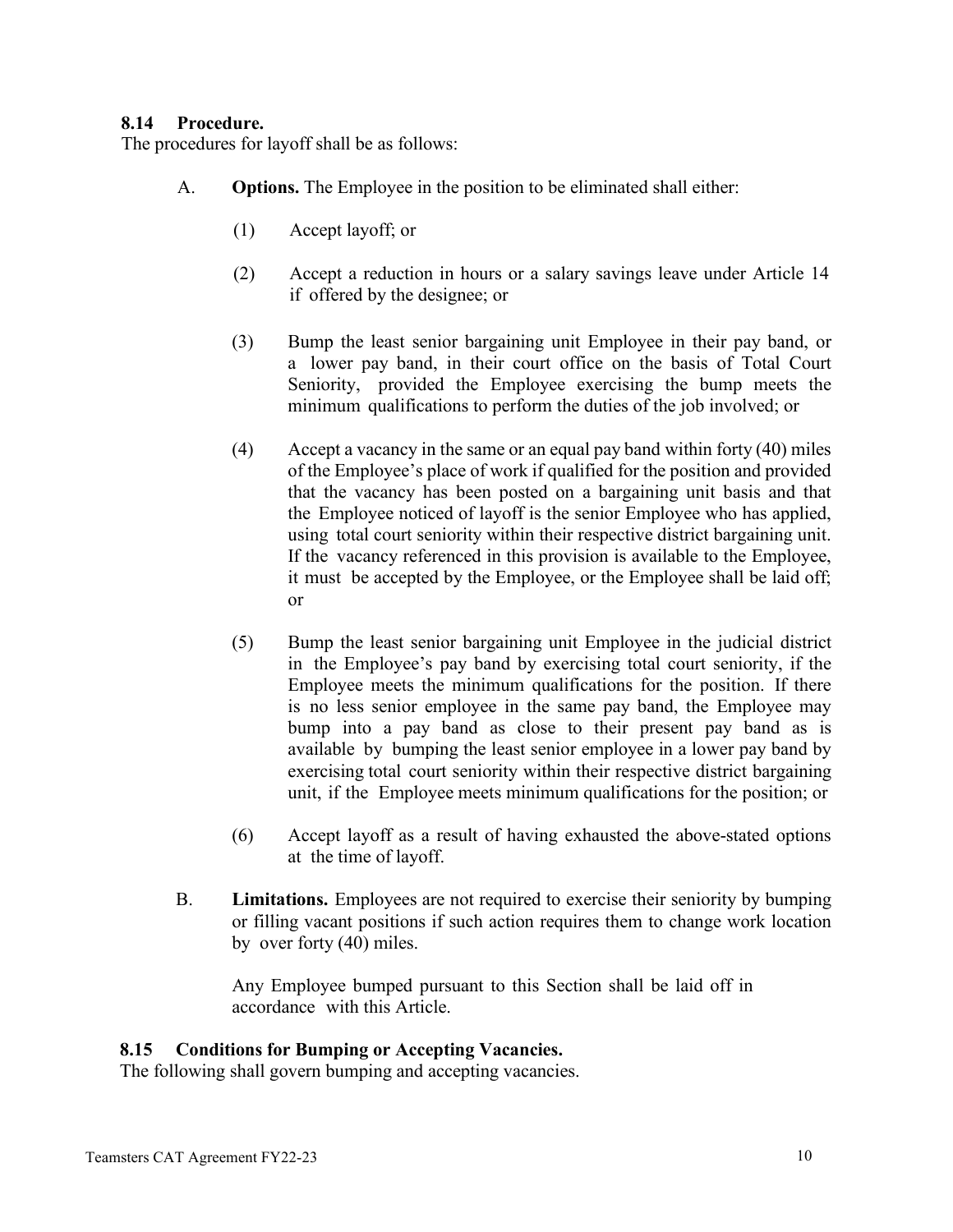- A. **Seniority over Bumped Employee.** In all cases of bumping, the Employee exercising bumping rights must have greater seniority than the Employee who is to be bumped.
- B. **Vacancy Priority.** When a vacancy exists into which an Employee has a right to bump, the Employee must accept the vacancy prior to exercising the action to bump unless the vacancy is in a location more than forty (40) miles from the work location they are laid off from.
- C. **Multiple Employees Bumping.** If more than one Employee opts to fill a vacancy or bump another Employee, the Employee with the greater total court seniority shall have priority in exercising that option.

Where two employees within Judicial Districts 1 and 7 have identical seniority dates, the following will determine their seniority:

> The last four digits of the employee's social security number will be used to break the "tie." The employee whose last four digits of their social security number is the larger number will be the employee with the most seniority.

# <span id="page-16-0"></span>**8.16 Layoff Lists.**

- A. **Total Court Seniority.** Layoff Lists. The names of laid off Employees shall be placed on a Total Court Seniority Layoff List in order of their Total Court Seniority. The name shall be retained on the Total Court Seniority Layoff List for a minimum of one year or for a period of time equal to the Employee's Total Court Seniority to a maximum of three (3) years.
- B. **Geographic Availability.** When an Employee's name is placed on a Total Court Seniority layoff list, the Employee shall indicate, in writing on a document provided by the Employer or its designee, the geographic location(s) outside of a forty (40) mile radius of their present position in which they would accept employment. An Employee may change their availability by notifying the Employer or its designee.

# <span id="page-16-1"></span>**8.17 Recall.**

Employees shall be recalled from layoff in the order from which their names appear on the Total Court Seniority layoff list, starting with the most senior name.

An Employee shall be notified of recall by a written personal notice (receipted) or certified mail (return receipt required) sent to the Employee's last known address at least fifteen (15) calendar days prior to the reporting date. The Employee shall notify the designee of the Employer by certified mail (return receipt required) within five (5) calendar days of receipt of notification of their intent to return to work and shall report to work on the reporting date unless other arrangements are made. It shall be the Employee's responsibility to keep the designee of the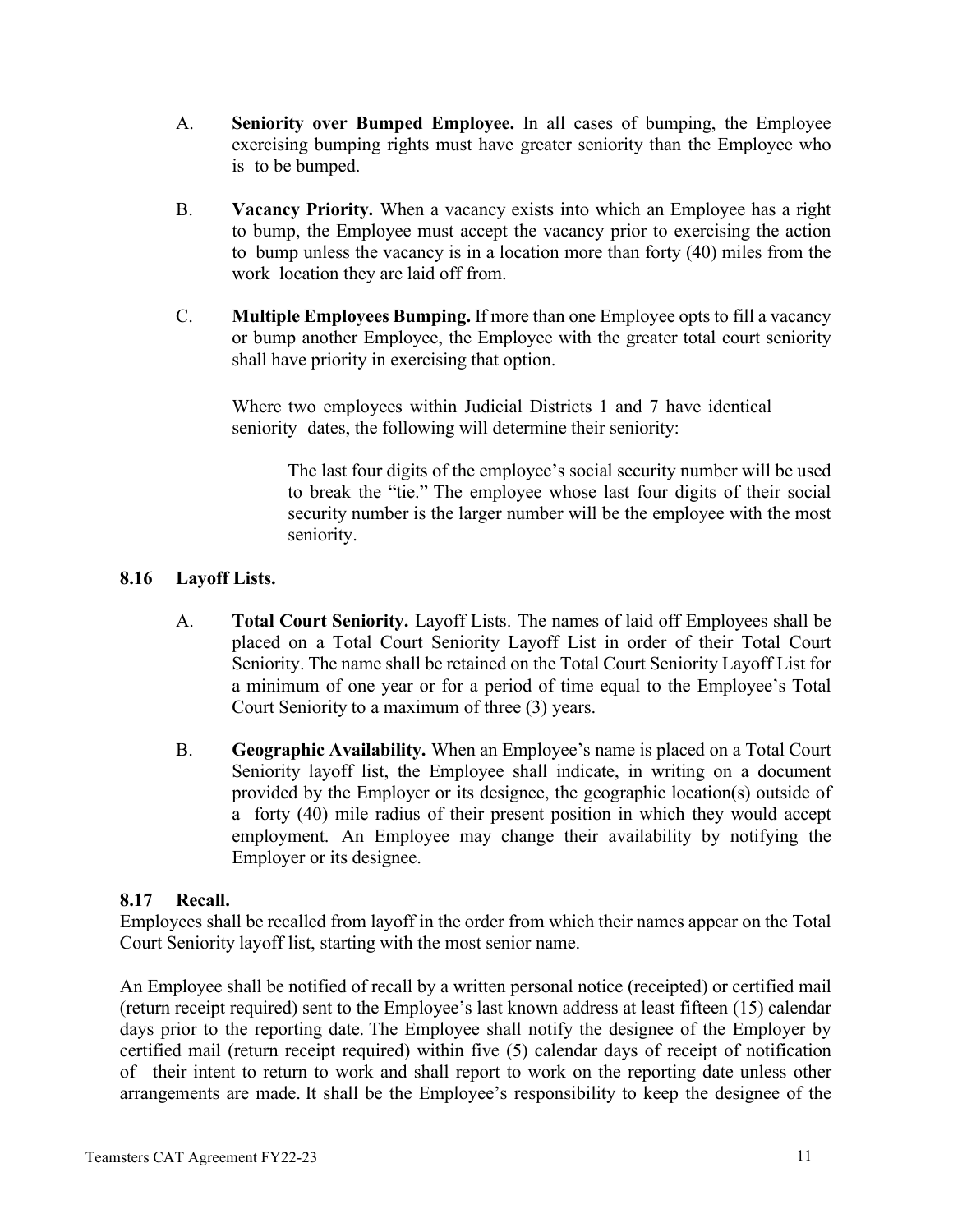Employer informed of the Employee's current address.

The Employer or its designee may temporarily assign Employee(s) to any vacancies or openings to fulfill operating requirements during the period while the recall process is taking place.

# <span id="page-17-0"></span>**8.18 Removal from Layoff List.**

Employees shall be removed from all layoff lists for any of the following reasons: (1) recall to a permanent position from the layoff list in the same or equal classification from which they were laid off; (2) failure to accept recall to a position which meets the availabilities specified by the Employee, except that Employees who fail to accept recall from the Total Court Seniority layoff list shall be removed only from that list; (3) appointment to a permanent position in a class which is higher than the one on which the Employee is on the layoff list; (4) resignation, retirement or termination from state court employment; (5) expiration of time on the list.

### <span id="page-17-1"></span>**8.19 Limited Interruptions of Employment.**

Any interruption in employment not in excess of seven (7) consecutive calendar days or any reduction from an Employee's normal work hours which continues two (2) calendar weeks or less shall not be considered a layoff. Such limited interruption or reduction in hours may occur as a result of adverse weather conditions, shortage of material or equipment, or for other unexpected or unusual reasons.

Prior to implementing a limited interruption of employment or reduction in hours, the designee of the Employer, whenever practicable, shall meet with the Local Union to discuss the need for such action.

When the limited interruption of work or reduction in hours does not affect all Employees in a class and office location, the least senior  $Employe(s)$  affected shall have their work interrupted or hours reduced. Limited interruption of work or reduction in hours shall not be instituted for the purpose of subcontracting work normally performed by the affected bargaining unit Employees.

In the event limited interruptions of employment occur, Employees shall, upon request, be entitled to advance hours up to their scheduled hours in order to provide the Employee with up to eighty (80) hours of earnings for a pay period. Advance or loss shall be allowed up to the maximum number of hours of an Employee's accumulated and unused vacation leave. If an Employee elects to draw such advances, the Employee shall not be permitted to reduce the Employee's vacation accumulation below the total hours advanced. However, no Employee after the first six (6) months of continuous service shall be denied the right to use vacation time during a limited interruption of employment, as long as vacation hours accrued exceed the hours that the Employee has been advanced under this Section. All overtime hours worked subsequent to such advances shall be credited against the Employee's aggregate advance of hours until the advance is reduced to zero (0). Employees may use compensatory time in lieu of vacation to provide a full paycheck. A designee of the Employer may require Employees who have accrued compensation time to use such time before the use of vacation. Such Employees may choose not to make up the lost hours.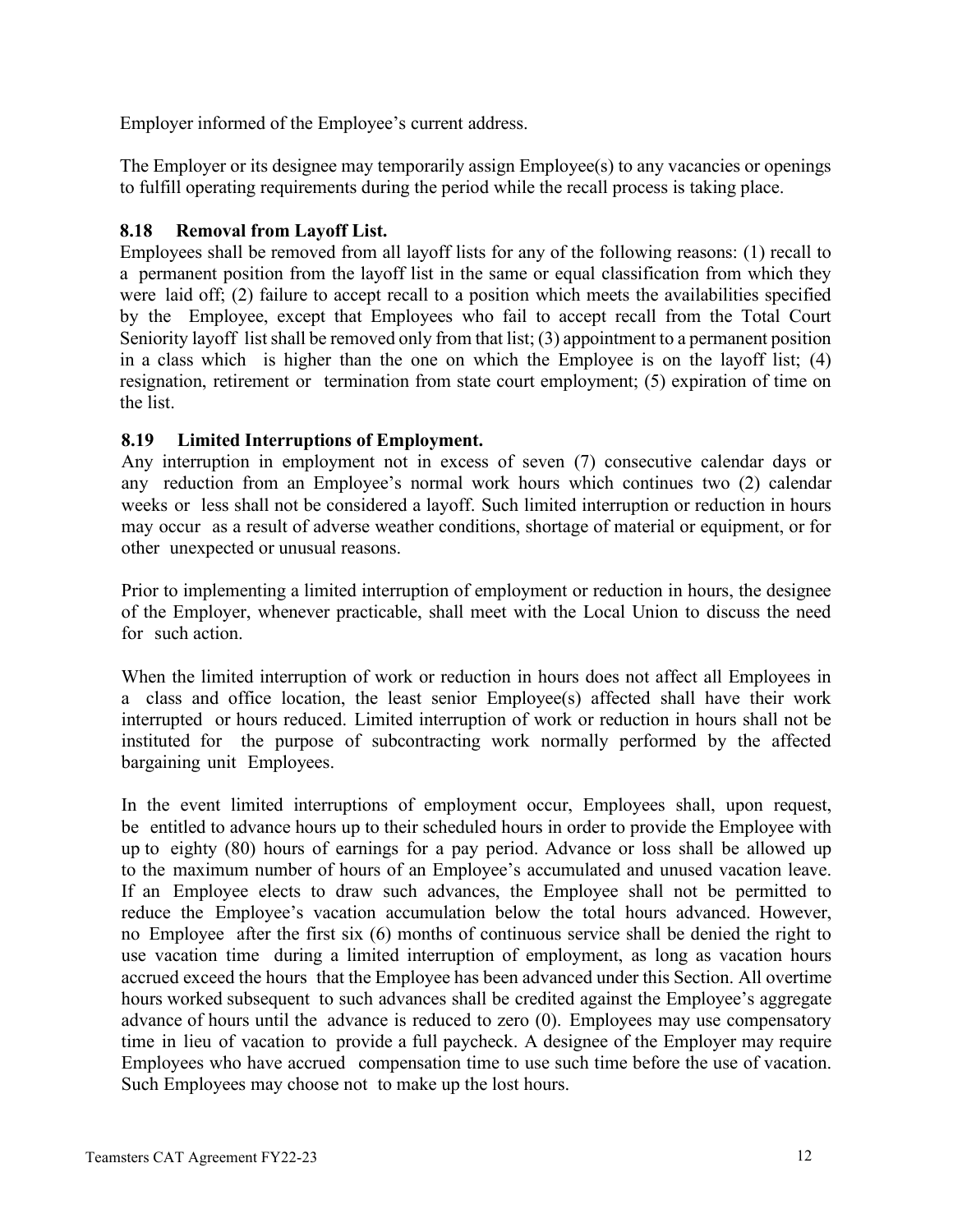On the payroll period ending closest to November 1 of each year, all Employees who have received such advances and have not worked sufficient overtime hours to reduce the advances to zero (0), will have their advances reduced to zero (0) by reduction of the Employee's accumulated and unused vacation leave.

# <span id="page-18-0"></span>**ARTICLE 9 DISCIPLINARY ACTION**

### <span id="page-18-1"></span>**9.1 Administration of Discipline.**

The Employer, through its designated supervisor who is not a member of the bargaining unit, will make a reasonable effort to discuss with the Employee any performance problem which may lead to disciplinary action and to assist the Employee in eliminating problem areas before disciplinary action becomes necessary. In the case of an Employee with permanent status, disciplinary action may be taken only for just cause, which shall include failure to maintain any license required in the position.

Discipline may include, in any order, only the following: oral reprimand, written reprimand, suspension, demotion, and/or discharge. All discipline above an oral reprimand shall be forwarded to the Union president or business agent promptly after given to an Employee.

The Employer shall not question or meet with an employee once an investigation that may lead to discipline is contemplated without first offering the employee an opportunity for union representation. When union representation is requested, such meeting shall not take place until a Union Representative is available.

#### <span id="page-18-2"></span>**9.2 Forms of Discipline**

- A. **Oral Reprimand.** An oral reprimand should be clearly identified as such and should be administered in private.
- B. **Written Reprimand.** A written reprimand should be clearly identified as such and should specify the reasons for the action. Changes expected that are necessary to correct the deficiency should be clearly outlined.
- C. **Paid or Unpaid Suspension or Demotion.** Such disciplinary actions require written notice to the Employee, no later than the effective date of the action. The notice should include the following:
	- 1. the nature of the disciplinary action;
	- 2. specific reasons for the action;
	- 3. effective date of the action;

A copy of the notice and the Employee's written reply, if any, shall be filed by the Employer's designee with the Judicial District Administrator within fourteen (14) calendar days of the effective date of the discipline.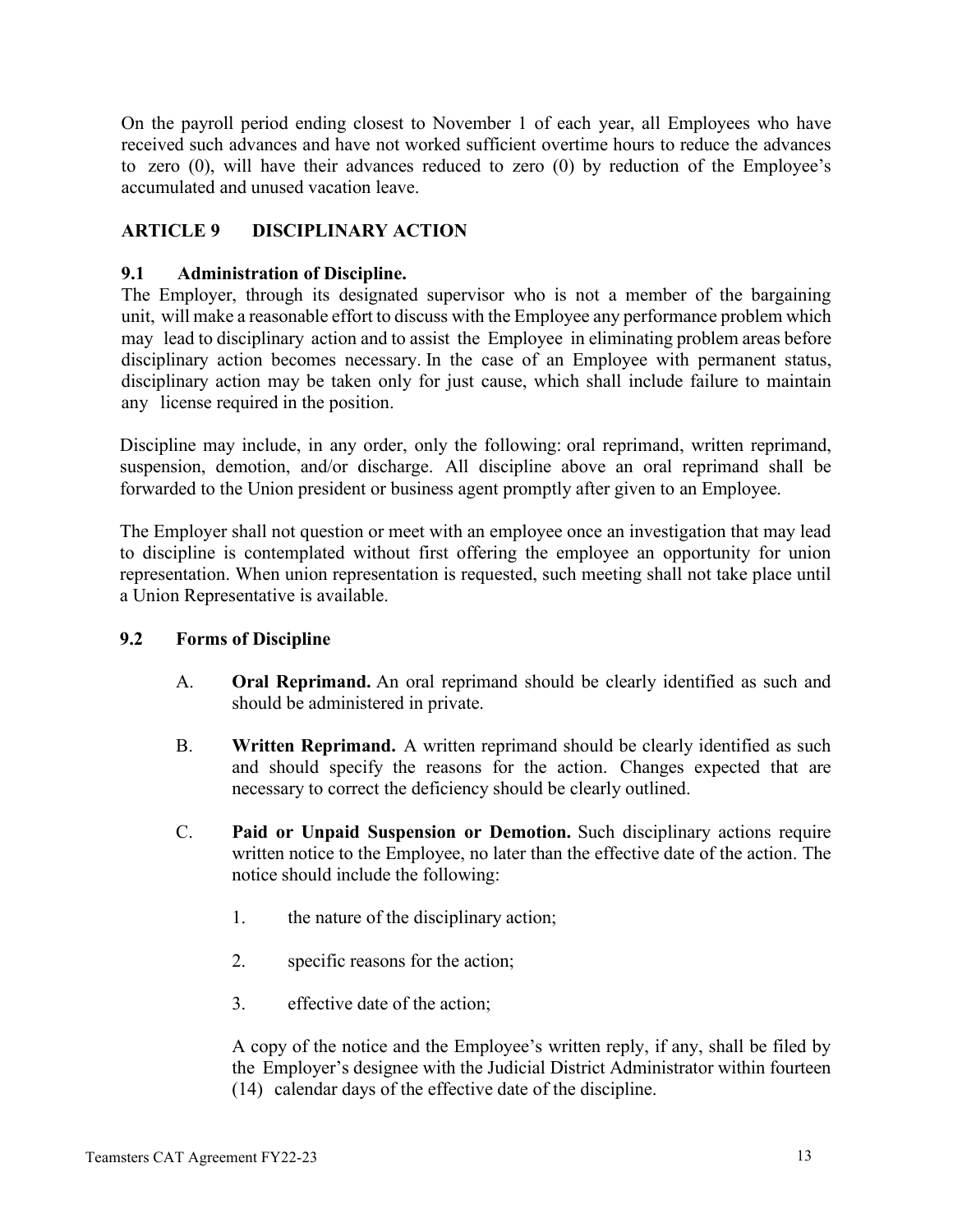- D. **Discharge of Employee with Permanent Status.** Discharge requires a written notice. The notice of discharge shall include the following:
	- 1. nature of the disciplinary action;
	- 2. specific reasons for the action;
	- 3. effective date of the action

A copy of the notice and the Employee's reply, if any, shall be filed by the Employer's designee with the Judicial District Administrator within fourteen (14) calendar days of the effective date of discipline.

If the Employer believes there is just cause for suspension without pay, demotion or discharge, the Employee and the Local Union shall be notified, in writing, that the Employee may be discharged and shall be furnished with the supporting reasons for the contemplated action. The Employer shall schedule a meeting wherein the Employee will be invited to present their side of the story and refute the charge(s) or offer mitigating evidence. The Employee is entitled to Union representation at such meeting, upon request. Nothing herein shall preclude the Employer from placing the Employee on investigatory leave under Article 9.3 prior to the conclusion of the meeting.

E. **Grievance Prohibition.** Employees serving a probation period are not eligible to grieve or arbitrate probationary discipline or denial of permanent status.

#### <span id="page-19-0"></span>**9.3 Investigatory Leave.**

The Employer or designee may place an Employee who is the subject of a disciplinary investigation on an investigative leave with pay provided a reasonable basis exists to warrant such leave. An Employee on investigative leave without pay may use vacation or compensatory time but not sick leave during the investigative leave.

# <span id="page-19-1"></span>**9.4 Personnel Records.**

An Employee disciplined under the provisions of this Article may submit a written statement regarding the disciplinary action which will be placed in the Employee's personnel record. At the request of the Employee, a written reprimand shall be removed from the Employee's personnel record provided that no further disciplinary action has been taken against the Employee for a period of two years following the date of the written reprimand; a suspension may be removed at the discretion of the Employer or designee after three years with no intervening discipline.

#### <span id="page-19-2"></span>**9.5 Records to be Forwarded.**

Copies of all discipline above oral reprimand shall be forwarded to the Union promptly after being administered to the Employee.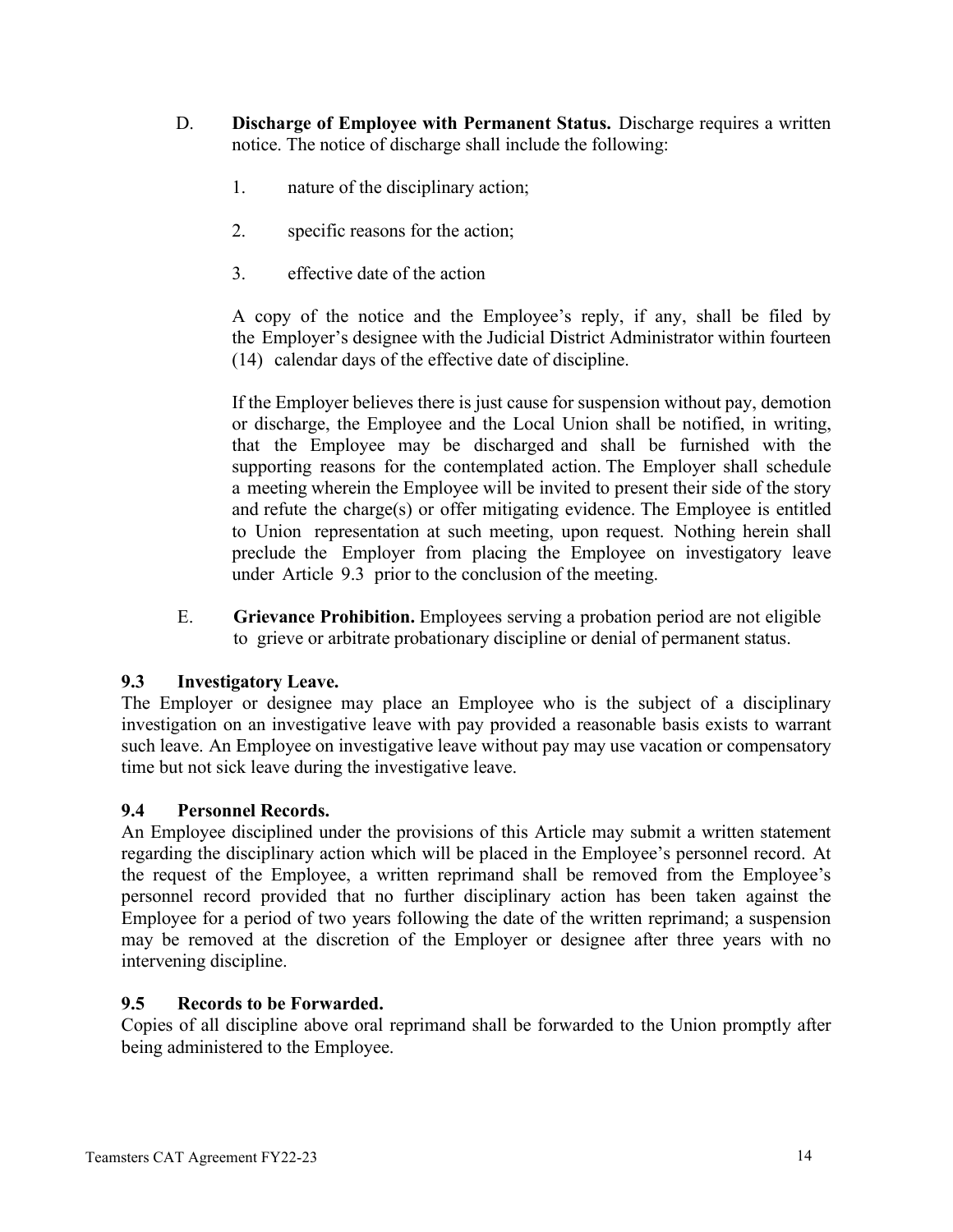# <span id="page-20-0"></span>**ARTICLE 10 SAVINGS CLAUSE**

# <span id="page-20-1"></span>**10.1 Conformity to Law.**

This Agreement is intended to be in conformity with all applicable and valid federal and state laws and those rules or regulations promulgated thereunder having the force and effect of law which are in effect on the effective date of this Agreement. Should any Article, Section or portion thereof of this Agreement be held unlawful and unenforceable, such decision shall apply only to the specific Article, Section or portion thereof directly specified in the decision, and all other valid provisions shall remain in full force and effect.

# <span id="page-20-2"></span>**10.2 Remaining Provisions Unaffected.**

Should the implementation of any provision or portion of this Agreement be delayed or withheld because of an applicable federal law, only such specific provision or portion shall be affected and the remainder of this Agreement shall continue in full force and effect. Any portion or provisions of this Agreement thus delayed or withheld shall become effective and be implemented at such time, in such amounts, and for such periods, retroactively and prospectively, as will be permitted by law at any time during the term of this Agreement or any extension thereof.

# <span id="page-20-3"></span>**ARTICLE 11 EMPLOYEE RIGHTS – GRIEVANCE PROCEDURE**

# <span id="page-20-4"></span>**11.1 Definition of a Grievance.**

A grievance is defined as a dispute or disagreement as to the interpretation or application of the specific terms and conditions of this Agreement.

**Applicability.** Unless excluded elsewhere in this Agreement, all written disciplinary actions shall be appealable through the grievance procedure set out herein. An oral reprimand is not subject to the grievance or arbitration procedure. This process shall be in lieu of any other applicable grievance procedure.

# <span id="page-20-5"></span>**11.2 Union Representatives.**

The Employer or designee will recognize representatives designated by the Union as the grievance representatives of the bargaining unit having the duties and responsibilities established by this Article. The Union shall notify the Employer in writing of the names of such Union representatives and of their successors when so designated, as provided by Section 6.2 of this Agreement.

# <span id="page-20-6"></span>**11.3 Processing of a Grievance.**

It is recognized and accepted by the Union and the Employer that the processing of grievances as hereinafter provided is limited by the job duties and responsibilities of the Employee and shall therefore be accomplished during normal working hours only when consistent with such Employee duties and responsibilities. The aggrieved Employee and a Union representative shall be allowed a reasonable amount of time without loss in pay when a grievance is investigated and presented to the Employer during normal working hours, provided the Employee has notified and received the approval of the Employer or designee who has determined that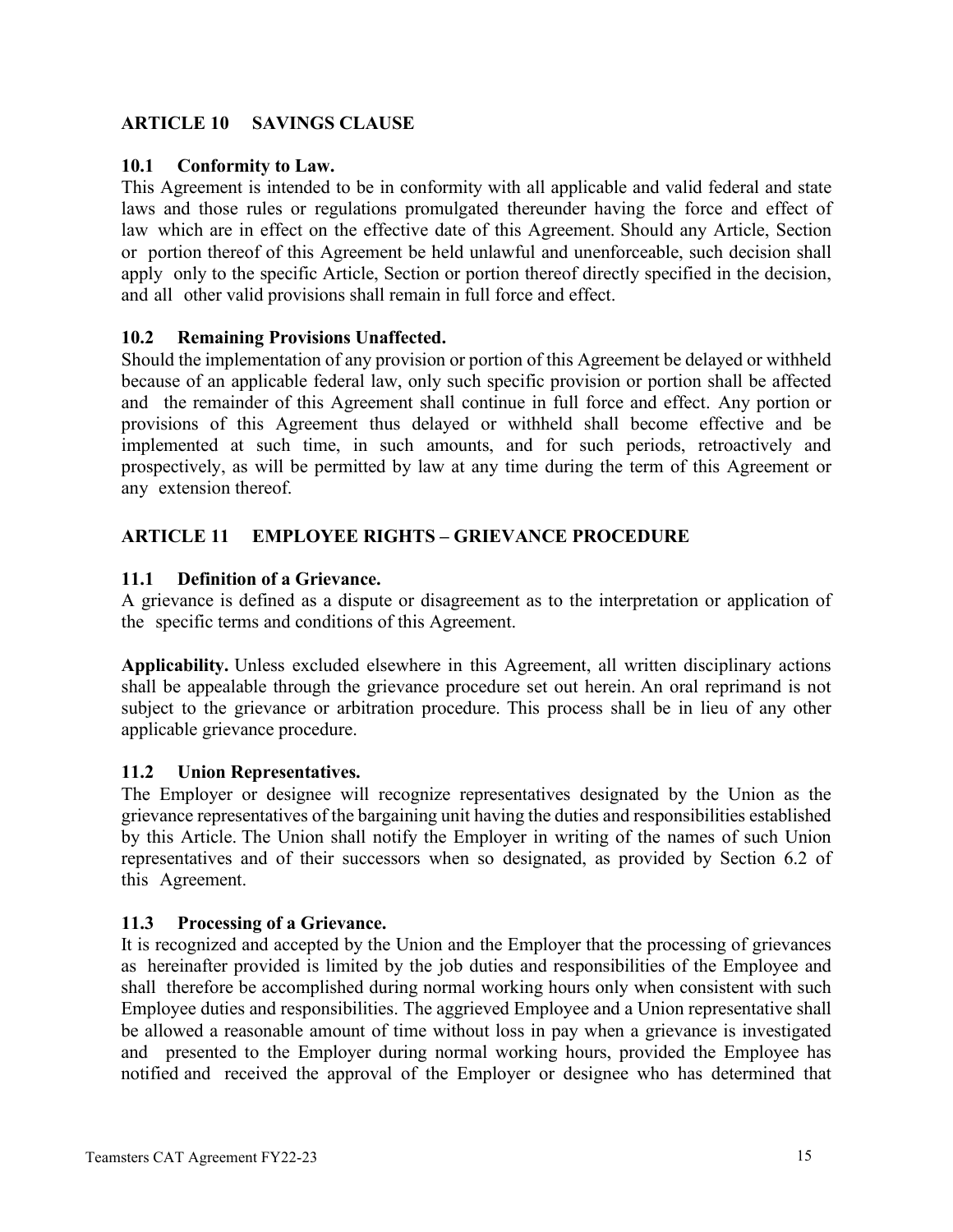such absence is reasonable and would not be detrimental to the work of the Employer or designee, other Employees or the public.

### <span id="page-21-0"></span>**11.4 Procedure.**

All grievances shall be resolved in conformance with the following procedure:

- **STEP 1.** An Employee claiming a violation concerning the interpretation or application of this Agreement shall, within twenty-one (21) calendar days after such alleged violation has occurred, present such grievance in writing to the Court Administrator or their designee. The grievance shall set forth the nature of the grievance, the facts upon which it is based, the provision or provisions of the Agreement allegedly violated, and the remedy requested. At the time the grievance is served upon the Court Administrator, the Union shall provide the Employer's Labor Relations Manager with an informational copy thereof. The Court Administrator or designee will discuss and give an answer to such Step 1 grievance within ten (10) work days after receipt of the grievance. The Court Administrator shall provide the Employer's Labor Relations Manager with an informational copy of the response.
- **STEP 2.** If the grievance has not been resolved by the operation of Step 1 and the Union intends to continue to pursue the grievance, the Union shall, within ten (10) calendar days after receipt of the Court Administrator's response, appeal the matter to the District Administrator. The appeal must be in writing with the Union providing an informational copy of the appeal to the Employer's Labor Relations Manager. Employees of a judicial district may initiate a grievance at Step 2.

The District Administrator shall respond in writing to the Union and provide a copy of the response to the Employer's Labor Relations Manager within ten (10) calendar days after receipt of the complaint.

**STEP 3.** If the grievance has not been resolved by the operation of Step 2 and the Union intends to continue to pursue the grievance, the Union shall, within ten (10) calendar days after receipt of the District Administrator's response, appeal the matter to the Employer's Labor Relations Manager. The appeal must be in writing.

> The Employer's Labor Relations Manager and the Union's Business Agent shall meet within twenty-one (21) calendar days of the date the Union filed its step 3 notice in an attempt to resolve the grievance.

If the parties have not resolved the grievance within forty-five (45) calendar days after the date of such meeting, the Union may initiate the arbitration process as provided for in Step 4. The Union shall notify, in writing,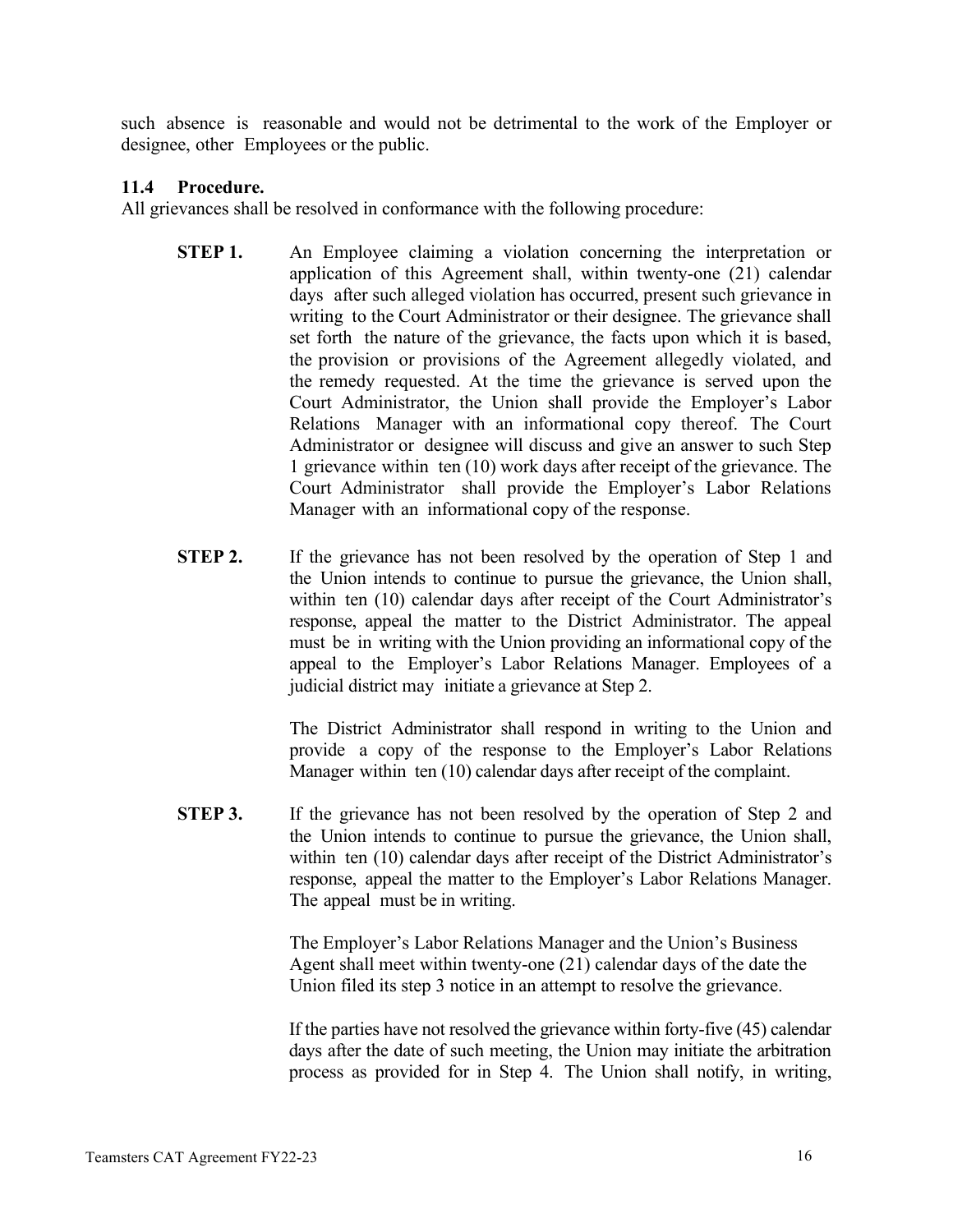the Employer's Labor Relations Manager of their intent to arbitrate the complaint.

- **STEP 4**. If timely appealed, the matter may be appealed to arbitration. The arbitrator shall be selected by resorting to a list of seven  $(7)$  labor arbitrators furnished to the parties by the Bureau of Mediation Service. Both the Union and the Employer shall alternately strike individual arbitrators on the list until only one arbitrator remains. The parties shall arrange for the arbitration to occur within a reasonable time after selection.
- **Timelines** If a grievance is not presented within the specified time limits, it shall be considered waived. If a grievance is not appealed to the next step within the specified time limits, it shall be considered resolved on the basis of the last answer and there shall be no further appeal or review. Any failure to answer or to answer in a timely manner by the Employer may be progressed to the next step by the Union within the stated timelines. By mutual agreement, the authorized representatives at each step may waive a step or extend the stated timelines.

# <span id="page-22-0"></span>**11.5 Arbitrator's Authority.**

- A. The arbitrator shall not have the right to amend, nullify, ignore, add to or subtract from the terms and conditions of this Agreement. The arbitrator shall consider and decide only the specific issue(s) submitted in writing by the Employer and the Union and shall have no authority to make a decision on any other issue not so submitted nor shall the arbitrator decide contrary to law.
- B. The arbitrator's decision shall be submitted in writing within thirty (30) calendar days following the close of the hearing unless waived by both parties. The decision shall be binding on both the Employer and the Union.
- C. The fees and expenses for the arbitrators' services and proceedings shall be borne equally by the Employer and the Union provided that each party shall be responsible for compensating its own representatives and witnesses. If any party has the matter transcribed by a court reporter, the other party may purchase a transcript from the court reporter at the copy price.

# <span id="page-22-1"></span>**ARTICLE 12 USE OF FACILITIES**

# <span id="page-22-2"></span>**12.1 Use of Facilities.**

Upon request to the Employer or their designee, the bargaining unit may be permitted to meet at the facility during normal business hours during non-work periods in non-work areas. If any costs are incurred, the Union agrees to pay the costs to the proper party.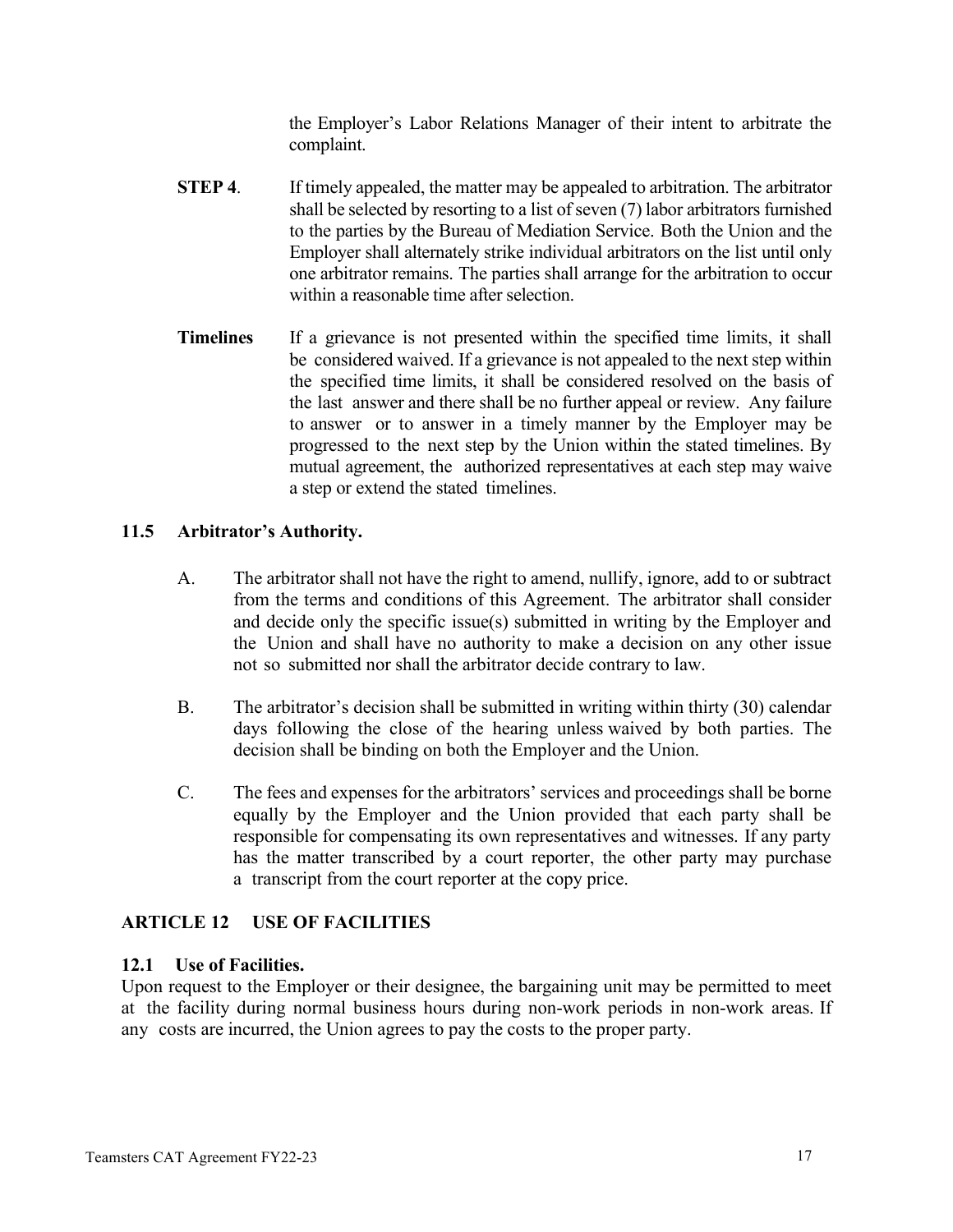# <span id="page-23-0"></span>**ARTICLE 13 GENERAL CONDITIONS OF LEAVES OF ABSENCE**

#### <span id="page-23-1"></span>**13.1 Application for Leave.**

An Employee shall submit a request for a leave of absence or extension in writing to the immediate supervisor as far in advance of the requested absence as is practicable. The request shall state the reason for, and the anticipated duration of the leave.

#### <span id="page-23-2"></span>**13.2 Paid Leaves of Absences.**

Paid leaves of absences shall not exceed the Employee's normal work schedule and shall be granted as follows:

- A. **Court Appearance Leave.** Court appearance leave for appearances before a court or other judicial or quasi-judicial body in response to a subpoena or other direction by proper authority for purposes related to the Employee's court job shall be granted. The Employee shall receive regular pay for such appearances or attendances, and necessary travel time, provided that any fee received, exclusive of paid expenses, is returned to the court administration system. Any Employee who must appear and testify in private litigation, not as an officer of the court system but as an individual, shall be required to use vacation leave, leave of absence without pay, or compensatory time unless, by mutual consent with the Employer's designee, the Employee is able to work an equivalent number of hours during the fiscal year to compensate for the hours lost.
- B. **Jury Duty.** Jury duty leave for time to serve on a jury shall be granted provided that when not impaneled for actual service, but only on call for service, the Employee shall report to work. A copy of the summons must be submitted to HR/Payroll. The Employee shall receive regular pay for such time as they are required for jury service, provided that any fee received, exclusive of paid expenses, is returned to the Minnesota Judicial Branch. If the Employee chooses to use vacation, they may retain the jury duty payment.
- C. **Election Judge Leave.** Election judge leave for purposes of serving as an election judge in an election shall be granted. The Employee must request the leave at least twenty (20) calendar days in advance.
- D. **Military Leave.** Military leave in accord with Minn. Stat. § 192.26 for members of a reserve component of the armed forces of this state or of the United States who are ordered by the appropriate authorities to active service or to attend a training program shall be granted. This leave shall be limited to fifteen (15) working days per calendar year. The Employee must inform the Employer or designee within seven (7) calendar days of receiving notification of duty. A copy of the military orders must be submitted to HR/Payroll.
- E. **Voting Leave.** Voting time leave in accord with Minn. Stat. § 204C.04 for Employees eligible to vote in a state primary election, a presidential primary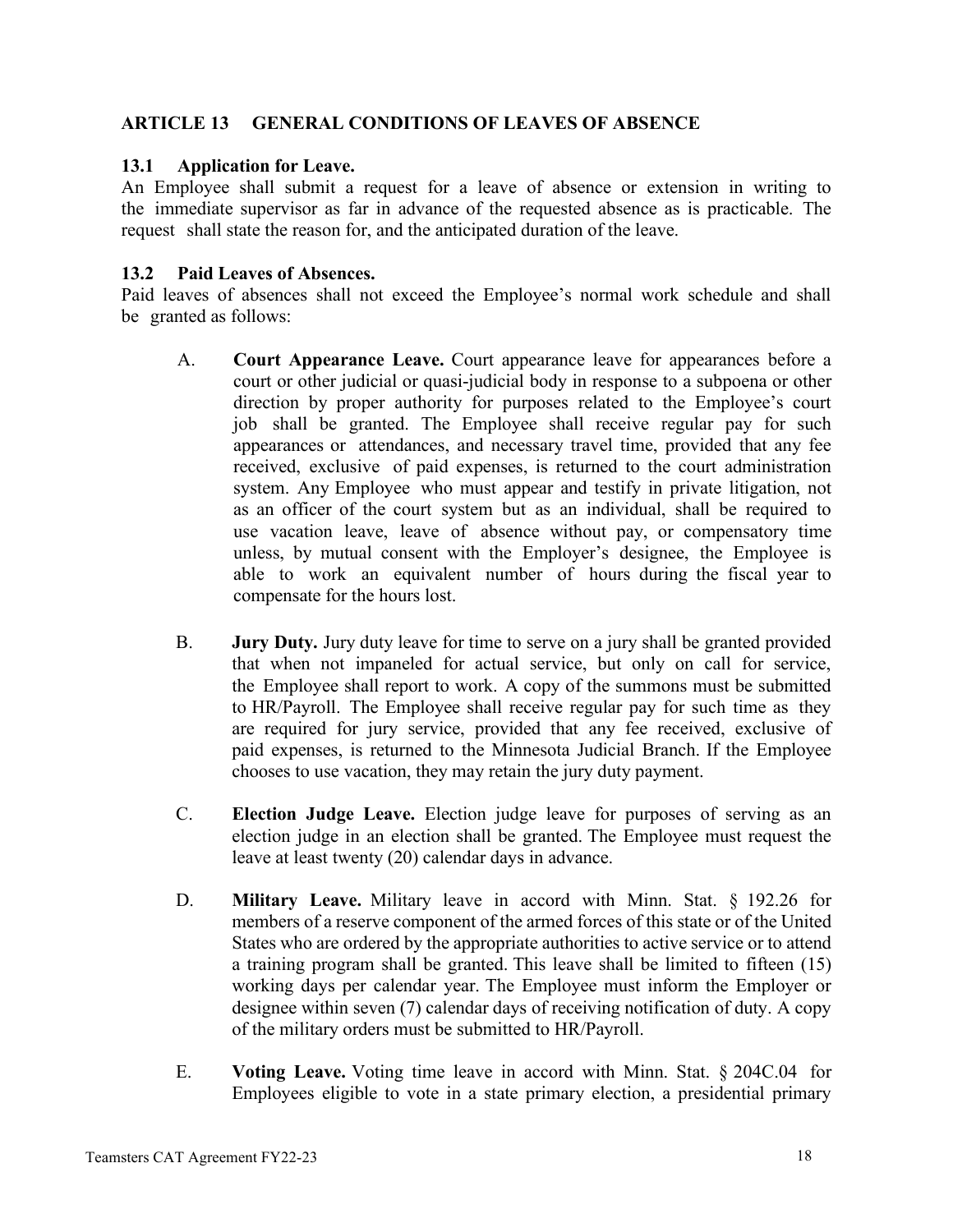election, a state general election, or an election to fill a vacancy in the United States Congress, provided that the leave is for a reasonable period of time.

- F. **Athletic Leave.** Athletic leave in accord with Minn. Stat. § 15.62 as amended in 1985, shall be granted to prepare for and engage in world, Olympic, or Pan-American Games' competition.
- G. **Blood Donation Leave.** Blood donation leave to donate blood on or off site, not to exceed three (3) hours per fiscal year, shall be granted upon the approval of the supervisor.
- H. **Emergency Leave.** If a natural or man-made emergency is declared, the State Court Administrator or their designee will notify all court offices at the time of closing. Unless the State Court Administrator declares state offices to be closed, each Employee is expected to report to work. If the Employee has a reasonable belief that it is not possible to report to or remain at the work site safely, leave time must be used to account for the time not worked. The Employee shall notify the supervisor and shall use sick, vacation leave, leave without pay, or compensatory time accrued to account for time not worked. In the event that the court calendar continues, volunteers will be requested to assist the judge(s) and shall be paid the appropriate rate of pay. If an Employee takes leave without pay, upon mutual agreement of the Employee and Supervisor, the Employees are permitted to make up that time during the same pay week that the unpaid time occurred.
- I. **Paid Parental Leave.** Paid parental leaves of absence of up to six (6) consecutive weeks shall be granted to eligible state employees who request such leave following the birth or adoption of a child. Employees are eligible if they meet eligibility criteria for Family and Medical Leave Act ("FMLA") leave, which generally means the employee has been employed by the Employer for twelve (12) months and has worked at least 1,250 hours during the year immediately preceding the leave.

Paid parental leave ("PPL") is available to employees who experience the following qualifying events: a) An employee or their spouse/partner gives birth to the employee's child; b) A child is placed in the employee's home for adoption; or c) A child is placed in the employee's home to adjudicate parentage in cases of surrogacy when the employee is the intended parent.

Eligible employees must complete PPL within six (6) months of the qualifying event. At the Appointing Authority's discretion, employees may be allowed intermittent or reduced schedule use of leave. PPL not used within the required timeframe shall not be carried over or cashed out. Employees must first exhaust accrued sick leave for reasons which qualify for sick leave use. PPL is to be used following the use of sick leave. PPL will be granted once per qualifying event, and for no more than one qualifying event per fiscal year.

Paid parental leave will run concurrently with any unpaid leave(s) that parents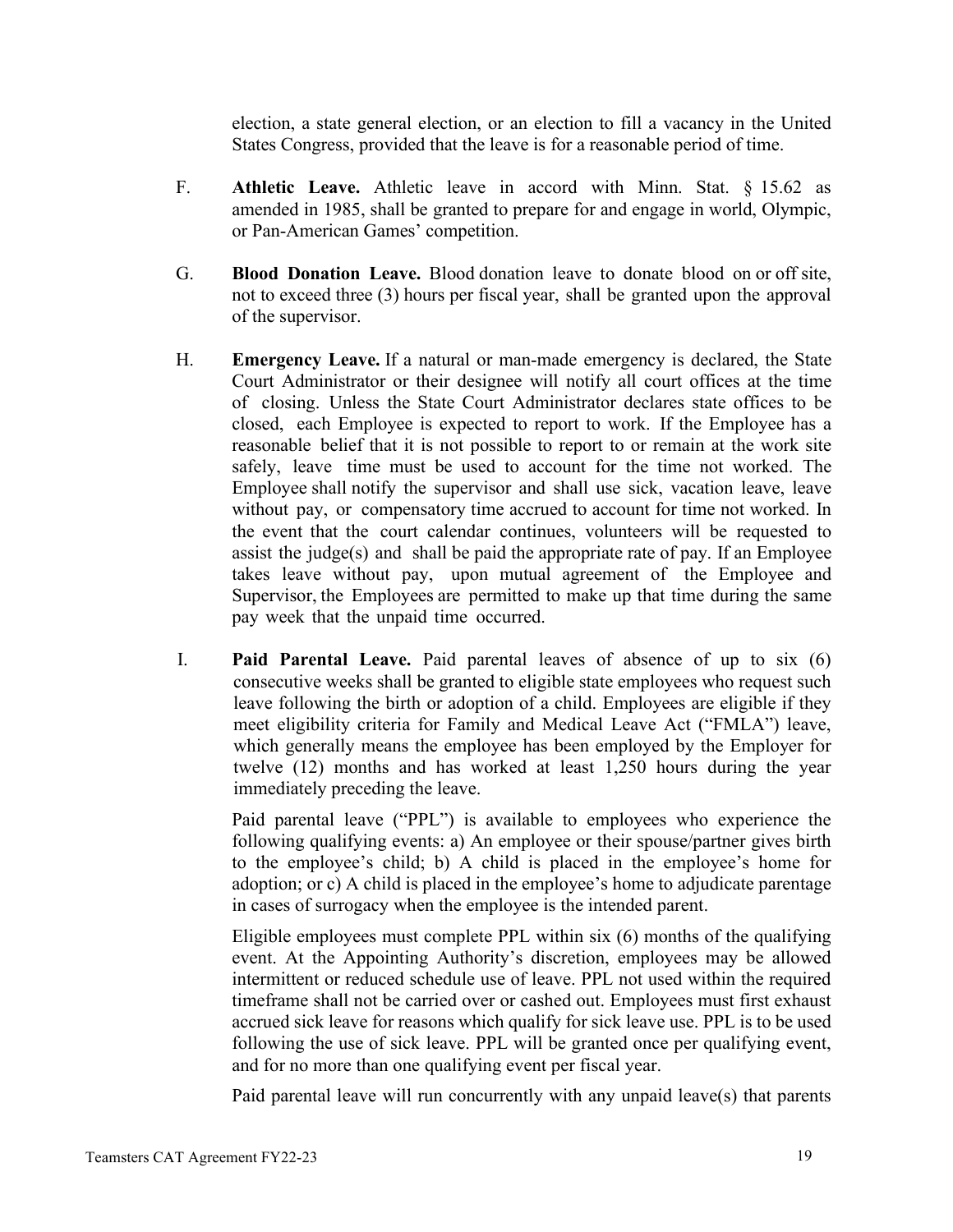may be entitled to under other provisions of this Agreement or provided by law. Employees shall not receive other types of paid leave provided by this Agreement (e.g., sick, vacation, compensatory time) for hours for which they are receiving PPL.

J. **Accruals.** Accrual of vacation and sick leave benefits during the period of leave of absence with pay shall continue. If an Employee is granted leave without pay, they will not be credited with vacation or sick leave accruals for the period of leave without pay with the exception of approved military leave.

# <span id="page-25-0"></span>**13.3 Unpaid Leaves of Absences – Mandatory.**

Unpaid leaves of absence shall be granted upon an Employee's request as follows:

- A. **Family Leave**. Family leave to a natural or adoptive parent for a period of six (6) months shall be granted when requested in conjunction with the birth or adoption of a child. The leave shall begin on the date requested by the Employee but no later than six (6) weeks after the birth or adoption: except that, in the case where the child must remain in the hospital longer than the mother, the leave may begin up to six (6) weeks after the child leaves the hospital. Sick leave used with a medical practitioner's statement prior to the birth of the child will not reduce the duration of the family leave. Sick leave or vacation leave used following the birth of the child will not have the effect of extending the six-month family leave. Upon request, the Employer or designee may extend the leave up to a maximum of one year.
- B. **Military Leave**. Military leave in accord with Minn. Stat. § 192.261, Subd. 1, for entry into active military service in the armed forces in this state or of the United States for the period of military service up to four (4) years plus any additional time, in each case, as the Employee may be required to serve pursuant to law shall be granted. If such leave results from an order to active service by the appropriate authority, the Employee shall continue to accrue vacation and sick leave during the period of active service. Vacation leave may be accumulated to any amount provided that the amount is reduced to Two Hundred and Seventy-Five (275) hours within two (2) years of the Employee's return to state service.
- C. **Military Leave**. Military leave in accord with 38 U.S.C. 2024(d) for the period required to perform active duty for training or inactive duty training in the armed forces of the United States shall be granted with the Employee being permitted to return to the Employee's position with such seniority, status, pay, vacation and sick leave as such Employee would have had if the Employee had not been absent due to service under 2024(d). The Employee must inform the Employer or designee within seven (7) calendar days of receiving notification of duty. Vacation leave may be accumulated to any amount provided that the amount is reduced to Two Hundred Seventy-Five (275) hours within two (2) years of the Employee's return to state service.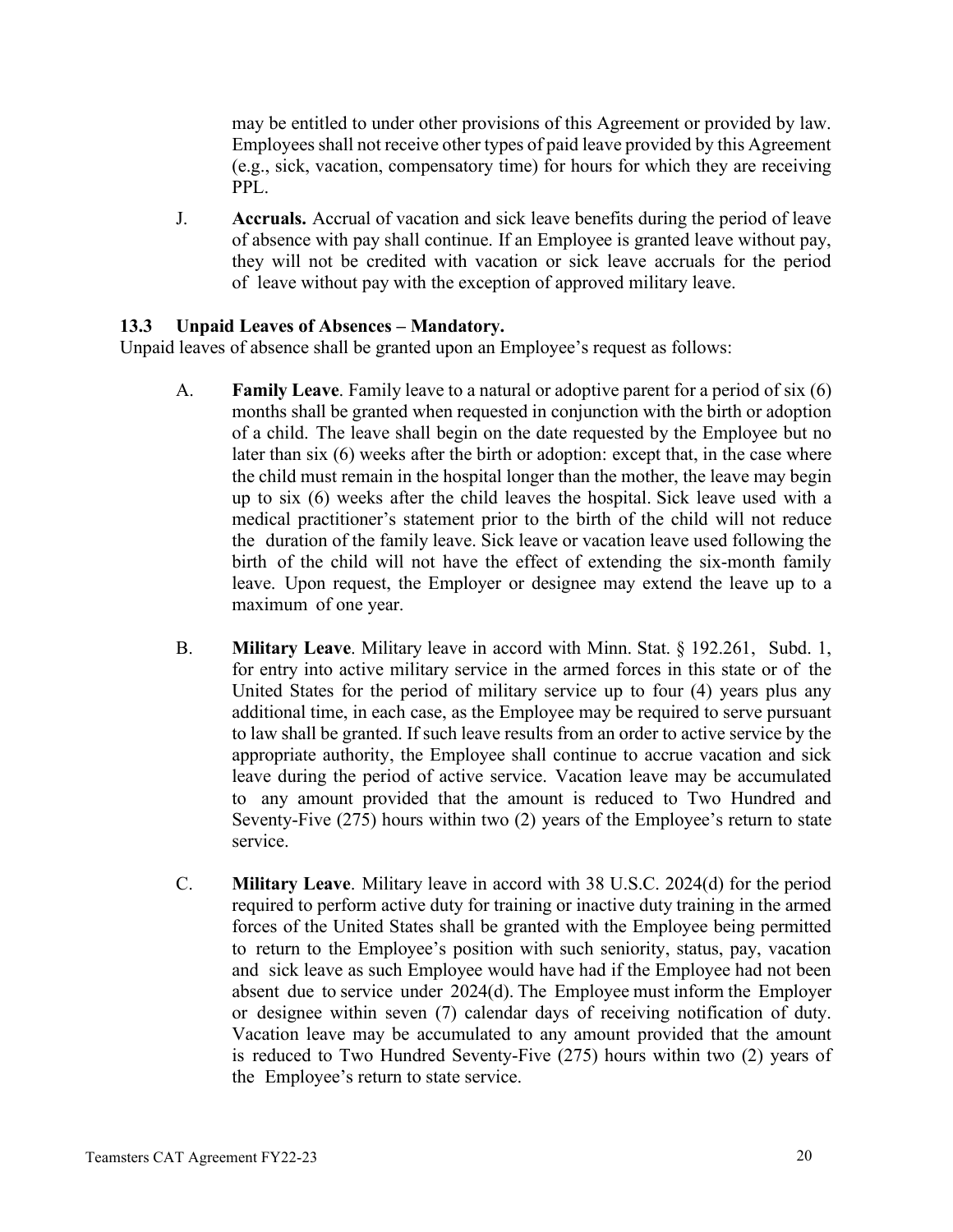- D. **Union Leave**. Upon advance written request of the Union, unpaid leave shall be granted to Employees who are elected or appointed by the Union to serve on the Union's Negotiating Team. An Employee may use vacation or a holiday for this purpose, at the Employee's discretion. Unpaid leave time for service on the Union's Negotiating Team shall be considered as paid leave for purposes of vacation and sick leave accrual, and holiday paid entitlement. Union Stewards or other Employees who may be elected or appointed by the Union to perform duties for the Union shall be granted unpaid time off, provided the Union Stewards or other Employees have notified the Employer or designee, who has determined that such absences are reasonable and would not be detrimental to the work of the Employer or designee. Such unpaid leave shall not be unreasonably withheld. Upon the written request of the Union, unpaid leave shall be granted to Employees who are elected officers or Stewards of the Union. Annually, the Employer or designee may require the Union to confirm the Employee's continuation on union leave. Unpaid leave time for service to the Union shall not be deducted for purposes of determining an Employee's vacation or sick leave accrual rate.
- E. **Statutory Leave**. A list of statutory leaves is contained in Appendix A to this Agreement. Statutory Leaves are subject to change or repeal and are not grievable or arbitrable.

### <span id="page-26-0"></span>**13.4 Unpaid Leaves of Absence – Discretionary.**

Unpaid leaves of absence may be granted at the discretion of the Employer or designee as follows:

- A. **Disability Leave**. Disability leave for a cumulative period of one year per medically verified illness or injury may be granted, unless extended by the Employer or designee, when an Employee has exhausted their accumulation of sick leave due to an extended illness or injury.
- B. **Salary Savings**. When authorized by the State Court Administrator, salary savings leave may be granted providing that the Employer or designee shall not hire a replacement for an Employee on temporary leave. An Employee on temporary leave (not to exceed sixty (60) days), shall if otherwise eligible, continue to accrue vacation leave, sick leave, and seniority, and shall continue to be eligible for paid holidays and insurance benefits provided that any holiday pay shall be included in the first paycheck received following the Employee's return from leave.
- C. **Personal Leave**. Personal leave for any reason for a period of up to one (1) year subject to annual renewal at the Employer's or designee's discretion, may be granted.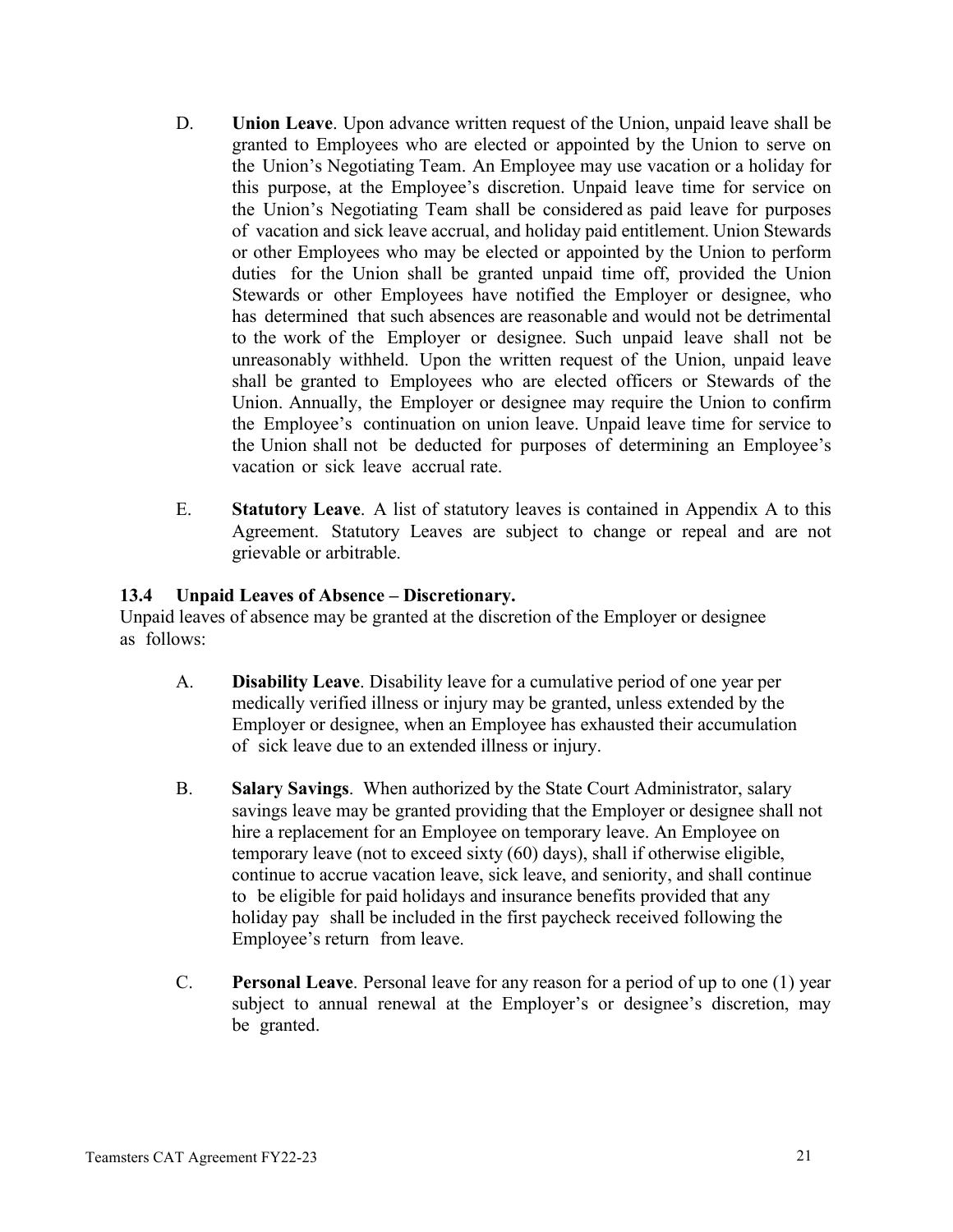#### <span id="page-27-0"></span>**13.5 Termination of Leaves.**

An Employee may terminate their leave of absence prior to the previously agreed upon date of expiration of the leave with the approval of the Employer or designee. Leaves of absence or extensions of leaves of absence which are subject to the discretionary authority of the Employer or designee may be cancelled by the Employer or designee upon reasonable notice to the Employee. Such notice shall ordinarily be in writing except in case of an emergency.

#### <span id="page-27-1"></span>**13.6 Return from Leave.**

An Employee on an approved leave of absence is required to contact the Employer or designee if an extension is being requested. Failure to contact the Employer or designee about an extension prior to the end of the approved leave shall be deemed to be a voluntary resignation and the Employee shall be severed from court service. An Employee returning from leave of absence of two months or more shall notify the Employer or designee at least two weeks prior to the intended date of return.

An Employee shall be entitled to return from an approved leave of absence to a vacant position in the Employee's classification within their county. If such a vacant position is not available, the Employer or designee shall offer the Employee any other vacant position in an equal or lower classification within the county for which the Employee is qualified. If no such vacant position is available and/or offered, the Employer or designee may continue the Employee on unpaid leave until such a position becomes vacant.

An Employee returning from an unpaid leave of absence to their original or equal classification shall return to the same rate of pay they had been receiving at the time the leave commenced plus any non-discretionary adjustments that would have been granted had the Employee been continuously employment during the period of absence. An Employee returning to a lower classification shall be subject to the voluntary demotion provisions set forth in this Agreement. If an Employee is demoted by operation of the above and a position in the Employee's previous higher classification (held at the time the leave commenced) within the county becomes vacant within nine months after the Employee returns from leave, the Employee shall be offered the position. The Employee shall be reinstated at the same rate of pay they had been receiving in the higher classification, plus any non-discretionary adjustments.

#### <span id="page-27-2"></span>**13.7 Absence Without Leave.**

An unauthorized absence from duty is an absence without leave and shall be without pay. Unauthorized absences without leave may result in discipline. If it is subsequently determined by the Employer or designee that mitigating circumstances existed, the Employer or designee may convert the absence without leave to other leave as appropriate. Absence without leave shall be just cause for disciplinary action. An Employee's unauthorized absence of three (3) consecutive work days without notifying their supervisor shall constitute a voluntary resignation. Failure of an Employee to give at least ten (10) working days' notice of resignation shall result in loss of the privilege to be rehired in the Minnesota Judicial Branch. This period of notice may be reduced or waived by the Employer or its designees.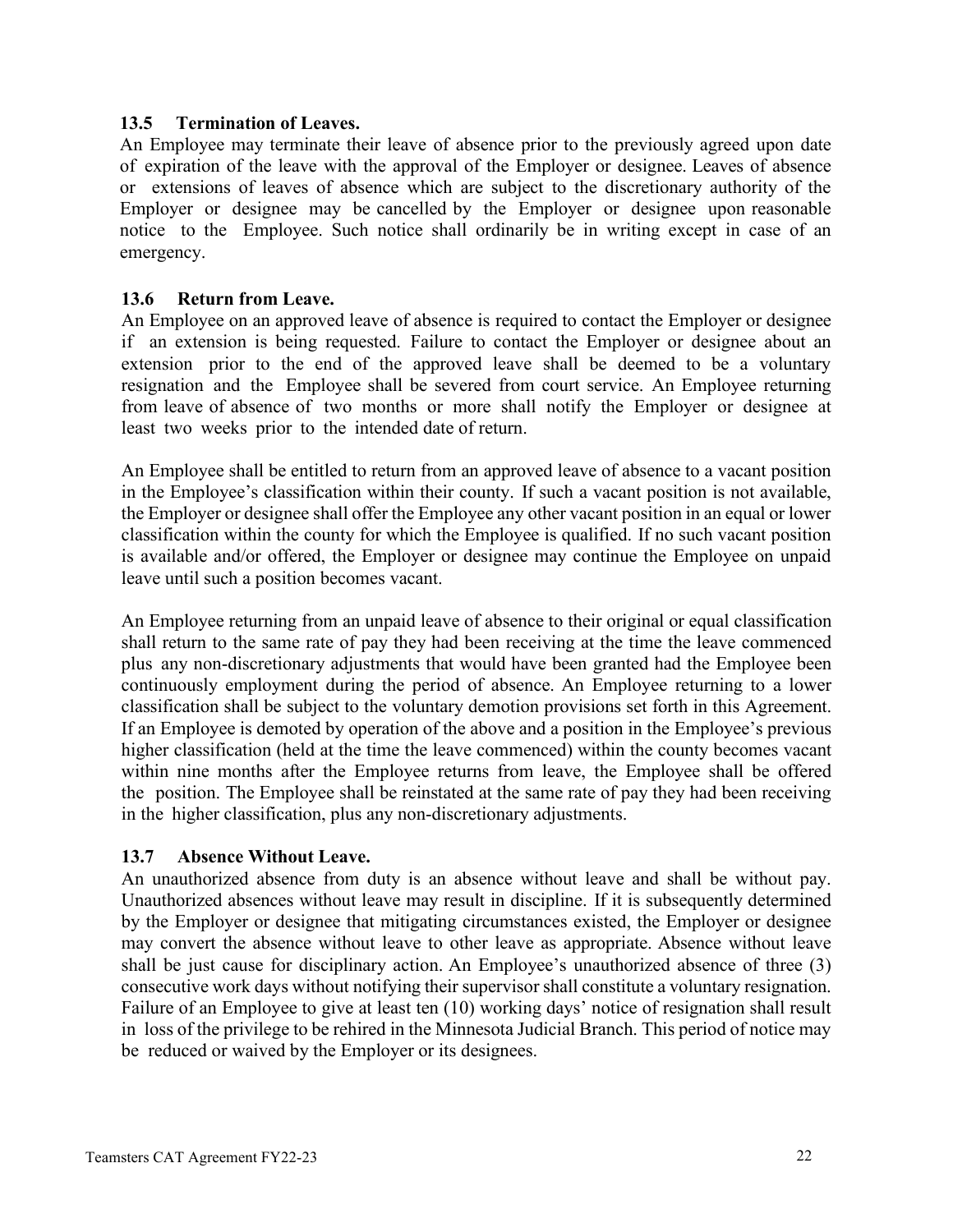#### <span id="page-28-0"></span>**13.8 Family Medical Leave Act.**

Appendix C contains, for informational purposes, a reference to an electronic copy of the Minnesota State Court System Policy on Family Medical Leave Act.

# <span id="page-28-1"></span>**ARTICLE 14 SICK LEAVE**

#### <span id="page-28-2"></span>**14.1 Eligibility.**

All Employees in payroll status are eligible to accrue sick leave, except employees hired as intermittent Employees, emergency Employees, temporary Employees (6 months or less), interns, and project Employees.

Employees may use accrued sick leave immediately after hire.

#### <span id="page-28-3"></span>**14.2 Sick Leave Accrual and Accumulation.**

A full-time Employee shall accrue sick leave at the base rate of four (4) hours per pay period. An Employee being paid for less than a full eighty (80) hour pay period shall have their sick leave accrual prorated according to the schedule below.

Less than 80-hour per payroll period pro-ration of sick leave:

| <b>Number of hours worked</b><br>during the pay period | <b>Sick Leave Account and</b><br><b>Sick Leave Bank</b> |  |  |  |
|--------------------------------------------------------|---------------------------------------------------------|--|--|--|
| Less than 9.5                                          | $\theta$                                                |  |  |  |
| At least 9.5, but less than 19.5                       | 0.75                                                    |  |  |  |
| At least 19.5, but less than 29.5                      | 1.00                                                    |  |  |  |
| At least 29.5, but less than 39.5                      | 1.50                                                    |  |  |  |
| At least 39.5, but less than 49.5                      | 2.00                                                    |  |  |  |
| At least 49.5, but less than 59.5                      | 2.50                                                    |  |  |  |
| At least 59.5, but less than 69.5                      | 3.00                                                    |  |  |  |
| At least 69.5, but less than 79.5                      | 3.50                                                    |  |  |  |
| At least 79.5                                          | 4.00                                                    |  |  |  |
|                                                        |                                                         |  |  |  |

# <span id="page-28-4"></span>**14.3 Transfer/Restoration of Sick Leave Hours.**

An eligible Employee who moves without a break in service to a position under this Agreement from any other position in Minnesota state government or by transfer under Minn. Stat. § 480.181 from county government, shall have their accumulated sick leave balance and bank, if any, transferred.

An eligible Employee who is appointed to a position under this Agreement within four years from the date of separation in good standing from any other position in Minnesota State government shall have their sick leave balance and bank, if any, restored provided that any Employee being appointed after receiving severance pay shall have their leave restored proportionately by deducting the hours which were paid as severance.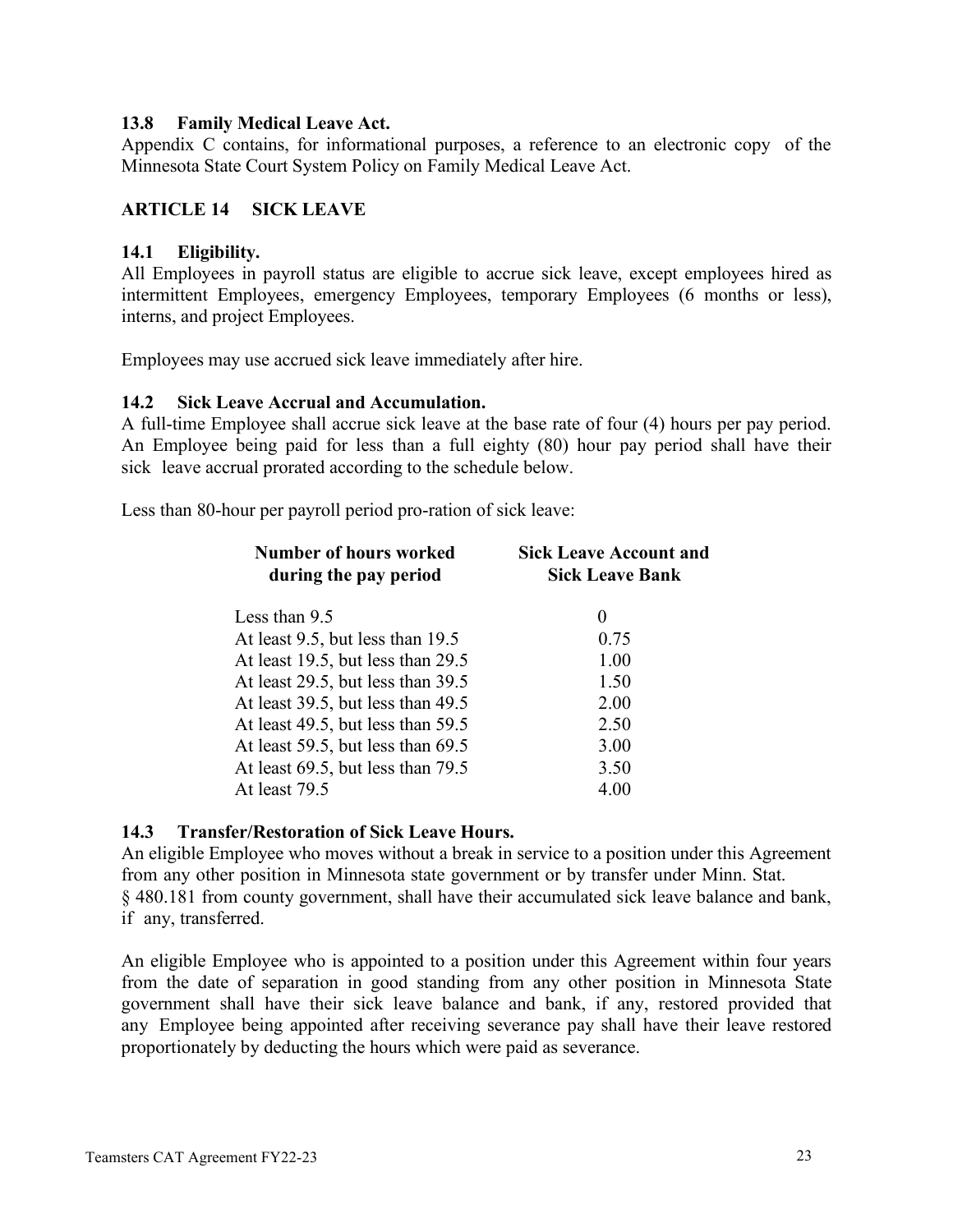# <span id="page-29-0"></span>**14.4 Usage.**

Whenever practicable, an Employee shall submit a written request for sick leave in advance of the period of absence. When advance notice is not possible, an Employee shall notify their supervisor by telephone or other means at the earliest opportunity, on a daily basis. An Employee shall be granted sick leave to the extent of their accumulation for the following:

| <b>Sick Leave</b><br><b>Use Reason</b>                                                                                                                                           | <b>Familial Relationships Defined</b>                                                                                                                                                                                                                                                                                            |
|----------------------------------------------------------------------------------------------------------------------------------------------------------------------------------|----------------------------------------------------------------------------------------------------------------------------------------------------------------------------------------------------------------------------------------------------------------------------------------------------------------------------------|
| Level 1:<br>Medical,<br>Chiropractor, or<br><b>Dental Care</b>                                                                                                                   | Employee and Employee's:<br>Spouse or Cohabiter<br>$\bullet$<br>Any dependent of the employee or spouse as defined by the SEGIP<br>$\bullet$<br>definition found below<br>Parents<br>Step parents<br>$\bullet$                                                                                                                   |
| Level 2:<br><b>Disability and</b><br>Hospitalization<br>(including<br>employee's inability<br>to work, as certified<br>by a doctor, due to<br>being pregnant or<br>giving birth) | All Familial relationships noted in Level 1 above, plus the following:<br>Employee's:<br>Adult Children<br>$\bullet$<br>Spouse or Cohabiter's:<br>Parents<br>$\bullet$<br><b>Step Parents</b><br>٠<br>Adult Children                                                                                                             |
| Level 3:<br><b>Illness and Injury</b>                                                                                                                                            | All Familial relationships noted in Levels 1 and 2 above, plus the following:<br>Employee's:<br>Siblings (Usage may be limited per MN Statute 181.9413.)<br>$\bullet$<br>Grandparents (Usage may be limited per MN Statute 181.9413.)<br>$\bullet$<br>Grandchildren (Usage may be limited per MN Statute 181.9413.)<br>$\bullet$ |
| Level 4:<br><b>Terminal or</b><br>Catastrophic<br><b>Illness</b>                                                                                                                 | All Familial relationships noted in Levels 1, 2 and 3 above, plus the following:<br>Employee's:<br>Adult Children's Spouse or Cohabiter<br>$\bullet$<br>Step siblings<br>$\bullet$<br>Step grandparents<br>Spouse or Cohabiter's:<br>Adult Children's Spouse or Cohabiter                                                        |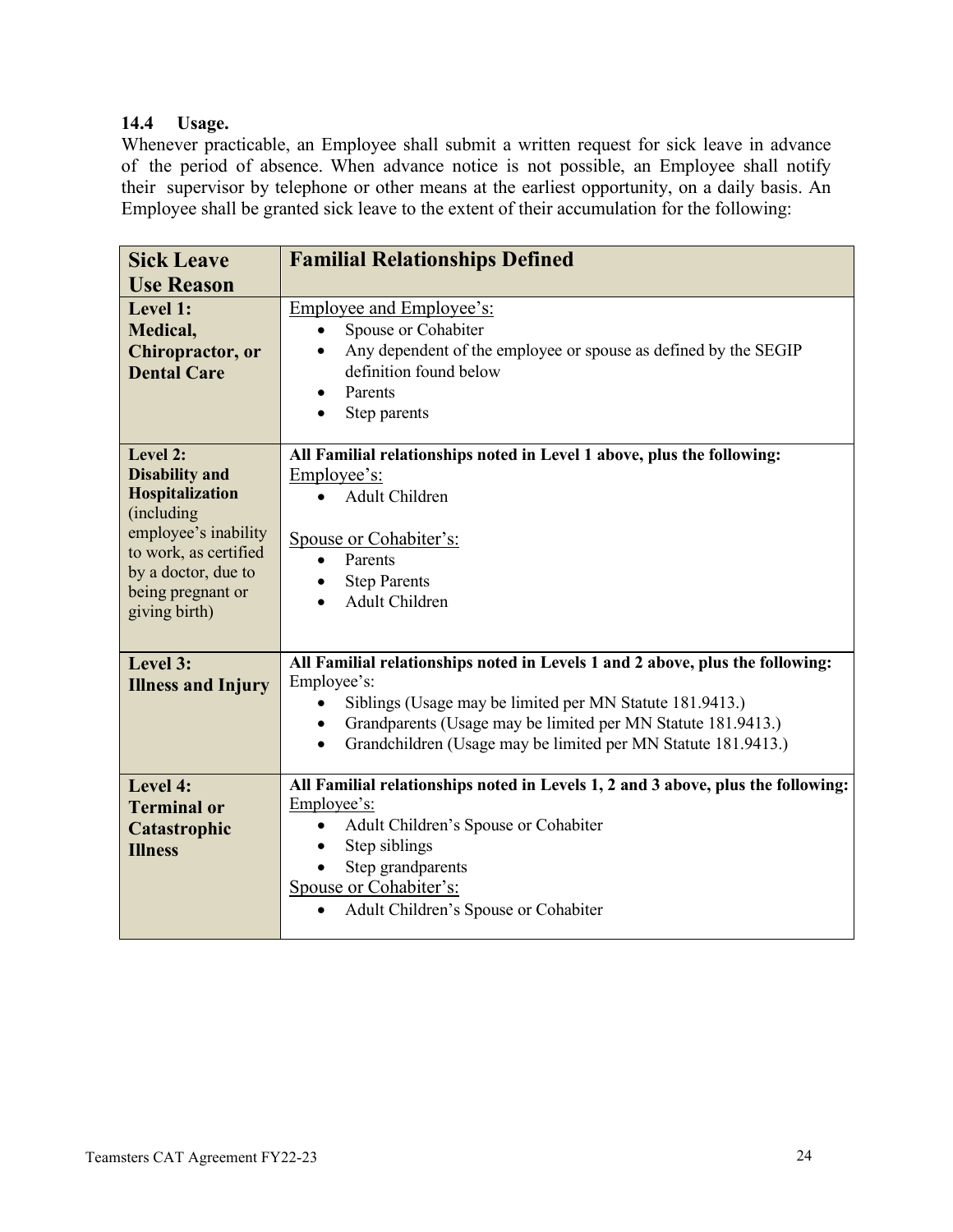| <b>Sick Leave</b>                                                                                                            | <b>Familial Relationships Defined</b>                                                                                                                                                                                                                                                                                                                                                                                                                                                                         |  |  |  |  |
|------------------------------------------------------------------------------------------------------------------------------|---------------------------------------------------------------------------------------------------------------------------------------------------------------------------------------------------------------------------------------------------------------------------------------------------------------------------------------------------------------------------------------------------------------------------------------------------------------------------------------------------------------|--|--|--|--|
| <b>Use Reason</b>                                                                                                            |                                                                                                                                                                                                                                                                                                                                                                                                                                                                                                               |  |  |  |  |
| Level 5:<br>In case of Death<br>(to attend the<br>funeral for a<br>reasonable period,<br>including necessary<br>travel time) | All Familial relationships noted in Levels 1, 2, 3 and 4 above, plus the<br>following:<br>Employee's:<br>Great grandparents<br>$\bullet$<br>Great-grandchildren<br>$\bullet$<br>Sibling's spouse<br>Spouse or Cohabiter's:<br>Siblings<br>$\bullet$<br>Step siblings<br>Grandparents<br>Step grandparents<br>Great grandparents<br>Each fiscal year, an employee, upon request, shall be granted up to eight (8) hours<br>from their sick leave accrual to attend the funeral of any person not listed above. |  |  |  |  |
| <b>Birth or Adoption</b><br>of a child by the<br>employee                                                                    | Birth or adoption of an employee's child, not to exceed five (5) days,<br>unless otherwise covered under the disability provisions of this section.<br>The sick leave usage must begin effective the date of birth, hospital<br>release date of infant, or placement date.                                                                                                                                                                                                                                    |  |  |  |  |
| <b>Arrange for</b><br><b>Nursing Care</b>                                                                                    | To arrange for necessary nursing care for family members listed levels 1, 2,<br>and 3 above, not to exceed five (5) days.                                                                                                                                                                                                                                                                                                                                                                                     |  |  |  |  |
| <b>OTHER:</b>                                                                                                                | Exposure to contagious disease which endangers the health of oneself and<br>other persons.                                                                                                                                                                                                                                                                                                                                                                                                                    |  |  |  |  |

| <b>Dependent</b>                     | <b>SEGIP Eligibility Terms</b>                                                                  |
|--------------------------------------|-------------------------------------------------------------------------------------------------|
| <b>Biological</b><br><b>Children</b> | To age 26<br>$\bullet$                                                                          |
| <b>Adopted</b><br><b>Children</b>    | To age 26 if adopted, or<br>$\bullet$<br>To age 18 if placed with you for adoption<br>$\bullet$ |
| <b>Step Children</b>                 | To age 26<br>$\bullet$<br>You must be legally married to the child's parent<br>$\bullet$        |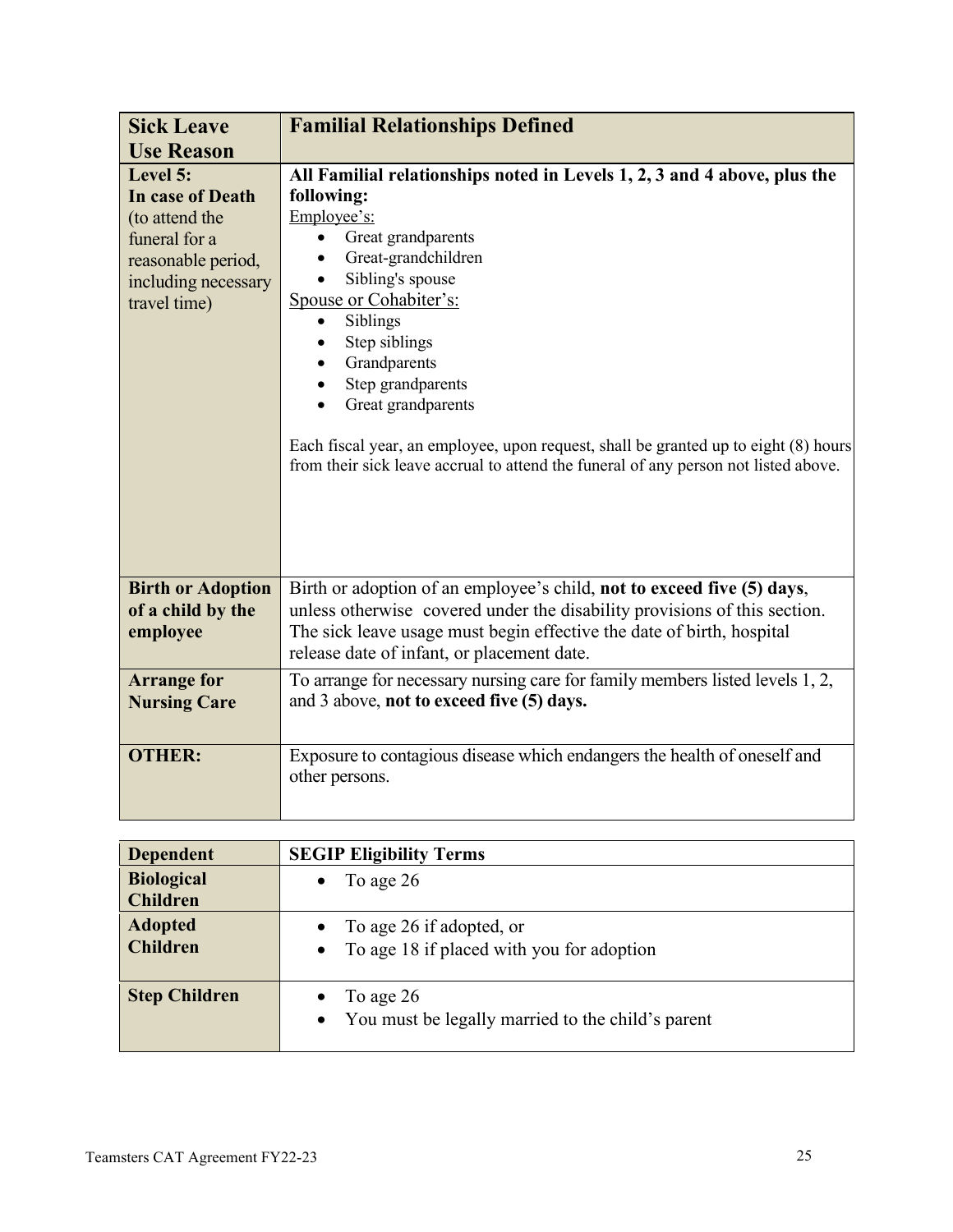| <b>Dependent</b>                                                      | <b>SEGIP Eligibility Terms</b>                                                                                                                                                                                                                                                                                                                                                                                                                                          |
|-----------------------------------------------------------------------|-------------------------------------------------------------------------------------------------------------------------------------------------------------------------------------------------------------------------------------------------------------------------------------------------------------------------------------------------------------------------------------------------------------------------------------------------------------------------|
| <b>Foster Children</b><br>(ward, legal<br>guardian, legal<br>custody) | To age 26<br>$\bullet$<br>Full and permanent legal and physical custody<br>$\bullet$                                                                                                                                                                                                                                                                                                                                                                                    |
| Grandchildren                                                         | To age 25<br>٠<br>Unmarried, dependent upon you for principal support and<br>$\bullet$<br>maintenance and lives with you; your child must be unmarried and<br>less than age 19; or<br>Financially dependent upon you and has resided with you<br>$\bullet$<br>continuously from birth;<br>$-OR-$<br>$\bullet$<br>If you have legally adopted your grandchild or are the foster<br>$\bullet$<br>parent of your grandchild follow the eligibility rules for each<br>above |
| <b>Disabled</b><br><b>Children</b>                                    | Any age or marital status, includes dependent children incapable<br>$\bullet$<br>of self-sustaining employment by reason of developmental<br>disability, mental illness or disorder, or physical disability, and<br>Chiefly dependent upon you for principal support and<br>$\bullet$<br>maintenance, and<br>You must provide proof of such incapacity and dependency                                                                                                   |

An Employee using sick leave may be required to furnish a statement from a medical practitioner upon the request of the Employer or designee when the Employer or designee has reasonable cause to believe that the Employee has abused or is abusing sick leave. The Employer or its designee may also require a similar statement from a medical practitioner if it has reason to believe the Employee is not able to work or has been exposed to a contagious disease which endangers the health of other persons. The Employer shall not require information regarding the specific nature of the Employee's medical condition unless required by law and/or related policy.

Sick leave hours shall not be used during the pay period in which the hours are accrued. Sick leave accruals earned while on paid leave may be used by the Employee with the approval of the supervisor without returning to work prior to the usage of accrued sick leave.

# <span id="page-31-0"></span>**14.5 Sick Leave Charges.**

An Employee using sick leave shall be charged for only the number of hours that the Employee was scheduled to work during the period of sick leave. Sick leave shall not be granted for periods of less than one-quarter hour except to permit usage of lesser fractions that have been accrued. Holidays that occur during sick leave periods will be paid as holidays and not charged as sick leave.

# <span id="page-31-1"></span>**14.6 Coordination with County Benefits.**

Employees who have elected county benefits shall accrue sick leave per the applicable county rates. However, usage of such accrued sick leave shall be in accordance with the provisions of this Agreement.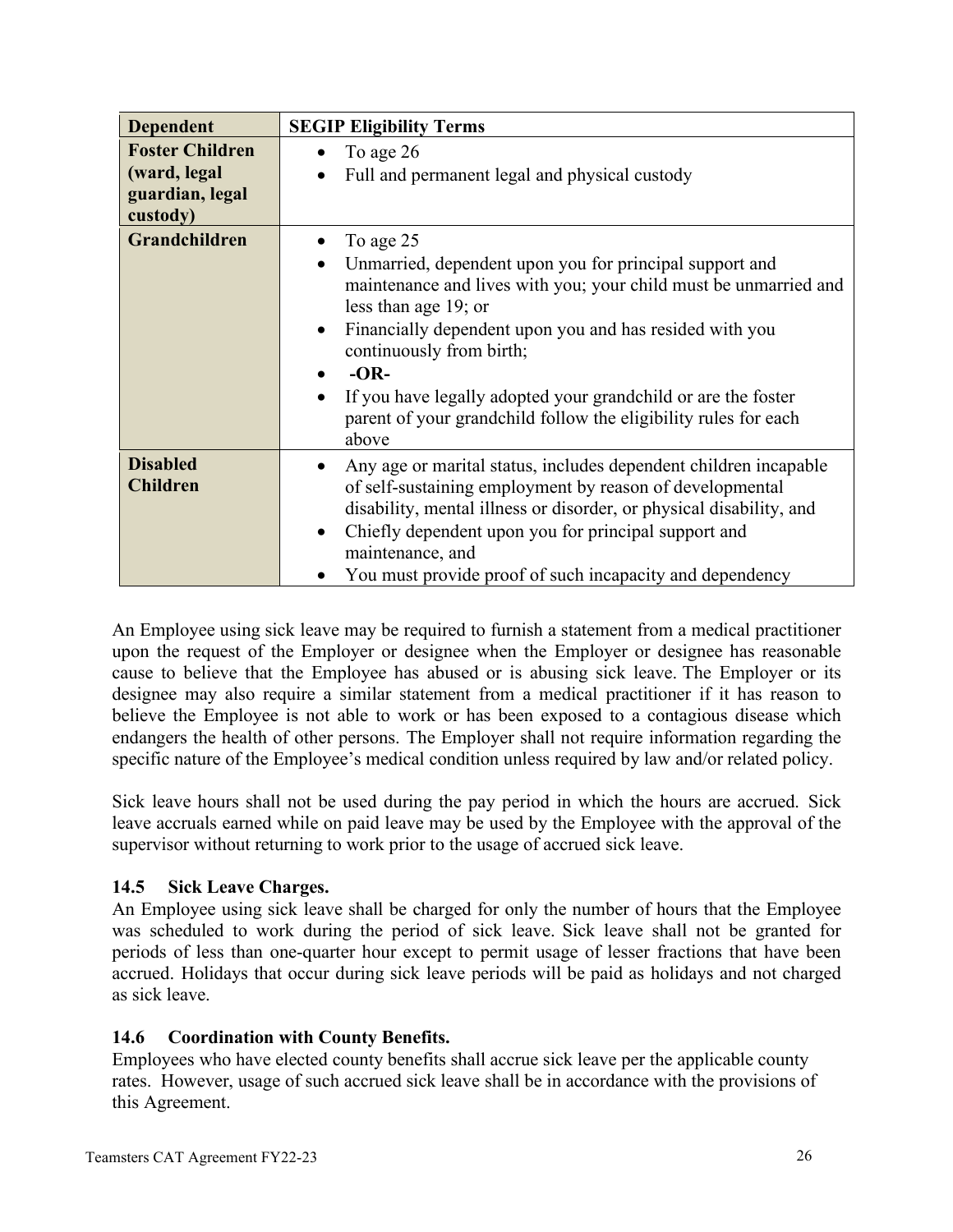# <span id="page-32-0"></span>**ARTICLE 15 VACATION**

# <span id="page-32-1"></span>**15.1 Eligibility.**

All Employees in payroll status are eligible to accrue vacation leave, except employees hired as intermittent Employees, emergency Employees, temporary Employees (6 months or less), interns, and project Employees.

Employees may use accrued vacation immediately after hire.

# <span id="page-32-2"></span>**15.2 Vacation Accrual.**

Employees shall accrue vacation leave each pay period according to the rates provided below. An Employee being paid for less than a full 80 hour pay period shall have their vacation accrual prorated in accord with the schedule provided in Appendix "B."

### <span id="page-32-3"></span>**15.3 Vacation Accrual Schedule for Full-Time Employees.**

| Length of Service         | Hours Per Pay Period |
|---------------------------|----------------------|
| 0 through 5 years         | 4 hours              |
| After 5 through 8 years   | 5 hours              |
| After 8 through 12 years  | 7 hours              |
| After 12 through 18 years | 7.5 hours            |
| After 18 through 25 years | 8 hours              |
| After 25 through 30 years | 8.5 hours            |
| After 30 years            | 9 hours              |

Changes in accrual rates shall be made effective at the beginning of the next payroll period following completion of the specified "Length of Service Requirement."

As used above, "Length of Service" includes all time served in an eligible status but does not include time on suspension or unpaid non-medical leaves of absence which exceed one full pay period in duration. However, an Employee on military leave or salary savings leave shall earn credit for "Length of Service."

"Length of Service" may also include time spent in the employ of the executive or legislative branch of the State of Minnesota as stated below:

- A. An eligible Employee who moves without a break in service to a position under this Agreement from any other position in the judicial, legislative or executive branch shall have their length of service and accumulated vacation leave transferred, not to exceed 275 hours.
- B. An eligible Employee who is appointed to a position under this Agreement within four years from the date of separation in good standing from any position in the judicial, legislative or executive branch of Minnesota State government shall accrue vacation leave according to the length of service the Employee had attained at the time of separation.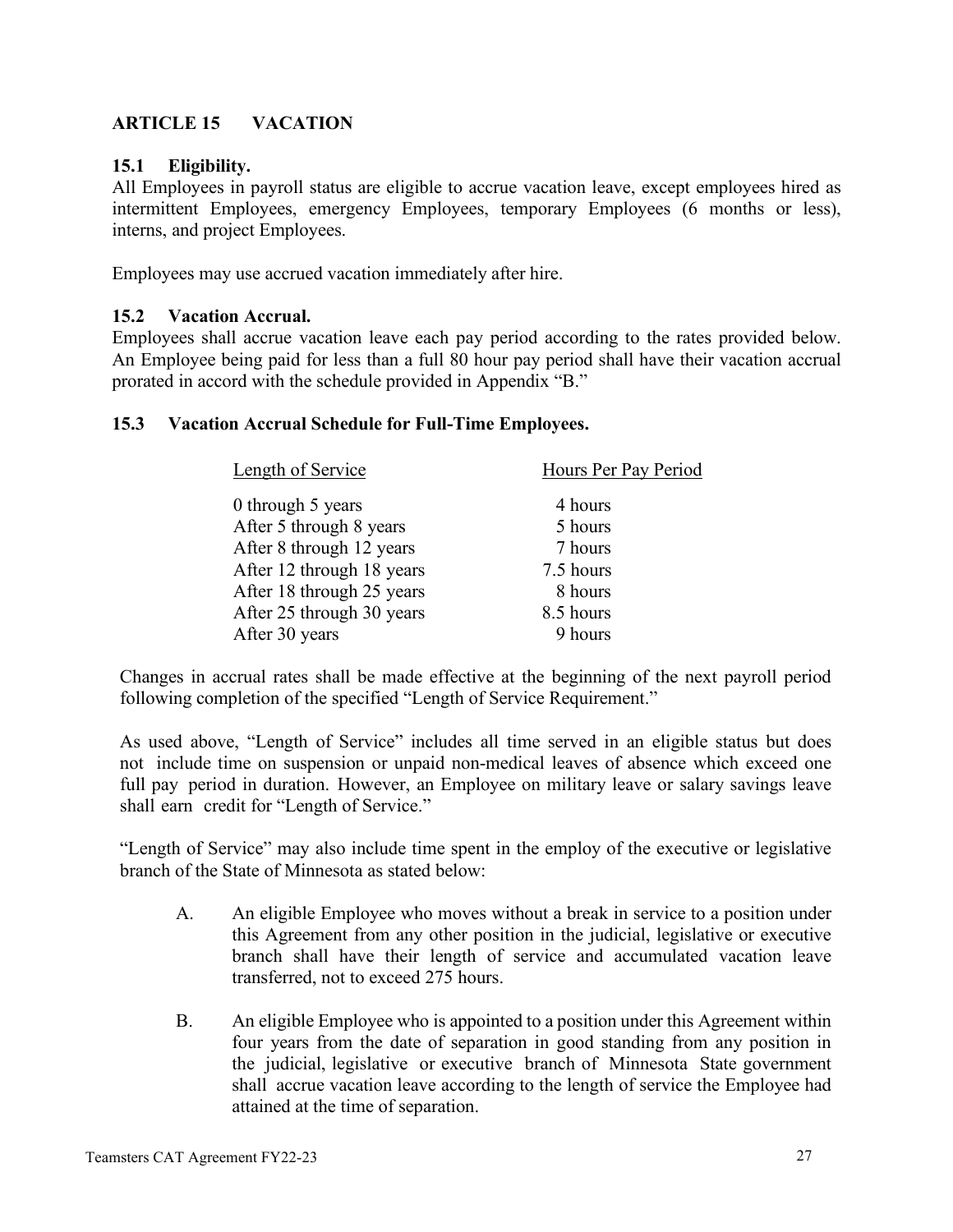C. Employees transferring to the Minnesota Judicial Branch under M.S. 480.181 with hours of vacation exceeding 275 hours, shall be required to use the excess vacation hours over the course of one (1) year from the date of employment, or they shall be lost.

Employees who qualify under these provisions may have their length of service adjusted, prospectively, effective the date they provide documentation of qualifying previous employment.

# <span id="page-33-0"></span>**15.4 Vacation Usage.**

Vacation leave shall not be used during the pay period in which the hours are accrued. Employees shall submit written requests to use vacation leave prior to the absence.

- **A. One-Time Seniority Bid.** For the period of February 1 to January 31, one continuous vacation period of up to two workweeks in duration shall be available for selection by Employees on the basis of in-office seniority. Written seniority vacation bids will be accepted beginning September 1 (or the first business day thereafter) through September 15 (or the first business day thereafter) for the subsequent year. The seniority bid vacation requests may contain the Employee's top three priorities, however only the available highest priority choice will be approved. Seniority bids will be approved or denied no later than September 25 (or the first business day thereafter) and shall be denied only to meet job-related organizational needs. Seniority vacation bids may be rescinded, but shall not be replaced by another seniority bid once the bid has been approved.
- **B. First Come, First Serve Vacation Requests.** Beginning at 8:00 a.m. on October 1 (or the first business day thereafter) written vacation requests shall be granted on a first-come, first serve basis for the subsequent year as defined above. First come, first serve vacation requests are limited to two requests per day. Each request may include no more than one continuous vacation period of no more than two workweeks in duration. All first come, first serve written requests shall be approved or denied within five (5) working days and shall be denied only to meet job-related organizational needs.

# <span id="page-33-1"></span>**15.5 Vacation Charges.**

An Employee who uses vacation leave shall be charged only for the number of hours they would have been scheduled to work during the period of absence. Vacation leave shall not be granted in increments of less than one-quarter hour. Holidays that occur during vacation periods shall be paid as holidays and not charged as vacation leave.

# <span id="page-33-2"></span>**15.6 Vacation Accumulation.**

Vacation leave may be accumulated to a maximum of 275 hours. In emergency situations, the Employer or designee may temporarily suspend the maximum hours which may be accumulated.

# <span id="page-33-3"></span>**15.7 Vacation Leave Upon Separation.**

An eligible Employee who separates from state service and has completed six (6) months of service in the Minnesota Judicial Branch shall be compensated in cash, at the Employee's current rate of pay for all accumulated and unused vacation leave at the time of separation to a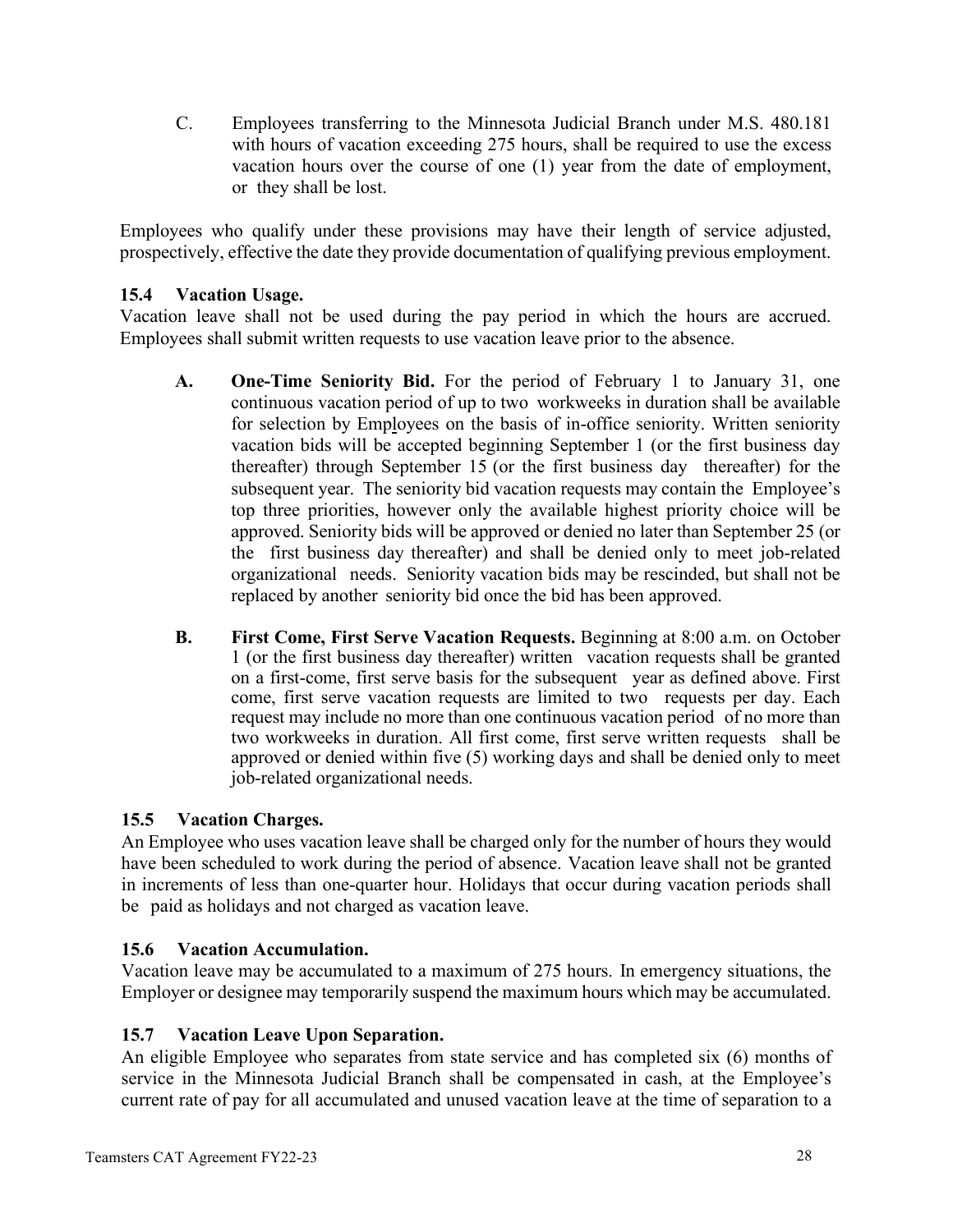maximum of two hundred seventy-five (275) hours, which will be paid out at fifty percent (50%) cash and fifty percent (50%) to the Employee's Health Care Savings Plan (HCSP) referred to in 18.7. However, the maximum cap shall not apply in situations where the payout is due to the Employee's death. Vacation leave may not be used alone or in combination with unpaid leave on separation from the state service to extend insurance coverage.

### <span id="page-34-0"></span>**15.8 Coordination With County Benefits.**

Employees who have elected county benefits shall accrue vacation leave per the applicable county rates. However, usage of such accrued vacation leave shall be in accordance with the provisions of this Agreement.

# <span id="page-34-1"></span>**ARTICLE 16 HOLIDAYS**

#### <span id="page-34-2"></span>**16.1 Eligibility.**

All full-time and part-time hourly Employees, and benefit-earning temporary employees, in payroll status who work a regular schedule are eligible for paid holidays except intermittent Employees, emergency Employees, interns, and project Employees.

#### <span id="page-34-3"></span>**16.2 Observed Holidays.**

The following days shall be observed as paid holidays for all eligible Employees.

Independence Day (July 4) Labor Day Veterans Day Thanksgiving Day Day after Thanksgiving Christmas Day New Year's Day Martin Luther King Day Presidents Day Memorial Day

When the District Court is closed as a result of the county government having a paid holiday, Employees shall be permitted to work or take accumulated vacation, the floating holiday, or compensatory time off, except that the designee of the Employer may deny the leave if staffing needs require their presence at work.

When any of the above holidays falls on an Employee's regularly scheduled day off, the Employee's scheduled work day either before or after the holiday, at the option of the designee of the Employer, shall be scheduled as a holiday for that Employee, unless other arrangements are agreed to between the designee and the Employee.

Should Minn. Stat. § 645.44, subd. 5, have Juneteenth included and listed as a "holiday," the parties will meet and negotiate.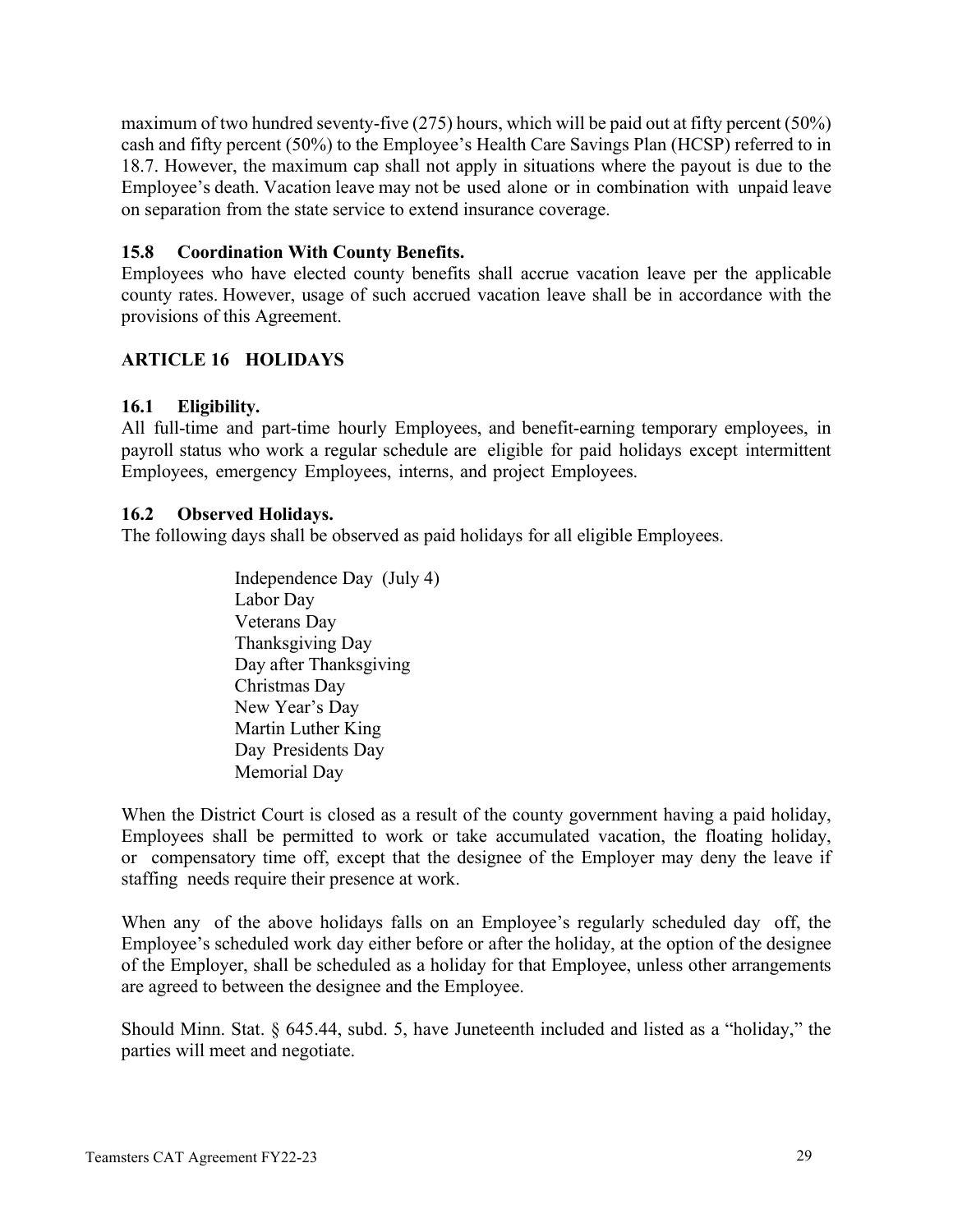# <span id="page-35-0"></span>**16.3 Floating Holidays.**

Full-time and part-time Employees, and benefit-earning temporary employees, eligible under 16.1 working a regular schedule shall receive one (1) floating holiday each fiscal year. For fiscal years 2022 and 2023, eligible employees shall receive a second floating holiday. The Employee must request the floating holidays in advance. The holidays shall be taken on an Employee's regularly scheduled workday subject to mutual agreement between the Employer's designee and the Employee. The floating holidays shall be taken in the fiscal year in which they are earned, or they are lost. The floating holidays cannot be split, but must be taken in their entirety.

# <span id="page-35-1"></span>**16.4 Holiday Pay Entitlement.**

In order to receive a paid holiday, an Employee must work or be in payroll status for the entirety of their regularly scheduled work days immediately preceding and immediately following the holiday(s). Intermittent Employees are not eligible for holiday pay. In the event an Employee dies or is mandatorily retired on a holiday or holiday weekend, the Employee shall be entitled to be paid for the holiday $(s)$ .

# <span id="page-35-2"></span>**16.5 Holiday Pay.**

Holiday pay shall be the Employee's regular hourly rate of pay multiplied by the number of hours in their normal work day Part-Time Employees shall have their holiday pay prorated consistent with their FTE allocation.

Full-time Employees working compressed work weeks (e.g., four 10-hour days) receive a maximum of eight (8) hours of holiday pay. With supervisory approval, the Employee may work additional hours within the workweek or utilize accrued vacation leave or compensatory time to make up for any loss of pay.

# <span id="page-35-3"></span>**16.6 Work on a Holiday.**

Any eligible Employee who is required by their supervisor to work on an observed holiday shall receive holiday pay at their regular rate of pay for the holiday plus 1 ½ times their base rate of pay for actual hours worked. Compensation for the actual hours worked on the holiday shall be provided either in compensated time off or cash payments as determined by the Employee.

# <span id="page-35-4"></span>**16.7 Religious Holidays.**

When a religious holiday, not observed as a holiday listed above, falls on an Employee's regularly scheduled work day, the Employee shall be entitled to that day off to observe the religious holiday.

Time to observe a religious holiday shall be taken without pay unless the Employee uses accumulated vacation leave or compensatory time or, by mutual consent with the Employer or designee, is able to work an equivalent number of hours at some time during the same work week as the holiday. An Employee shall notify their supervisor of their intention to observe a religious holiday in advance of the holiday. Use of this provision shall not entitle an Employee to overtime compensation.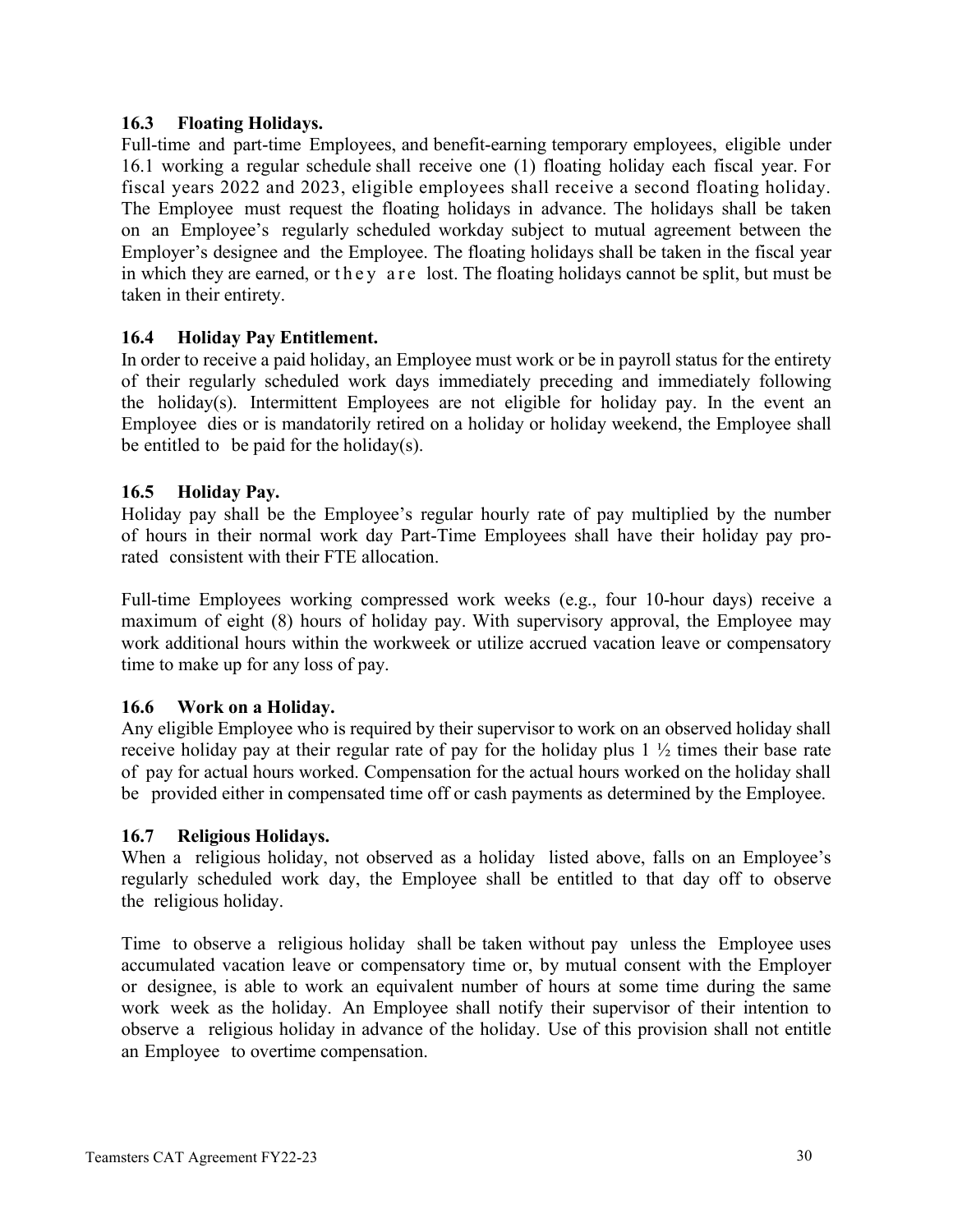# <span id="page-36-0"></span>**ARTICLE 17 INSURANCE**

The intent of this Article is to provide the same benefit level and contributions as exist in the Labor Agreement entered into between the Minnesota Executive Branch and AFSCME Council No. 5 for the period from July 1, 2021-June 30, 2023, as approved by the Legislature. Appendix C contains, for informational purposes, a reference to insurance information located on the Department of Employee Relations website.

# <span id="page-36-1"></span>**ARTICLE 18 SALARIES**

### <span id="page-36-2"></span>**18.1 Salary Ranges.**

The salary ranges established by the Employer shall be based on comparability and internal consistency between classes in the salary plan. In the event that bargaining unit Employees are to be assigned to newly created or newly added bargaining unit classes during the life of this Agreement, the salary range for such class shall be established by the Director of Human Resources for the Minnesota Judicial Branch, who will advise the Union in advance of final establishment.

Pay upon first employment in any position shall be made at a salary up to the midpoint of the salary range. Exceptions may only occur with the approval of the Director of Human Resources.

### <span id="page-36-3"></span>**18.2 Wage Adjustments.**

# A. **Fiscal Year 2022 (July 1, 2021– June 30, 2022).**

Effective July 1, 2021, employees may receive a two and one half percent (2.5%) increase within the range where work performance has been satisfactory. The Employer may withhold or delay the increase upon written notice to the employee because of a pattern of unsatisfactory work performance or a particularly egregious incident which has been formally addressed with the employee within the preceding 12 months. Increases so withheld or delayed may subsequently be granted if the Appointing Authority decides that the employee has achieved a satisfactory level of performance.

In Fiscal Year 2022 (July 1, 2021– June 30, 2022), Employees shall be awarded an additional .15% per "exceeds expectations" rating on their most recent performance evaluation, to a maximum of 0.75% per person.

# **B. Fiscal Year 2023 (July 1, 2022– June 30, 2023).**

This agreement shall be reopened one time, at the request of either party, for the sole purpose of negotiating compensation for the second year of the agreement (Fiscal Year 2023).

#### <span id="page-36-4"></span>**18.3 Salary Upon Class Change.**

**A. Promotion.** Employees who are promoted to a position which provides for a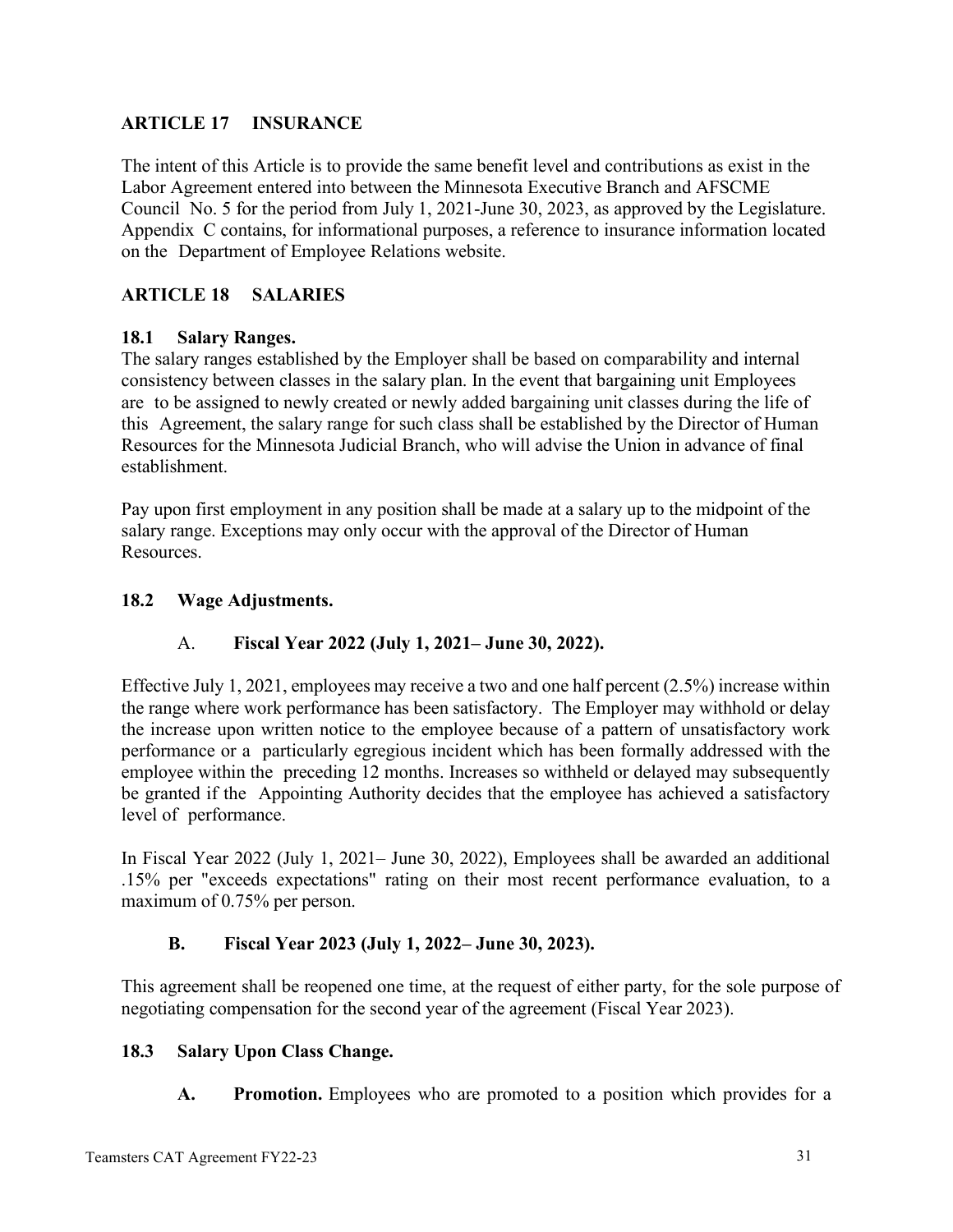higher maximum salary than the Employee's current position shall receive a five percent (5%) wage increase (but in no case above the range), even if such wage is higher than midpoint of the range to which the employee has been promoted. Appointing authorities shall have the discretion to offer up to a total of a ten percent (10%) wage increase.

- **B. Voluntary Transfer.** An Employee who transfers within the same class shall receive no salary adjustment. However, an Employee receiving a rate of pay in excess of the range maximum shall continue to receive that rate of pay.
- **C. Voluntary Demotion.** An Employee who takes a voluntary demotion shall retain their present salary unless that salary exceeds the maximum rate of pay for the new position in which case the Employee's salary shall be adjusted down to the new maximum. However, an Employee who voluntarily demotes to a previously held classification within six (6) months of accepting a promotion will be paid at the hourly rate the Employee would have been receiving had they not left the classification.
- **D. Demotion In Lieu Of Layoff.** Any Employee who demotes as part of the layoff procedure of this Agreement shall retain their current rate of pay or the rate of pay at the top of the pay range of the class to which they demote, whichever is less. However, an Employee may continue to receive a rate of pay in excess of the maximum upon the recommendation of the designee of the Employer and approval of the Employer.
- **E. Denial of Permanent Status While On Probationary Period.** An Employee who is not granted permanent status and returns to their former class shall have their salary restored to the same rate of pay the Employee would have received had they remained in the former class.
- **F. Reclassification Downward.** If a position is reclassified to a class in a lower salary range, and the salary of the Employee exceeds the maximum of the new range, the Employee shall be placed in the new class and shall retain their current salary. In addition, the Employee shall receive any across-the-board wage increase as provided by this Agreement.

# <span id="page-37-0"></span>**18.4 Work Out Of Class.**

When an Employee is expressly assigned to perform substantially all of the duties of a position allocated to a different class that is temporarily unoccupied and the work out of class assignment exceeds ten (10) consecutive work days in duration, the Employee shall be paid for all such hours at the Employee's current salary when assigned to work in a lower or equal class or at a rate within a higher range which is equal to the minimum rate for the higher class or at a wage that is five (5) percent more than the Employee's current salary, whichever is greater. If an Employee is assigned to work out of class but does not meet the ten (10) consecutive work day standard, and within five (5) working days the Employee is subsequently assigned to work out of class to the same assignment, the previous time served on work out of class will count towards meeting the ten (10) consecutive work day standard. When an Employee is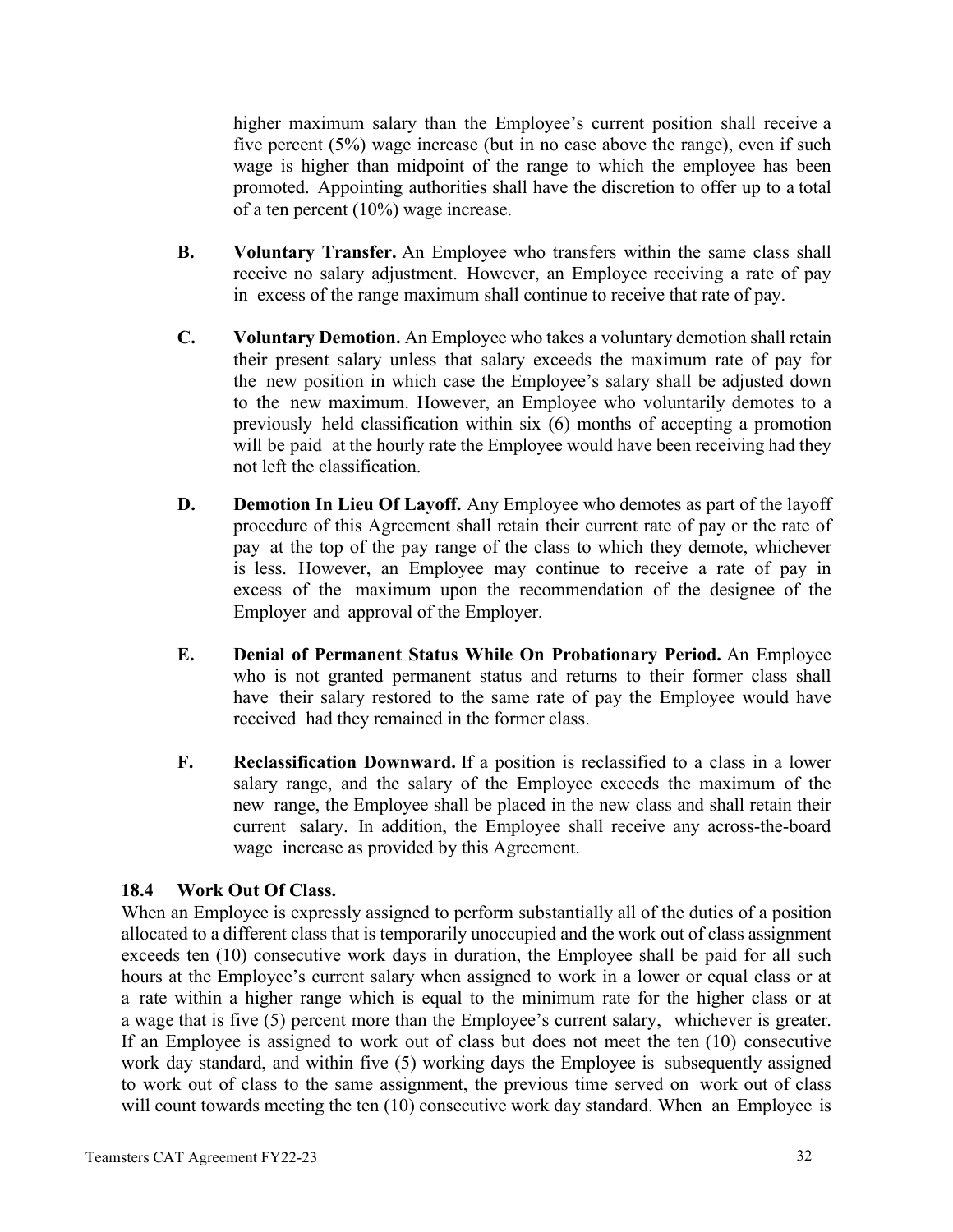assigned to serve in a class for which the Employee is on a layoff list, the Employee shall be paid as provided above or the highest wage previously achieved by the Employee, whichever is greater.

### <span id="page-38-0"></span>**18.5 Reinstatement.**

Former state Judicial Branch Employees may be reinstated to a job class in which they have served within the preceding four years. Employees must have had permanent status in the job class to which they are being reinstated and be reinstated within four years of their departure from the Minnesota Judicial Branch to be considered under this provision. A reinstatement may be made to the same or a different work location. Reinstatements may be subject to a new probationary period at the discretion of the Employer or designee. Salary upon reinstatement may be between the minimum of the range for the job class and the position within the range the Employee last held the job class.

# <span id="page-38-1"></span>**18.6 Severance Pay.**

All Employees who have accrued twenty (20) years or more of continuous employment, or who are credited with twenty (20) years or more continuous state employment as transferees under Minn. Stat. § 480.181, shall receive severance pay upon any separation from state court employment except for discharge for cause. Employees with less than twenty (20) years continuous state court employment shall receive severance pay upon mandatory retirement or retirement at or after age 65; death; or layoff, except for seasonal layoffs. Employees who retire from state employment after ten (10) years of continuous employment and who are immediately entitled at the time of retirement to receive an annuity under a state retirement program shall, notwithstanding an election to defer payment of the annuity, also receive severance pay.

Severance pay shall be a sum equal to the Employee's regular rate of pay at the time of separation multiplied by forty (40) percent of the Employee's first nine hundred (900) hours of accumulated but unused sick leave and 12.5% of the Employee's hours in excess of 900. If necessary, accumulated but unused sick leave bank hours shall be added to the sick leave balance to attain the nine hundred hour maximum.

Should any Employee who has received severance pay be subsequently reappointed to state employment, eligibility for future severance pay shall be computed upon the difference between the amount of accumulated but unused sick leave restored to the Employee's credit at the time the Employee was reappointed and the amount of accumulated but unused sick leave at the time of the Employee's subsequent eligibility for severance pay. Such severance pay shall be excluded from retirement deductions and from any calculations in retirement benefits. In the event that a terminated Employee dies before all or a portion of the severance pay has been disbursed, that balance due shall be paid to a named beneficiary or, lacking same, to the deceased's estate.

Employees transferred to state employment by laws of Minnesota for 1989, Chp. 335, Article 3 (Minn. Stat. § 480.181, TRANSFER OF EMPLOYEES TO JUDICIAL BRANCH), shall be entitled to severance pay as determined by the terms and conditions of their county personnel plan if the Employee elects to retain county benefits pursuant to Minn. Stat.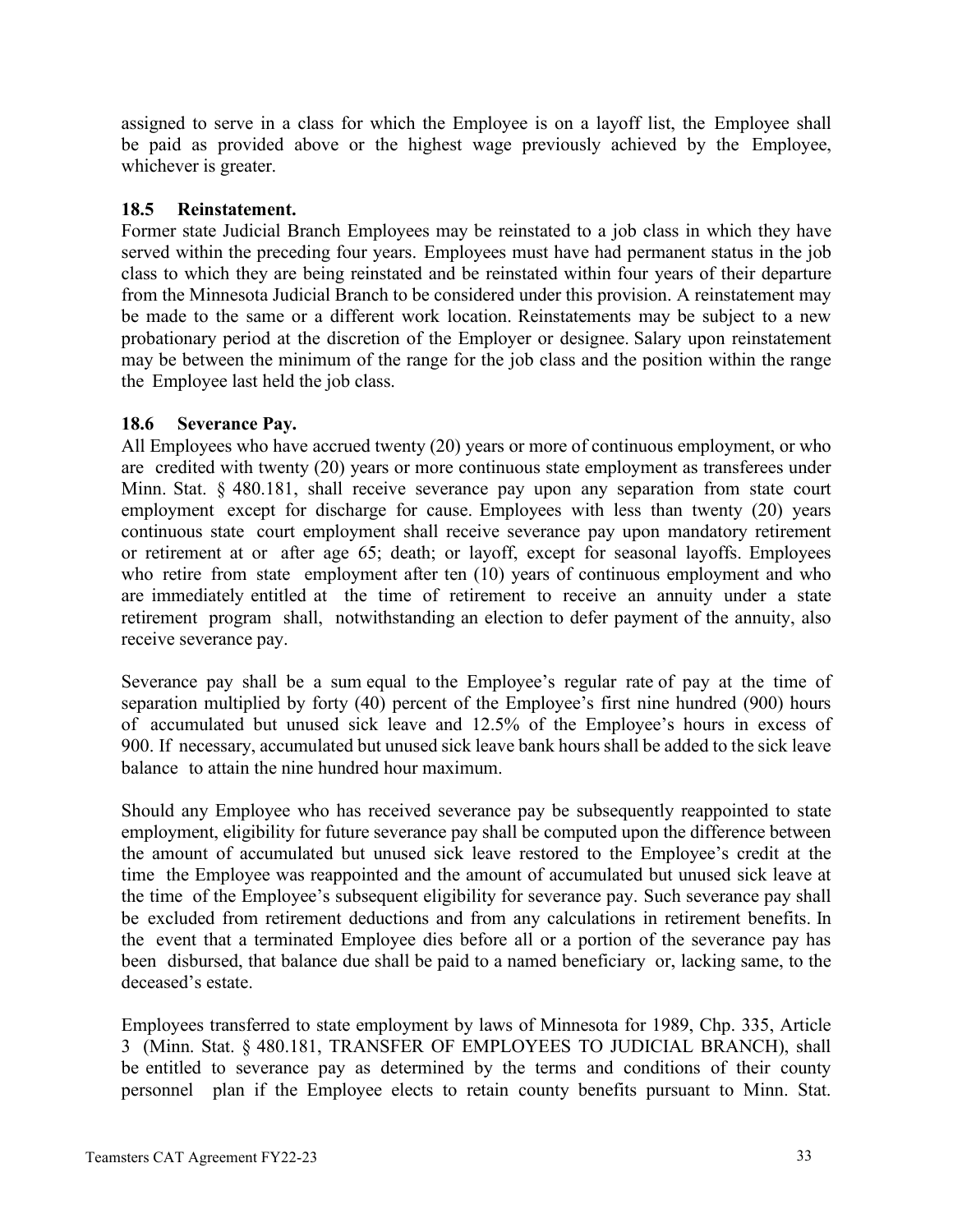§ 480.181, Subd. 2(1).

# <span id="page-39-0"></span>**18.7 Health Care Savings Plan**

- **A. Participation.** All Employees who receive state benefits, except temporary and intermittent employees, shall participate in the Minnesota Post-Employment Health Care Savings Plan [HCSP] established under the Minn. Stat. § 352.98 (Minn.Supp.2001) and as outlined in the Minnesota State Retirement System's Trust and Plan documents. All funds collected by the Employer on behalf of the Employee will be deposited into the Employee's HCSP account.
- **B. Percentage of Gross Pay.** Employees agree to contribute 1% of gross pay each pay period if they have worked 0-10 years with the Judicial Branch, based upon Leave Accrual Date. Employees agree to contribute 2% of gross pay each pay period if they have worked 11-19 years with the Judicial Branch, based upon Leave Accrual Date. Employees agree to contribute 3% of gross pay each pay period if they have worked 20-24 years with the Judicial Branch, based upon Leave Accrual Date. Employees agree to contribute 4% of gross pay each pay period if they have worked 25+ years with the Judicial Branch, based upon Leave Accrual Date.
- **C.** Upon separation of service, eligible employees shall have 100 percent of their severance payout (pursuant to Article 18.6) and 50 percent of their vacation leave payout (pursuant to Article 15.7) deposited in their HCSP account.

#### <span id="page-39-1"></span>**18.8 Health and Dental Premium Accounts.**

Appendix C contains, for informational purposes, a reference to an electronic copy of pretax benefits information.

#### <span id="page-39-2"></span>**18.9 Medical/Dental Expense Account.**

Appendix C contains, for informational purposes, a reference to an electronic copy of pretax benefits information.

# <span id="page-39-3"></span>**18.10 Dependent Care Expense Account.**

Appendix C contains, for informational purposes, a reference to an electronic copy of pre-tax benefits information.

#### <span id="page-39-4"></span>**18.11 Transit Expense Account.**

Appendix C contains, for informational purposes, a reference to an electronic copy of pre-tax benefits information.

#### <span id="page-39-5"></span>**18.12 Expense Allowance.**

Appendix C contains, for informational purposes, a reference to an electronic copy of the Judicial Branch Travel and Reimbursement Policy.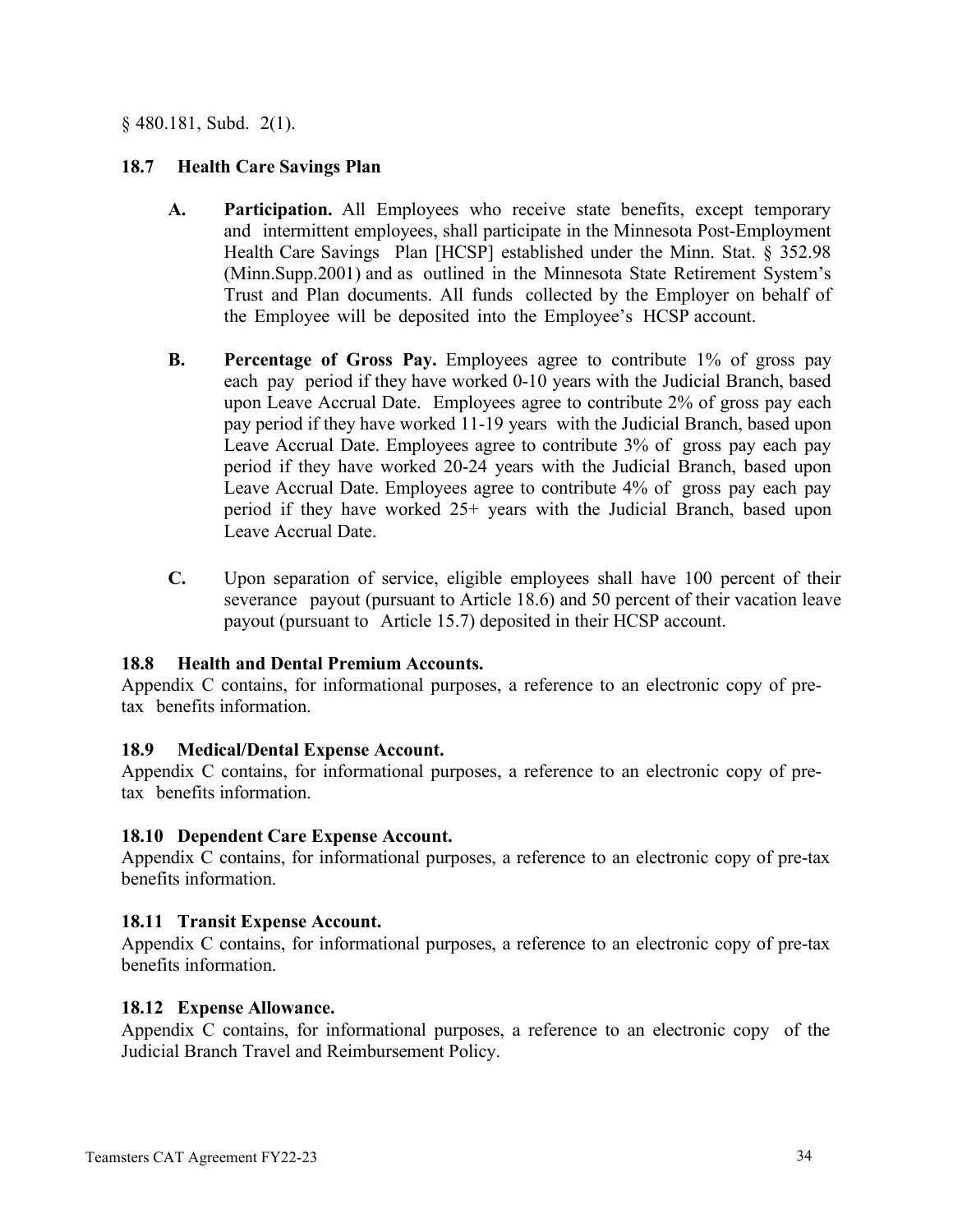# <span id="page-40-0"></span>**18.13 Spot and Achievement Awards**

Employees shall be eligible for Spot and Achievement Awards as defined by Minnesota Judicial Branch Human Resources Policy 300 (e): Achievement Award Policy and Procedure.

# <span id="page-40-1"></span>**18.14 Employer Contribution to Deferred Compensation**

Effective July 1, 2021, the Minnesota Judicial Branch will provide state-benefitted employees covered by this bargaining agreement with a state-paid contribution to the deferred compensation program under Minn. Stat. § 356.24. The state-paid contribution shall be in an amount matching the employee's contribution on a dollar-for-dollar basis not to exceed three hundred dollars (\$300) per employee per fiscal year.

County-benefitted employees are excluded from the deferred compensation match. Federal and state rules governing participation in the Minnesota Deferred Compensation Plan shall apply. The employee, not the Judicial Branch, is solely responsible for determining their total maximum allowable annual contribution amount under IRS regulations.

# <span id="page-40-2"></span>**ARTICLE 19 HOURS OF WORK**

#### <span id="page-40-3"></span>**19.1 Standard Work Schedules.**

For a full-time Employee, the standard work schedule consists of eighty (80) hours of work within a two (2) week pay period.

#### <span id="page-40-4"></span>**19.2 Purpose.**

The purpose of this Article is to provide a general standard and to establish the basis for computing overtime. This Article is not a guarantee of hours of work.

#### <span id="page-40-5"></span>**19.3 Overtime.**

All hours worked over a forty (40) hour work week shall be paid overtime at one and onehalf  $(1\frac{1}{2})$  times regular pay in cash or compensatory time off.

#### <span id="page-40-6"></span>**19.4 Meals and Rest Breaks.**

Each Employee who works more than four (4) hours per day shall normally have an unpaid meal period of no less than thirty (30) minutes nor more than sixty (60) minutes, the duration of which is at the discretion of the Employer, or its designees. Each Employee shall normally have a fifteen (15) minute paid rest break during each one-half of their standard work day or during each four (4) hours of scheduled work, whichever is greater. The scheduling of Employee rest breaks is at the discretion of the Employer, when practical. Rest breaks missed shall not be accumulated, or paid beyond the requirements of federal and/or state law.

#### <span id="page-40-7"></span>**19.5 Call In Time.**

An Employee who is called in to duty by the Court Administrator during their scheduled offduty time shall receive a minimum of two (2) hours pay at one and one-half  $(1 \frac{1}{2})$ times the Employee's regular base pay rate. An extension of or early report for regularly scheduled shift for duty does not qualify the Employee for the two (2) hour minimum.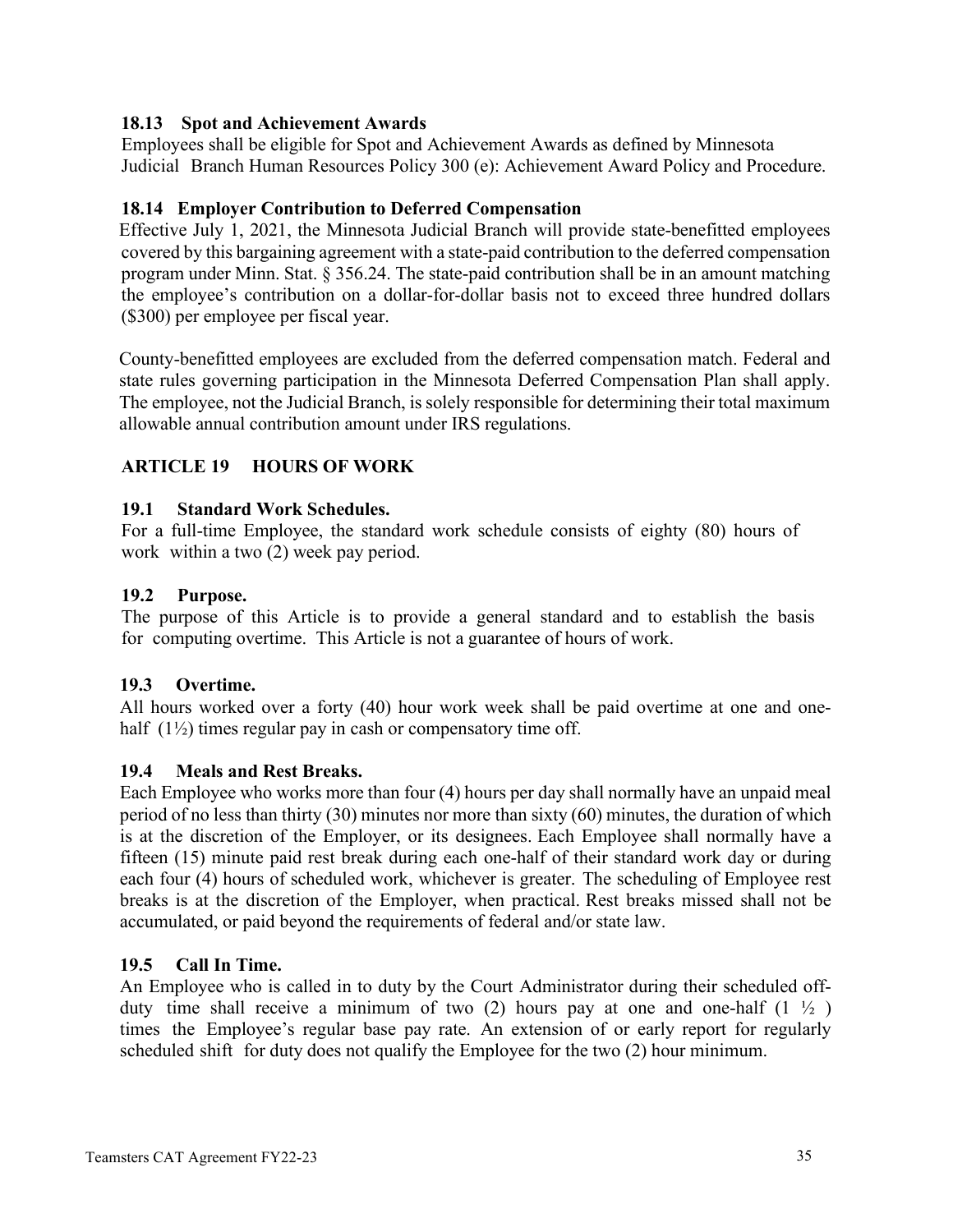# <span id="page-41-0"></span>**ARTICLE 20 COMPENSATORY TIME BANKS**

### <span id="page-41-1"></span>**20.1 Size of Bank.**

An Employee's compensatory time bank may not exceed eighty (80) hours.

### <span id="page-41-2"></span>**20.2 Use of Compensatory Time.**

Employees shall schedule compensatory time off in the same manner as scheduling vacations and shall normally be permitted to use compensatory time off upon request if the usage does not unduly disrupt the operations of the Employer's designee.

- A. Any hours accrued in excess of the maximum eighty (80) hour bank shall be claimed as paid overtime.
- B. Compensatory time may be accrued any time an Employee's bank is below the maximum of eighty (80) hours.
- C. Employees have the option to choose between compensatory time and paid overtime when their bank is below eighty (80) hours.
- D. Compensatory time may be used as accrued. However, compensatory time cannot be used during the same workweek in which overtime or compensatory time is earned.
- E. Each Employee may, one time during each fiscal year, cash out up to 100% of the compensatory time balance on the first payroll period in December or the first payroll period in June, as long as fiscal resources at the local court level permit.
- F. Compensatory time must be exhausted before leave without pay is taken.

# <span id="page-41-3"></span>**ARTICLE 21 NON-DISCRIMINATION**

#### <span id="page-41-4"></span>**21.1 Non-Discrimination.**

Neither the Employer nor the Union shall discriminate against any Employee because of Union or non-Union membership or because of race, color, creed, religion, national origin, sex, marital status, status with regard to public assistance, membership or activity in a local commission, disability, sexual orientation, or age. Notwithstanding any language to the contrary, including in the policy itself, Employees seeking to process complaints of discrimination or harassment within the Minnesota Judicial Branch shall utilize the policy and procedure described in the Employer's policy against discrimination and harassment for internal resolution of such grievances. The provision in no way eliminates the Employee's right to resort to external state, local, or federal procedures or to commence legal action to challenge alleged discrimination or harassment.

# <span id="page-41-5"></span>**21.2 ADA.**

The Employer will take such actions as are necessary to comply with the Americans With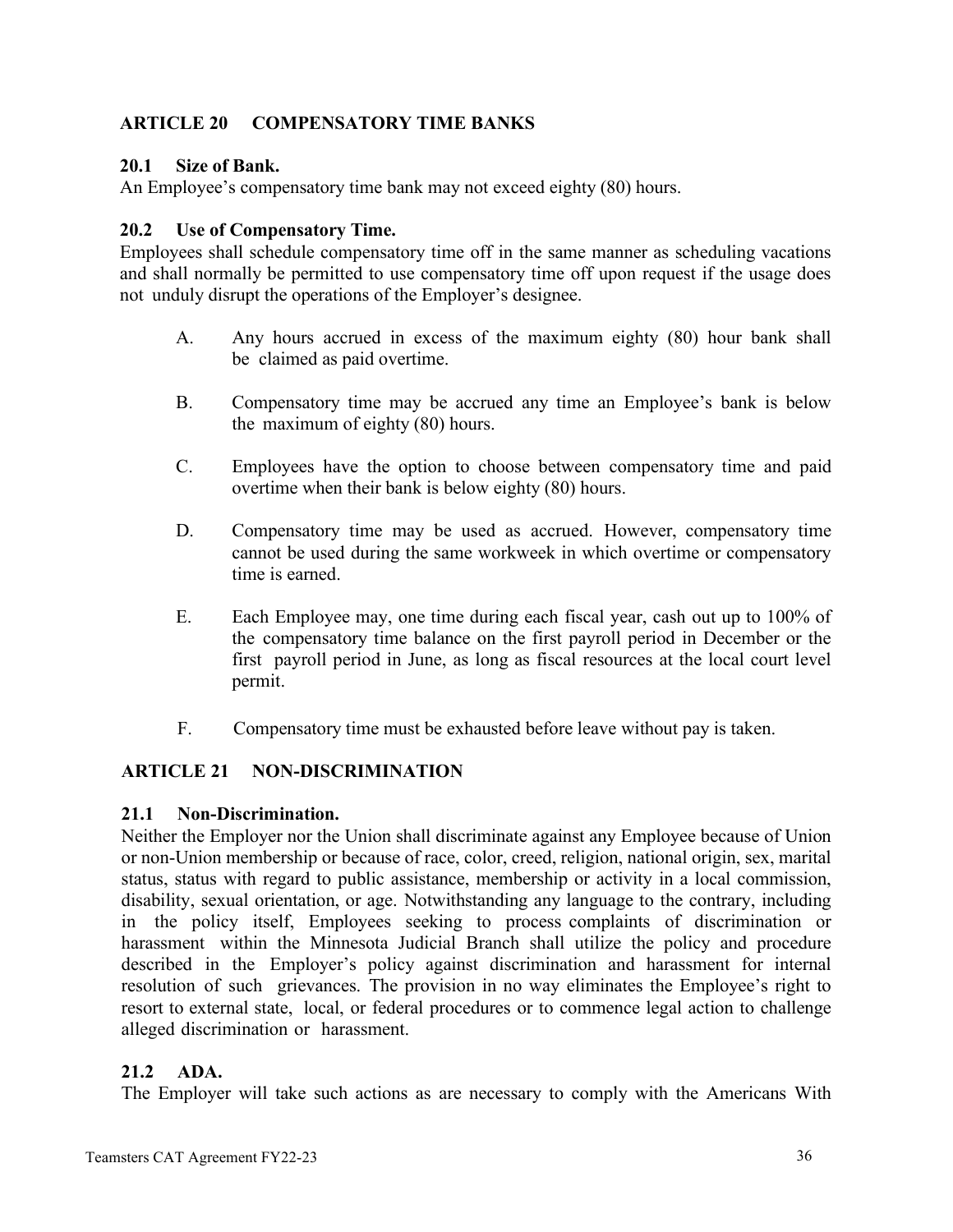Disabilities Act in order to reasonably accommodate an Employee. When a reasonable accommodation is required or requested, the Employer or its designee will meet and discuss reasonable accommodation options with the Employee before the Employer or its designee takes action.

# <span id="page-42-0"></span>**ARTICLE 22 WORKERS' COMPENSATION; INJURED-ON-DUTY PAY**

# <span id="page-42-1"></span>**22.1 Job-Related Injuries.**

An Employee incurring an on-the-job injury shall be paid their regular rate of pay for the remainder of the scheduled work day without deduction from vacation or sick leave accruals. An Employee who incurs a compensable illness or injury and receives workers' compensation benefits may elect to use accumulate vacation or sick leave, or both, during an absence resulting from an injury or illness for which a claim for workers' compensation is made or while an award of benefits is pending. Such leave may be used on the following basis:

The Employee retains the workers' compensation benefit check and receives payments from sick leave and vacation leave accruals in an amount which will total their regular gross pay for the period of time involved provided that the total rate of compensation shall not exceed the regular compensation of the Employee (Minn. Stat. § 176.021, Subd. 5); or, the Employee retains the workers' compensation benefit check and takes an unpaid workers' compensation leave during the time they are unable to work.

# <span id="page-42-2"></span>**ARTICLE 23 COURTROOM RECORDING**

# <span id="page-42-3"></span>**23.1 Performance of Duties**

When a bargaining unit member is required to perform electronic recording duties (excluding child support hearings – child support magistrate proceedings) in addition to their regular clerk duties, the clerks shall not be responsible for the quality of the record, any recording logs/documentation, accuracy, clarity, transcript requests, copy of the record, preparing transcripts, or any customer service pertaining to the recorded information. In no event shall clerks be disciplined as a result of recording performance, excluding a clerk's refusal to comply with instructions to record a proceeding.

# <span id="page-42-4"></span>**23.2 Coverage of Reporting Functions**

When the services of both a clerk and a court reporter are required and a court reporter is not assigned to the courtroom, two employees (or an employee and a supervisor) shall provide courtroom coverage. Availability of resources shall be determined by local court administration. This provision excludes child support hearings. No court clerk shall be denied personal leave because court reporter coverage is needed.

# <span id="page-42-5"></span>**ARTICLE 24 DURATION**

# <span id="page-42-6"></span>**24.1 Term.**

The Agreement shall remain in full force and effect for a period commencing July 1, 2021, through June 30, 2023. In the event a new agreement is not in effect after June 30, 2023, all compensation, working conditions and benefits shall remain in effect as set forth in this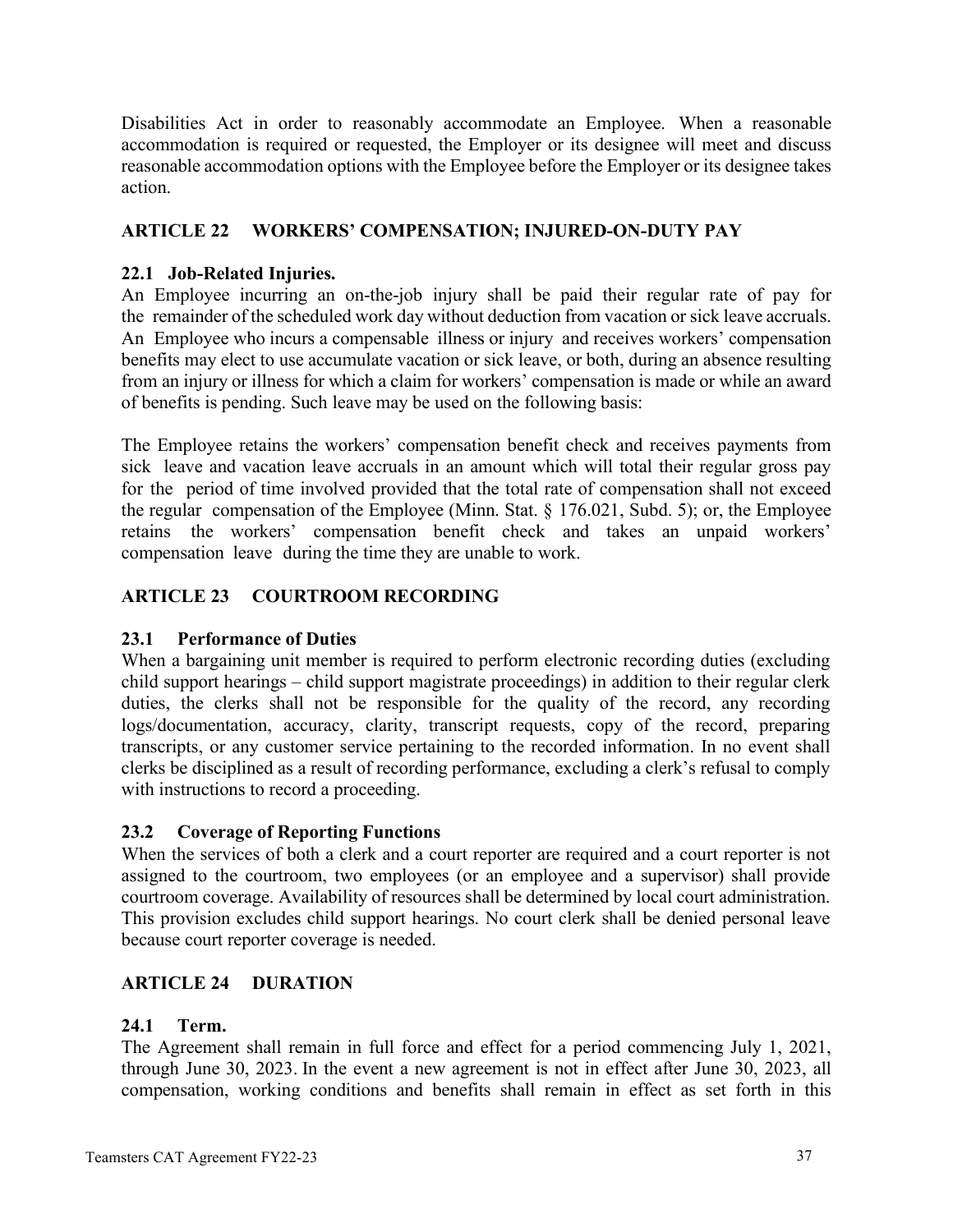Agreement until a successor agreement is effected.

#### <span id="page-43-0"></span>**24.2 Future Negotiations for Successor Agreement.**

Negotiations shall commence no sooner than ninety (90) days before expiration, unless the parties agree otherwise in writing.

**For the Minnesota Judicial Branch For the Minnesota Teamsters Public and** 

/s/ Jeff Shorba 12/28/21 /s/ Sami Gabriel 12/16/21 /s/ Jeff Shorba 12/28/21

**Law Enforcement Employees Union Local** 

Jeff Shorba Sami Gabriel State Court Administrator Business Agent

/s/ Jessi Bienfang 12/28/21 /s/ Heather Ahern 12/16/21 /s/ Jessi Bienfang 12/28/21

Jessi Bienfang Heather Ahern Workforce Systems and Administration 1<sup>st</sup> District Program Manager

**No 320**

/s/ Carrie Strombeck 12/16/21 /s/ Carrie Strombeck 12/16/21

Carrie Strombeck 7th District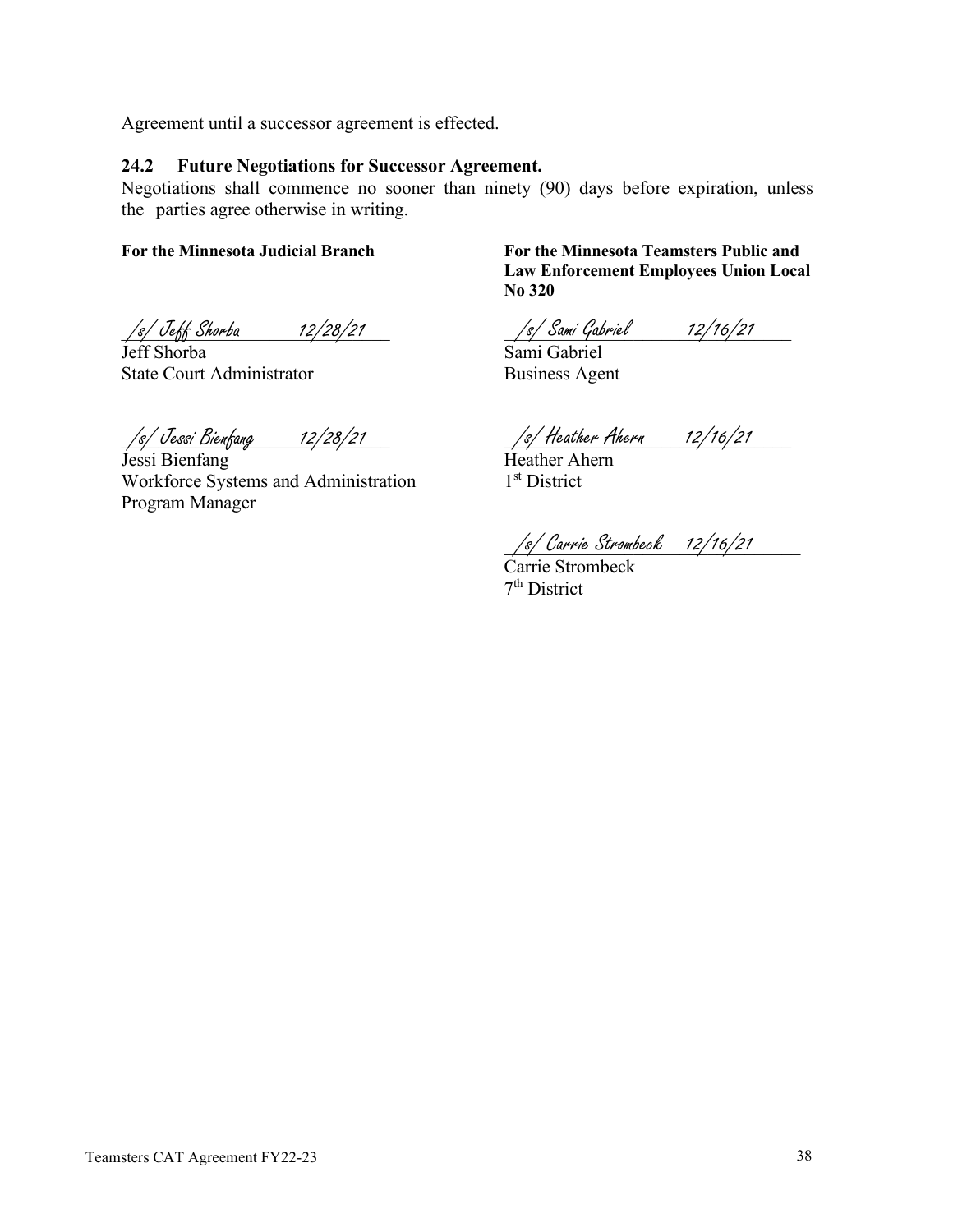# <span id="page-44-0"></span>**APPENDIX A CITATIONS**

Following are the citations for applicable Minnesota Statutes. These statutes are subject to change or repeal. These statutes are not grievable or arbitrable under Article 11 of this Agreement.

| 15.62               | Athletic Leave of Absence                                                                                                                                                                    |
|---------------------|----------------------------------------------------------------------------------------------------------------------------------------------------------------------------------------------|
| 43A.185             | Disaster Volunteer Leave                                                                                                                                                                     |
| $181.940 - 181.943$ | Parenting Leave, School Conference and Activities Leave, and<br>Sick Child Care Leave                                                                                                        |
| 181.945             | <b>Bone Marrow Donation Leave</b>                                                                                                                                                            |
| 181.946             | Leave for Civil Air Patrol Service                                                                                                                                                           |
| 192.26, 192.261     | Military Service Leave                                                                                                                                                                       |
| 202A.19             | <b>Precinct Caucus Leave</b>                                                                                                                                                                 |
| 204B.195            | Time Off From Work to Serve as Election Judge                                                                                                                                                |
| 204C.04             | Time Off to Vote in a State Primary Election, a Presidential<br>Primary Election, or an Election to Fill a Vacancy in the Office<br>of United States Senator or United States Representative |
| 179A.07             | <b>Union Leave</b>                                                                                                                                                                           |
| 480.181             | Transfer from County to State Employment                                                                                                                                                     |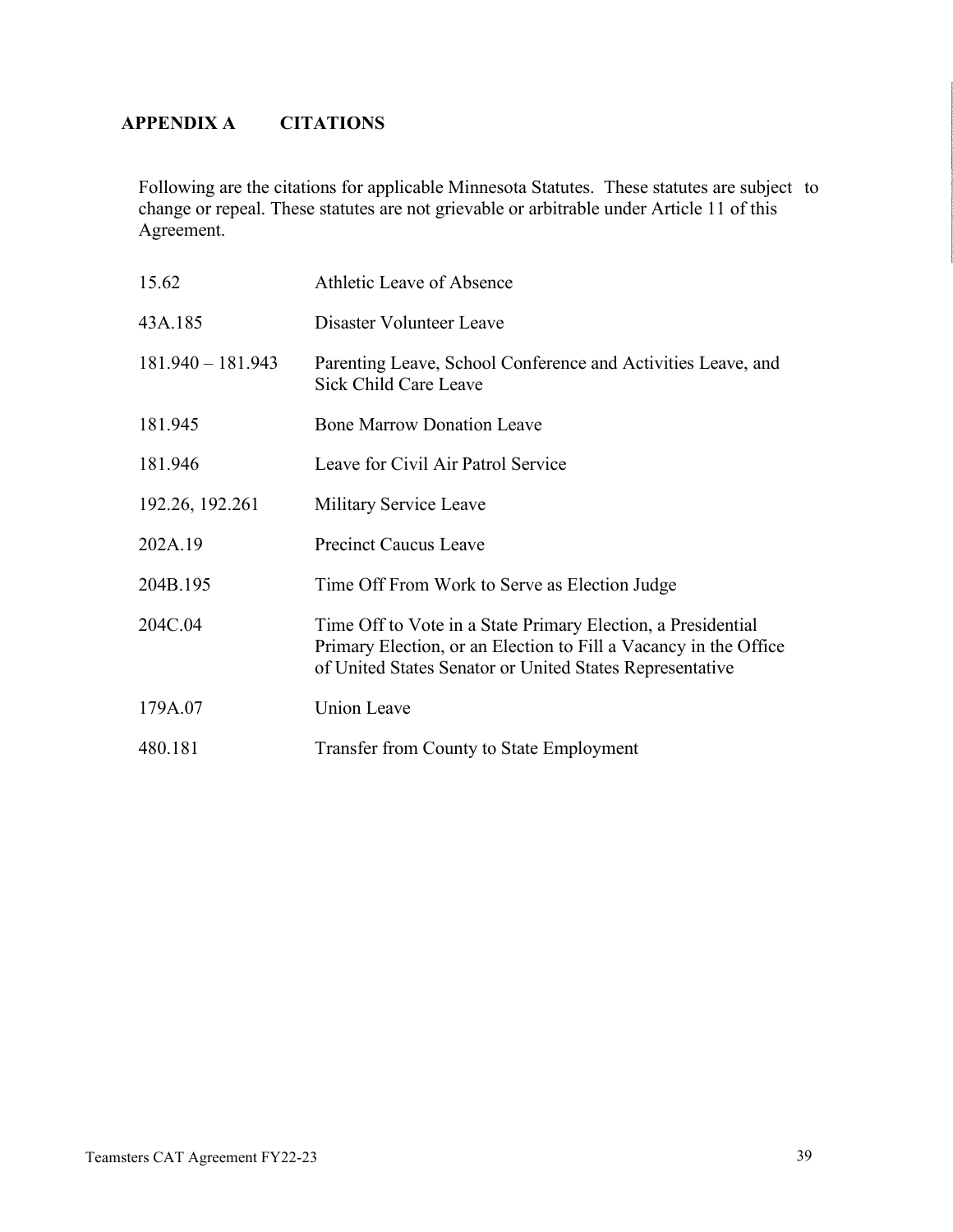# <span id="page-45-0"></span>**APPENDIX B VACATION LEAVE PRORATION SCHEDULE Clerical, Administrative and Technical Employees**

| No. Hours<br><b>Worked During</b><br>Pay Period | $\overline{0}$<br>Through<br>5 Years | After 5<br>Through<br>8 Years | After 8<br>Through<br>12 Years | After 12<br>Through<br>18 Years | Over 18<br>Through<br>25 Years | After 25<br>Through<br>30 Years | After<br>30<br>Years |
|-------------------------------------------------|--------------------------------------|-------------------------------|--------------------------------|---------------------------------|--------------------------------|---------------------------------|----------------------|
| Less than 9.5                                   | $\boldsymbol{0}$                     | $\boldsymbol{0}$              | $\boldsymbol{0}$               | $\boldsymbol{0}$                | $\boldsymbol{0}$               | $\boldsymbol{0}$                | $\boldsymbol{0}$     |
| At least 9.5, but<br>less than 19.5             | .75                                  | $\mathbf{1}$                  | 1.25                           | 1.50                            | 1.50                           | 1.75                            | 1.75                 |
| At least 19.5,<br>but less than<br>29.5         | $\mathbf{1}$                         | 1.25                          | 1.75                           | $\overline{2}$                  | $\overline{2}$                 | 2.25                            | 2.25                 |
| At least 29.5,<br>but less than<br>39.5         | 1.50                                 | $\overline{2}$                | 2.75                           | $\mathfrak{Z}$                  | $\overline{3}$                 | 3.25                            | 3.50                 |
| At least 39.5,<br>but less than<br>49.5         | $\overline{2}$                       | 2.50                          | 3.50                           | 3.75                            | $\overline{4}$                 | 4.25                            | 4.50                 |
| At least 49.5,<br>but less than<br>59.5         | 2.50                                 | 3.25                          | 4.50                           | 4.75                            | 5                              | 5.50                            | 5.75                 |
| At least 59.5,<br>but less than<br>69.5         | 3                                    | 3.75                          | 5.25                           | 5.75                            | 6                              | 6.50                            | 6.75                 |
| At least 69.5,<br>but less than<br>79.5         | 3.50                                 | 4.50                          | 6.25                           | 6.75                            | $\tau$                         | 7.50                            | 8                    |
| At least 79.5                                   | $\overline{4}$                       | 5                             | $\tau$                         | 7.50                            | 8                              | 8.50                            | 9                    |

# **LENGTH OF SERVICE REQUIREMENT**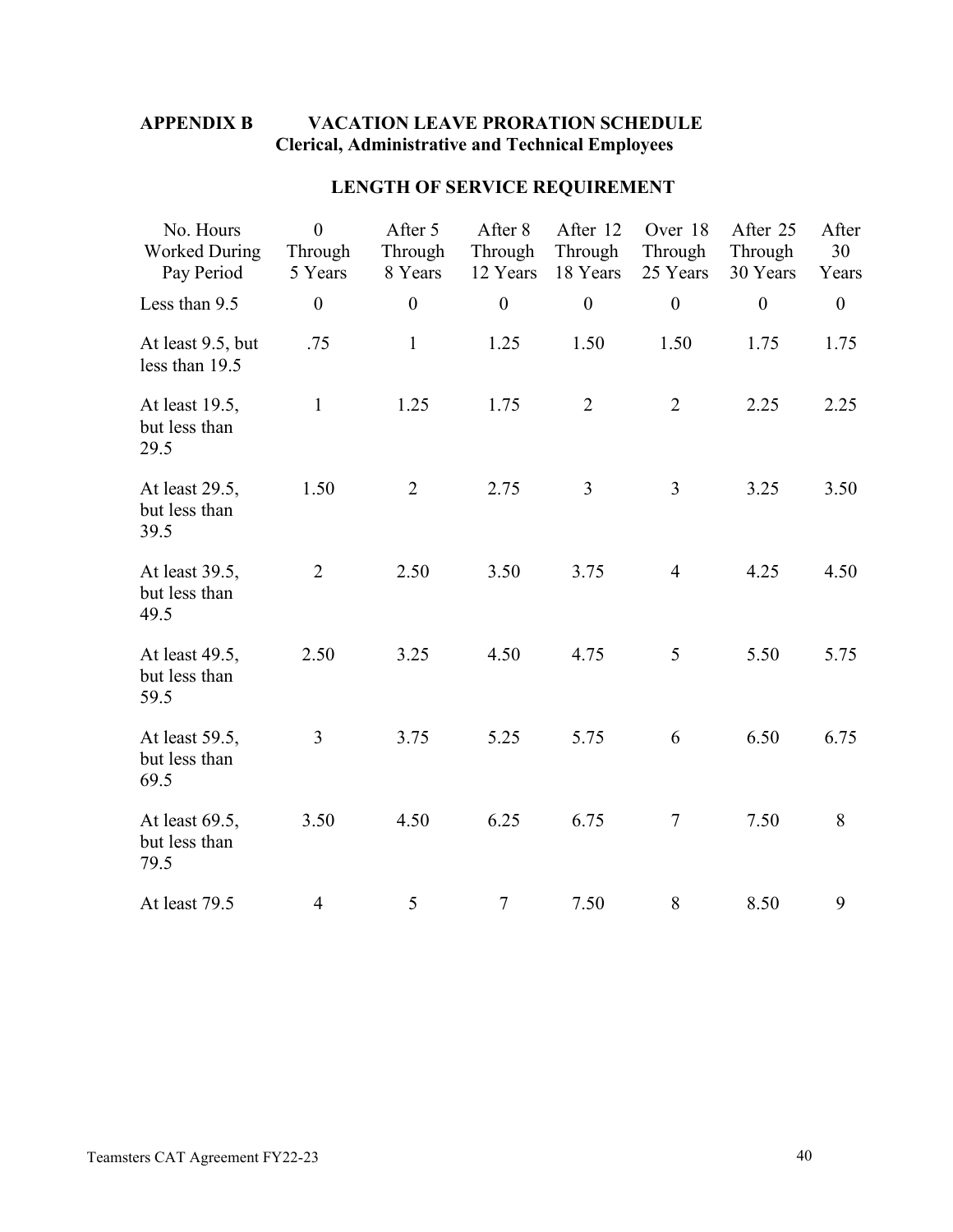# <span id="page-46-0"></span>**APPENDIX C POLICY REFERENCES**

Judicial Branch policies referenced in this Agreement for informational purposes may be found at the following locations. These policies are subject to change or repeal and are not grievable or arbitrable under Article 17 of this Agreement.

| Policy                                   | Location                                 |
|------------------------------------------|------------------------------------------|
| Insurance                                | MMB-Pay & Benefits – Insurance &         |
|                                          | Wellness (https://mn.gov/mmb/segip/)     |
|                                          |                                          |
|                                          |                                          |
| Minnesota Judicial Branch Policy Against | CourtNet at Judicial Branch Policies and |
| Discrimination and Harassment            | Procedures                               |
| Minnesota State Court System Policy on   | CourtNet at Judicial Branch Policies and |
| Family Medical Leave Act                 | Procedures                               |
| Pre-tax Benefits (premium and expense    | MMB – Pay & Benefits – Insurance &       |
| accounts)                                | Wellness (https://mn.gov/mmb/segip/)     |
|                                          |                                          |
|                                          |                                          |
| <b>Travel and Reimbursement Policy</b>   | CourtNet at Judicial Branch Policies and |
|                                          | Procedures                               |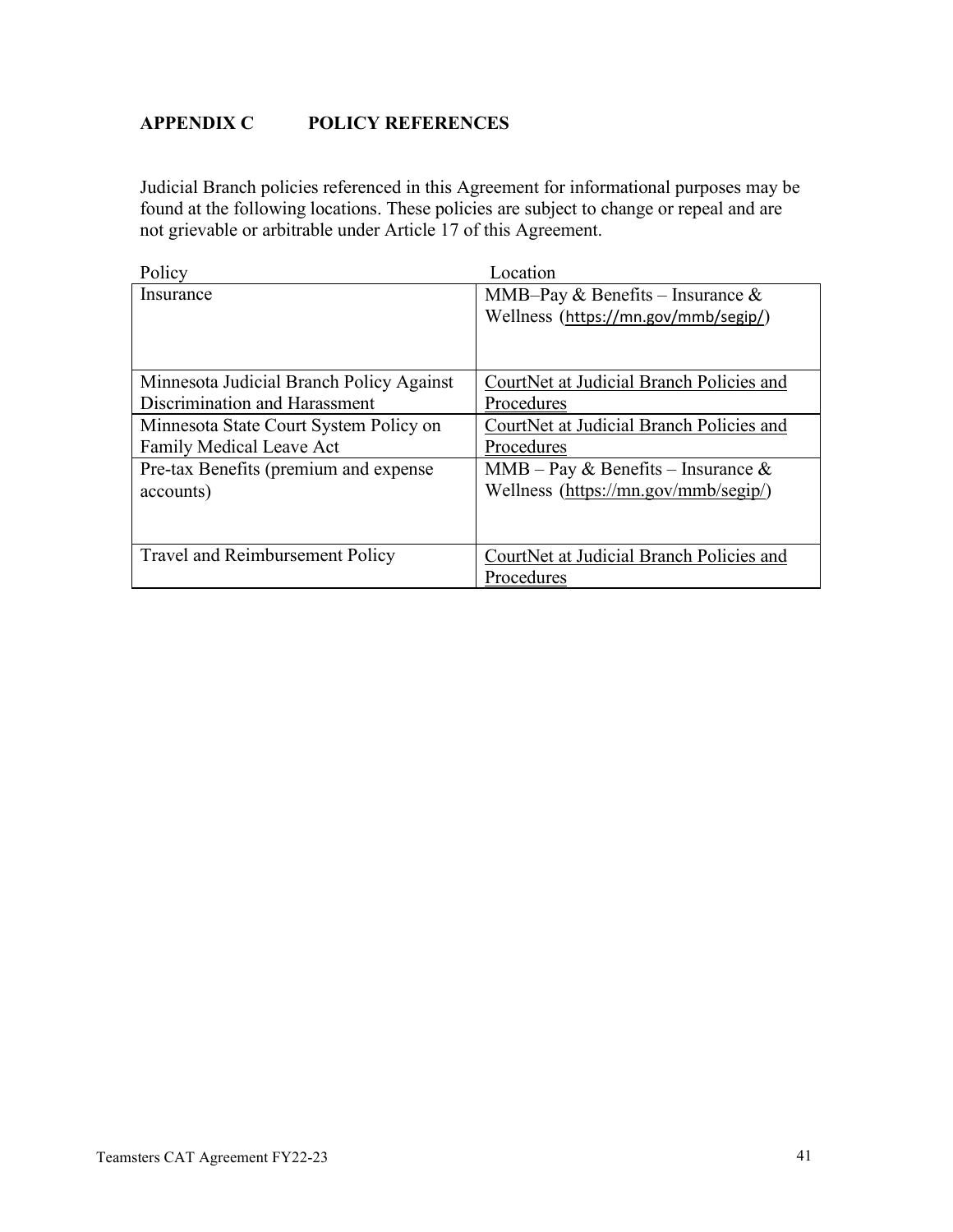# <span id="page-47-0"></span>**APPENDIX D PAY BANDS AND CLASSIFICATIONS SCHEDULE**

| Pay Band   | Classification                                                                                                                                                                      |  |  |  |
|------------|-------------------------------------------------------------------------------------------------------------------------------------------------------------------------------------|--|--|--|
| Pay Band 1 | <b>Office Assistant I</b><br><b>Record Clerk I</b>                                                                                                                                  |  |  |  |
| Pay Band 2 | <b>Court Attendant</b>                                                                                                                                                              |  |  |  |
| Pay Band 3 | <b>Account Clerk I</b><br><b>Court Clerk   Office</b><br>Assistant II                                                                                                               |  |  |  |
| Pay Band 4 | <b>Account Clerk II</b><br><b>Records Clerk II</b>                                                                                                                                  |  |  |  |
| Pay Band 5 | <b>Calendar Clerk</b><br><b>Court Administrative</b><br>Assistant<br><b>Office Assistant III</b><br>Screener/Collector<br><b>Senior Court Clerk</b><br><b>Scheduling Specialist</b> |  |  |  |
| Pay Band 6 | <b>Staff Generalist I Court</b><br><b>Clerk Leadworker</b><br><b>Accounting Technician</b><br>Court Interpreter I                                                                   |  |  |  |
| Pay Band 7 | Probate Registrar                                                                                                                                                                   |  |  |  |
| Pay Band 8 | <b>Calendar Coordinator</b>                                                                                                                                                         |  |  |  |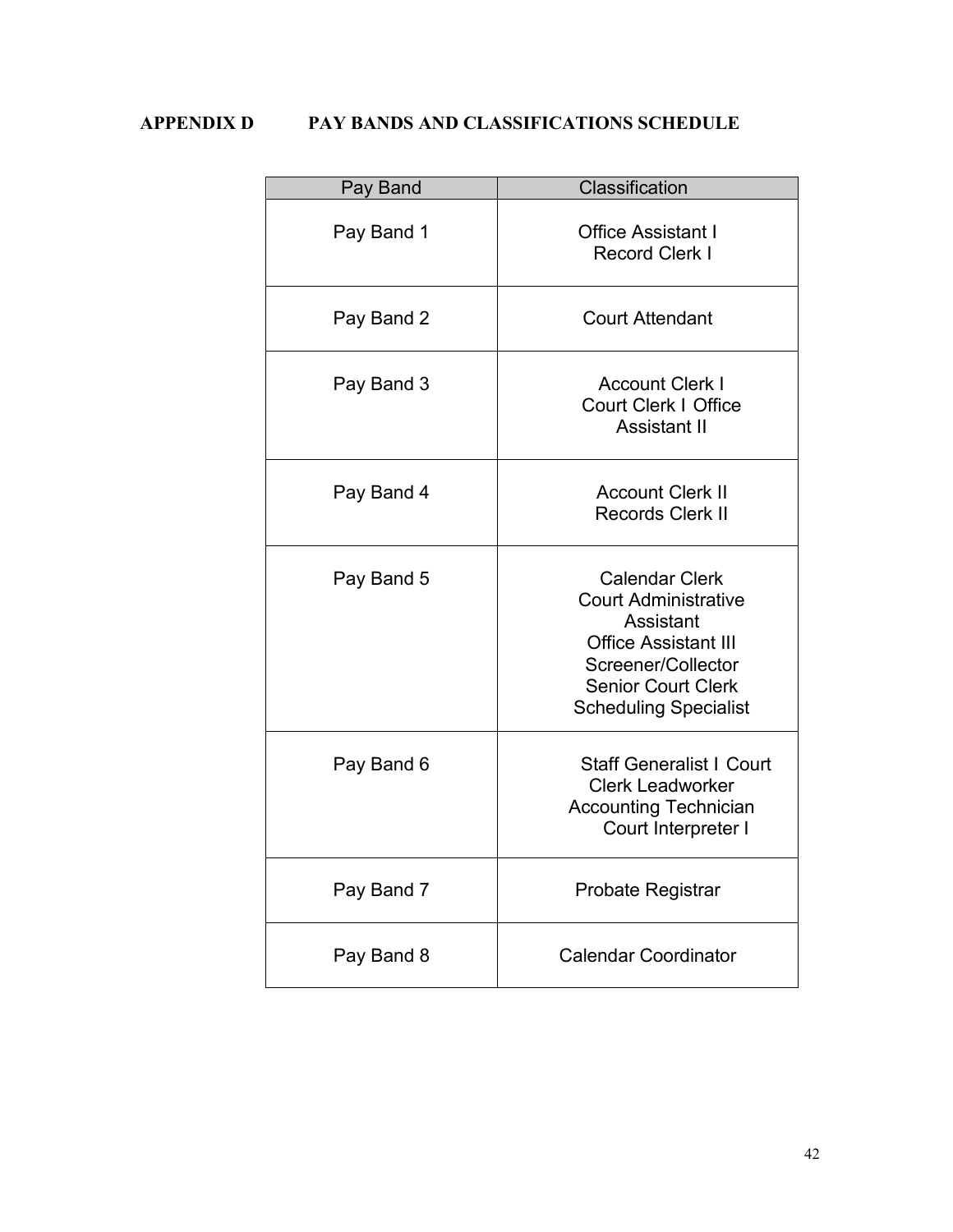# <span id="page-48-0"></span>**APPENDIX E SALARY SCHEDULES**

# **FISCAL YEAR 2022 (July 1, 2021 – June 30, 2022)**

| Pay band                |                        |                                                                                         |                        |                        |                        |                        |         |                     |
|-------------------------|------------------------|-----------------------------------------------------------------------------------------|------------------------|------------------------|------------------------|------------------------|---------|---------------------|
| Minimum                 | $\frac{1}{2}$ \$ 13.66 | $\frac{1}{2}$ \$ 14.75 $\frac{1}{2}$ \$ 15.92                                           |                        | $\frac{1}{2}$ \$ 17.21 | $\frac{1}{2}$ \$ 18.72 | $\frac{1}{2}$ \$ 20.21 | \$21.97 | \$23.73             |
| Midpoint                |                        | $\frac{1}{2}$ \$17.72 $\frac{1}{2}$ \$19.12 $\frac{1}{2}$ \$20.65 $\frac{1}{2}$ \$22.31 |                        |                        | $\frac{1}{2}$ \$ 24.67 | l \$ 26.63             | S 29.42 | $\frac{1}{5}$ 31.77 |
| Maximum $\mid$ \$ 21.76 |                        | $\frac{1}{2}$ \$ 23.49                                                                  | $\frac{1}{2}$ \$ 25.38 | $\frac{1}{2}$ \$ 27.42 | \$30.65                | \$33.04                | \$36.89 | \$39.83             |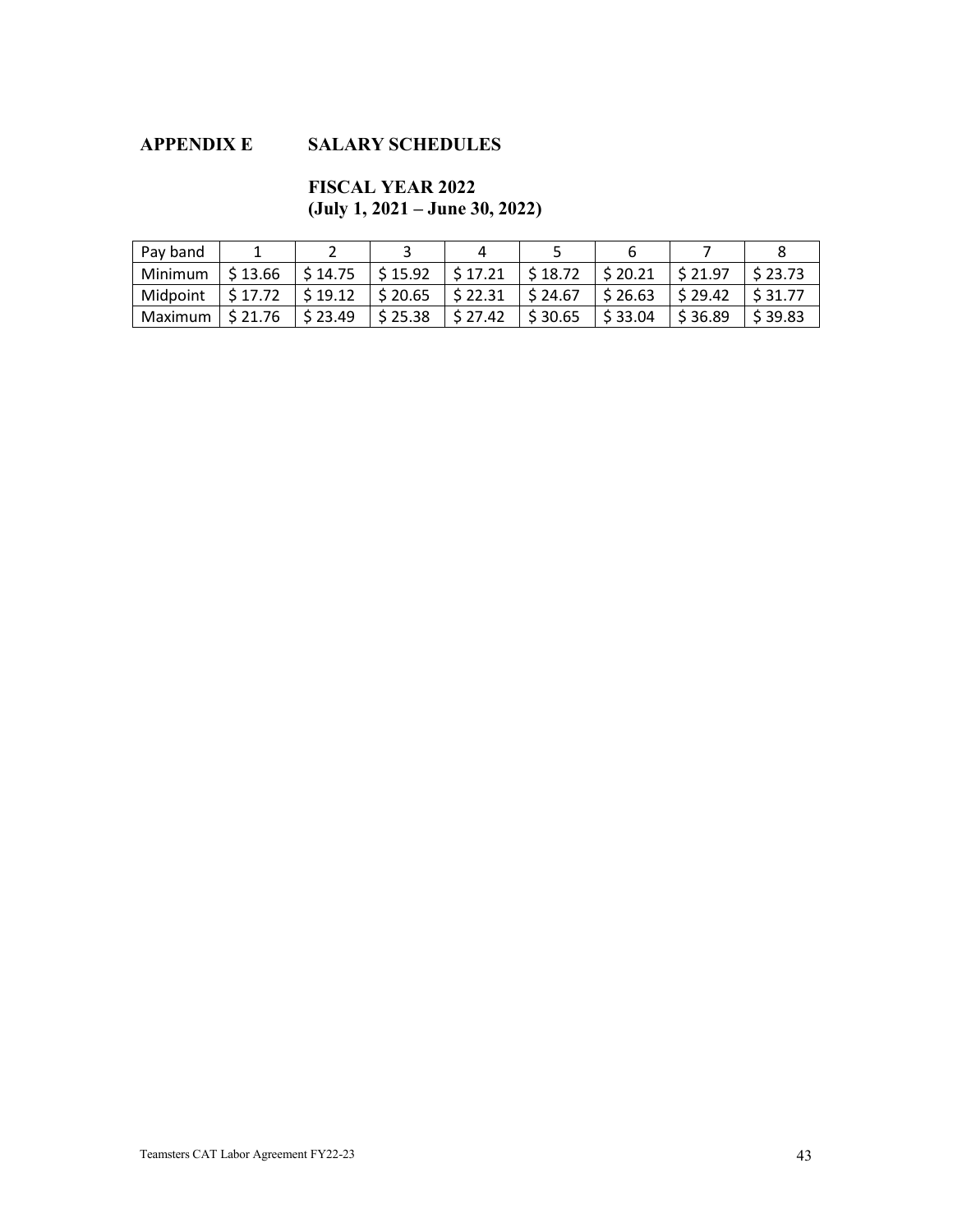# **FISCAL YEAR 2023 (July 1, 2022– June 30, 2023)**

| Pav band                                                                                                                         |              |                  |                                                                      |                        |                        |           |         |
|----------------------------------------------------------------------------------------------------------------------------------|--------------|------------------|----------------------------------------------------------------------|------------------------|------------------------|-----------|---------|
| Minimum                                                                                                                          | S 13.66      |                  | $\frac{1}{2}$ \$ 14.75 $\frac{1}{2}$ \$ 15.92 $\frac{1}{2}$ \$ 17.21 | $\frac{1}{2}$ \$ 18.72 | $\frac{1}{2}$ \$ 20.21 | \$21.97   | \$23.73 |
| Midpoint $\frac{1}{5}$ 17.72 $\frac{1}{5}$ 19.12 $\frac{1}{5}$ 20.65 $\frac{1}{5}$ 22.31 $\frac{1}{5}$ 24.67 $\frac{1}{5}$ 26.63 |              |                  |                                                                      |                        |                        | $S$ 29.42 | S 31.77 |
| Maximum                                                                                                                          | . 1 \$ 21.76 | $\vert$ \$ 23.49 | $\frac{1}{2}$ \$ 25.38 $\frac{1}{2}$ \$ 27.42                        | $\frac{1}{2}$ \$ 30.65 | \$33.04                | S 36.89   | \$39.83 |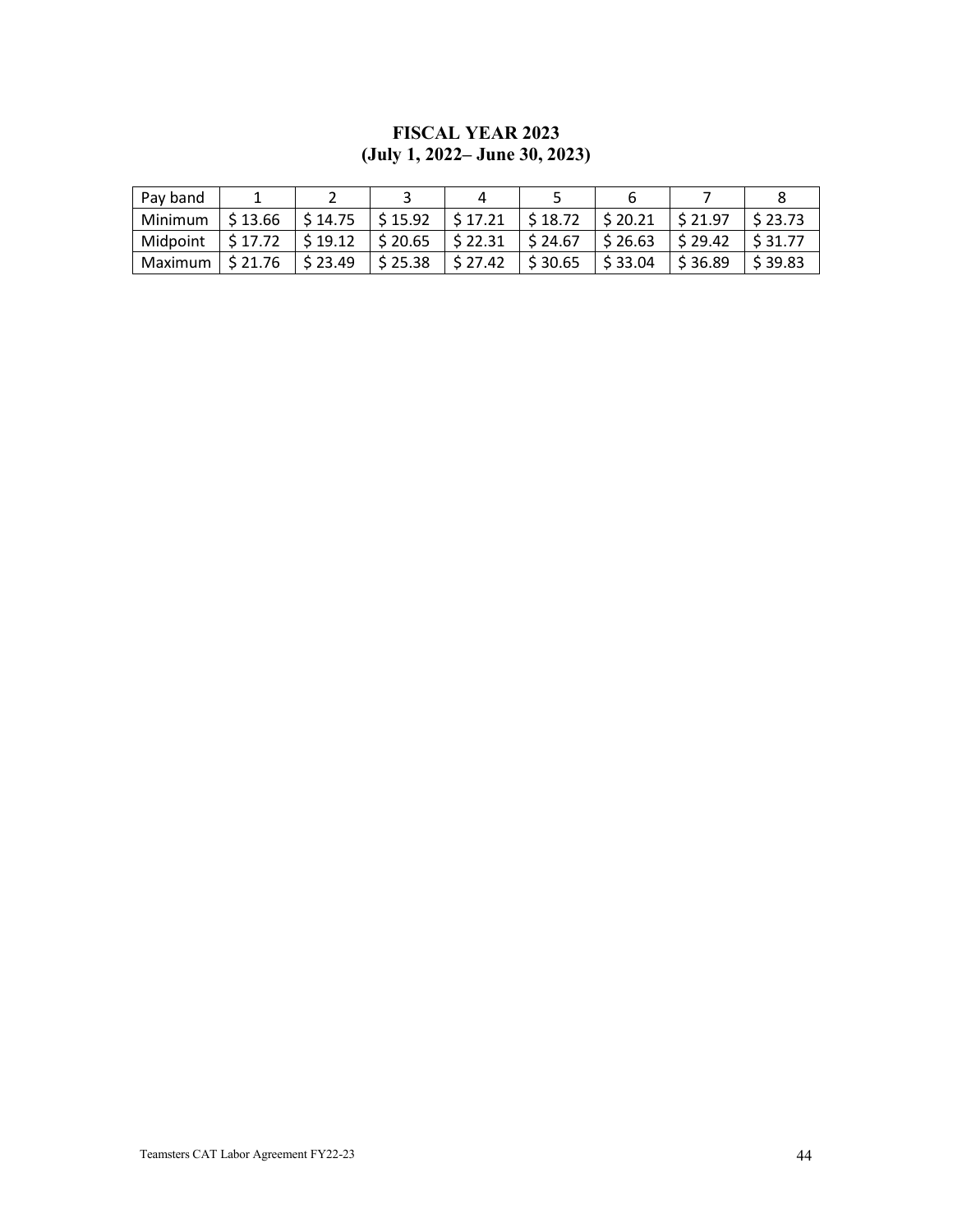# **POLITICAL ACTION COMMITTEE CONTRIBUTIONS LETTER OF AGREEMENT**

This agreement is entered into between the Minnesota Judicial Branch and The Minnesota Teamsters Public and Law Enforcement Employee' Union, Local No. 320 representing the  $1<sup>st</sup> \& 7<sup>th</sup>$  District Court Clerical, Administrative and Technical Employees.

The Minnesota Judicial Branch agrees to discuss the issue of Employee Political Activity with the Minnesota Teamsters Local 320, representative of CAT employees within Districts 1 and 7, as part of a larger discussion with the two other bargaining units representing employees at the Judicial Branch. The outcome of the discussion between representatives of the Judicial Branch and representatives of the three bargaining units shall be shared with the Judicial Council.

Should the Judicial Council adopt an Employee Political Activity Policy permitting individual employee contributions to a political action committee, such as the Teamsters DRIVE program, the employer will agree to reopen Article 6 midterm for the express purposes of negotiating over the potential inclusion of payroll deduction authorization for the Teamsters DRIVE program.

### **FOR THE EMPLOYER: FOR THE UNION:**

 $/s/$  Sue Dosal  $10-15-07$ Sue Dosal Date Date George Cejka Date State Court Administrator

| /s/ Kari Seime for    | $10-10-07$ |
|-----------------------|------------|
| George Cejka          | Date       |
| <b>Business Agent</b> |            |

 $/s$  Walter W. Wojcik, Jr. 10-15-07 Walter W. Wojcik, Jr. Date Labor/Employee Relations Manager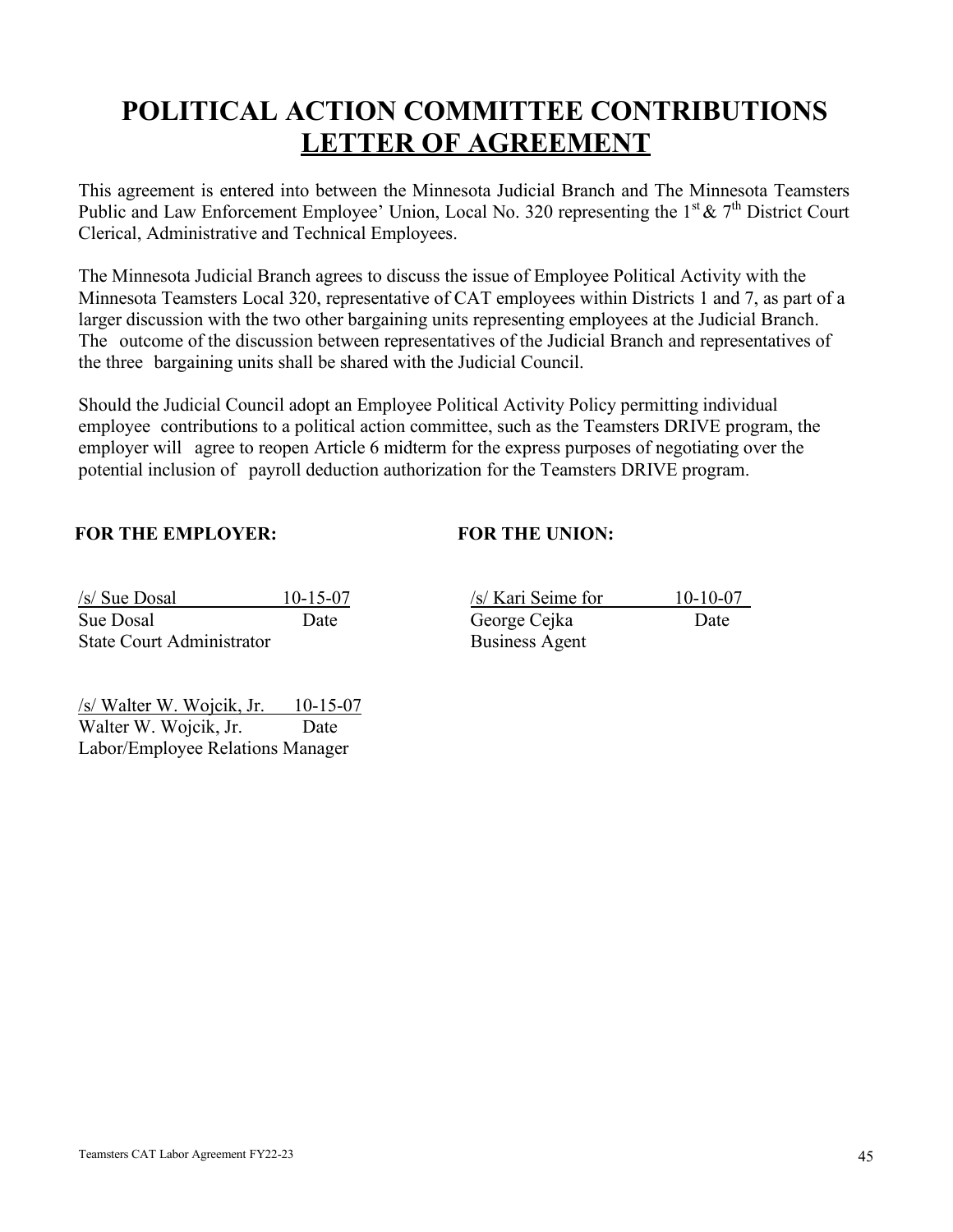# MEMORANDUM OF AGREEMENT between THE MINNESOTA JUDICIAL BRANCH and MINNESOTA TEAMSTERS LOCAL 320, AFL-CIO FIRST AND SEVENTH JUDICIAL DISTRICTS: Compensation During the Term of the 2012-13 Labor Agreement (July 1, 2011-June 30, 2013)

The Minnesota Judicial Branch (Employer) and the Minnesota Teamsters, Local No. 320 (Union) have voluntarily agreed upon a wage settlement for the term of the 2012-2013 Labor Agreement. The Parties hereby agree that if the Employer voluntarily enters into an agreement with any other represented or non-represented employee group for the period July 1, 2011 through June 30, 2013, providing for general increases, steps, or lump sum payments, the employees represented by Union will receive the same offer.

The parties agree that this "me too" agreement applies only to wages, steps, lump sum payments, and stability/longevity pay. The parties agree that this "me too" agreement does not apply to reimbursement or allowance for association dues or equipment customarily provided to specific groups of employees. This Memorandum of Agreement is effective from the date of signing until June 30, 2013. This Memorandum of Agreement will not automatically renew or continue after June 30, 2013.

| /s/Kristine Bolander                                     | 1/3/12      | /s/ Sami Gabriel                                   | 12/20/11    |
|----------------------------------------------------------|-------------|----------------------------------------------------|-------------|
| Kristine A. Bolander<br>Labor/Employee Relations Manager | <b>DATE</b> | Sami Gabriel<br>Business Representative, Local 320 | <b>DATE</b> |